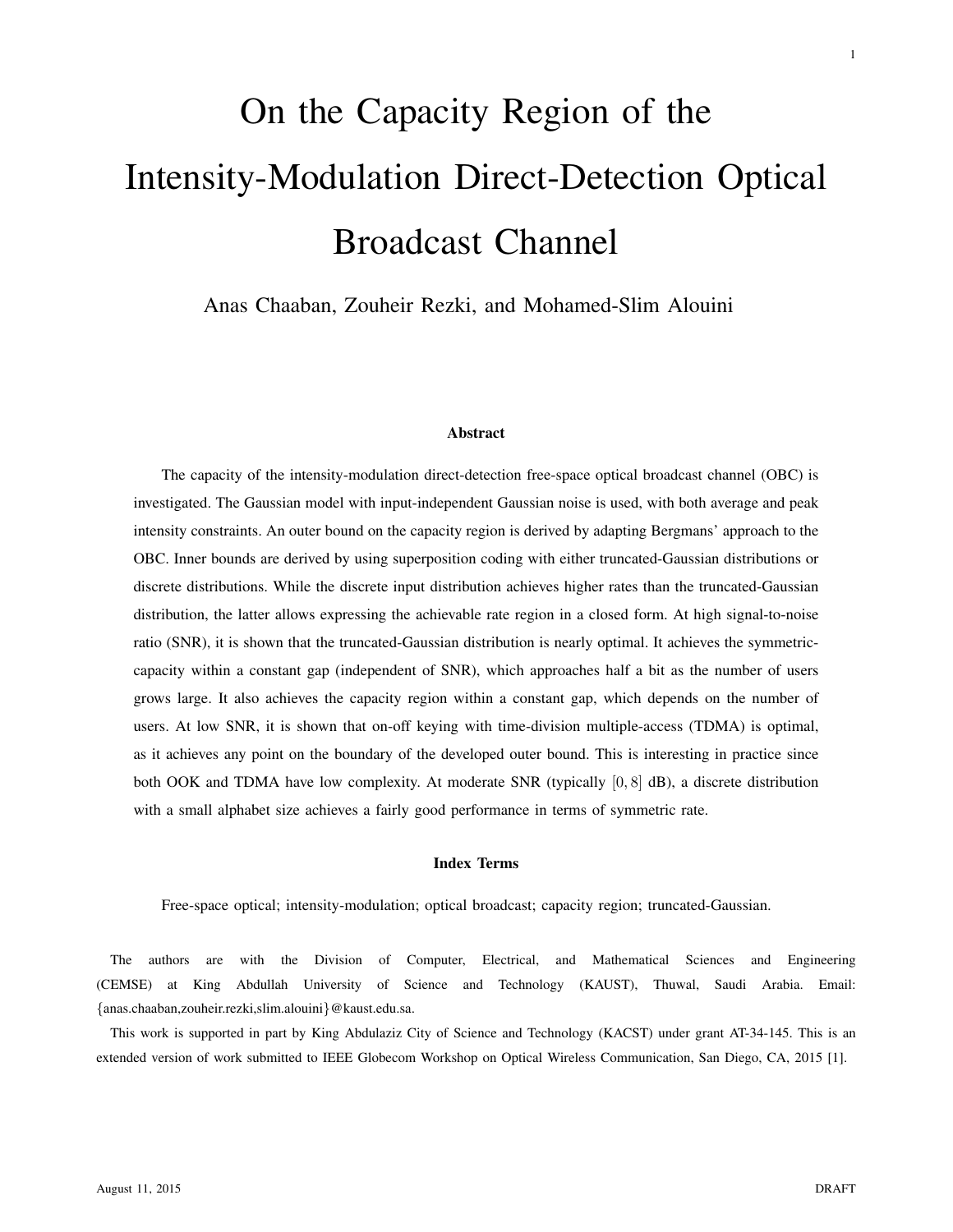#### I. INTRODUCTION

Free-space optical (FSO) communication has gained lots of research attention recently. FSO refers to communication using a modulated light source to send information through free-space to a receiver, which employs an optical detector to capture the transmit signal. It can be used for long-range outdoors communications using lasers, and for indoors communication using LED lighting fixtures which is commonly known as visible-light communications (VLC) [2]–[4]. The advantage of FSO for outdoors communications is that it does not need a license, it can provide high data-rates, and it requires less infrastructure in comparison to wired optical communications (with optical fibers). The advantage of VLC for indoors communications besides providing high data-rates is that it is more secure/localized, and has reduced electromagnetic interference in comparison to radio-frequency communications. Thus, it can be a good solution for providing coverage in hospitals or airplanes, where electromagnetic compatibility is an essential requirement.

For these reasons, researchers have investigated several aspects of FSO recently [5]–[10]. Focus has been towards characterizing performance limits of FSO systems that employ intensity modulation and direct detection (IM-DD). In such systems, communication is established by modulating light intensity at the source and using an intensity detector at the destination. Although this implementation is practically simple, studying its performance in terms of achievable rates is rather difficult. The main reason is that the transmit signal of an IM-DD system has non-negativity, peak, and average constraints [9], and thus does not belong to the intensively-studied Gaussian point-to-point (P2P) channel with a second-moment constraint constraint [11]. In fact, the capacity of the IM-DD P2P channel is still unknown in closed form. Nevertheless, we know that the capacity achieving input distribution is discrete [12]. Furthermore, some fairly tight bounds exist on the capacity of this channel [8]–[10], and its capacity at high and low SNR is known [9], [10].

Consider a scenario where a light fixture in an office is used to sending information to multiple work-stations (users) using IM-DD for instance. The resulting system is an optical broadcast channel (OBC), and has been studied earlier in [13]–[15]. The common factor in these works is the use of orthogonal codes for code-division multiple-access. This allows serving multiple users in the OBC without interference between the different streams, and can also be accomplished by time-division multiple access (TDMA), where one user is served at a time. By orthogonalizing users this way, the channel from the transmitter to each receiver reduces to an IM-DD P2P, and capacity results on IM-DD P2P channels can be applied. However, as shown in [16], for a Gaussian broadcast channel which is physically degraded by nature, superposition coding is optimal and orthogonalizing users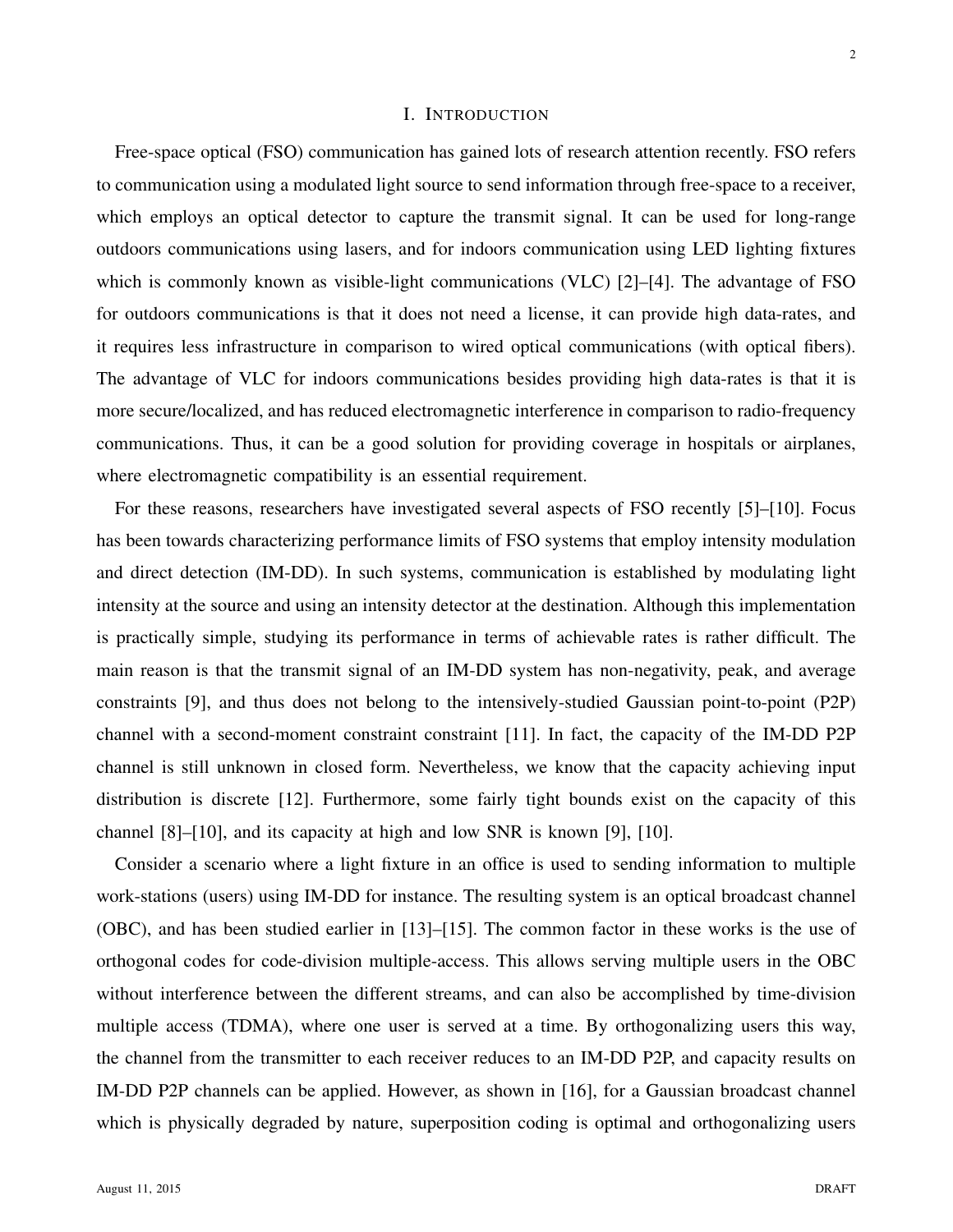is not efficient. Thus, one could apply superposition coding in the OBC. However, it is not clear which input distribution is optimal. Note that Gaussian distributions are not admissible due to the non-negativity and the peak intensity constraints.

The optimal input distribution for the IM-DD P2P is unknown, although it is known to be discrete [12]. Consequently, finding the optimal input distribution for the OBC is even more challenging, although one would expect the optimal distribution to be also discrete. At high SNR however, one could use an exponential or a truncated-Gaussian input distribution as well, based on [9], [10]. The advantage of these distributions is that their achievable rate can be expressed in closed-form contrary to a discrete input distribution. Since such distributions are optimal at high SNR for the IM-DD P2P, they might deliver good performance in the OBC.

The goal of this paper is to study the performance limits of the  $N$ -user OBC, which is interesting due to its practical importance for indoors applications. The main focus is finding simple closedform statements on the channel capacity. This would require developing outer and inner bounds on the capacity region of the channel. To this end, we modify Bergmans' outer bound [17] to fit the OBC, and obtain outer bounds on the capacity region which are written as functions of outer bounds on the capacity of the IM-DD P2P in [9], [10]. Then, we develop inner bounds on the capacity region based on superposition coding, where the source sends the sum of several codewords each of which is desired by one user, and the symbols of each codeword follow a truncated-Gaussian distribution or a discrete input distribution. To obtain the desired signal, assuming users are ordered in decreasing order of their received SNR, user i decodes the signals intended to users  $N, N-1, \cdots, i$ successively in this order, each time treating the remaining signals as noise. For the truncated-Gaussian distribution, we express the achievable rate region in closed-form. For the discrete one, we use an input distributions with finitely many uniformly spaced points as in [18], and we use a successive optimization approach to optimize the distribution of the users. The achievable rate region can then be written as a function of the obtained distribution. Then, we focus on three SNR regimes: high, low, and moderate.

At high SNR, we provide an outer bound that can be written in a simple closed-form. Then, we study the symmetric-capacity, i.e., the highest rate  $R$  at which we can transmit simultaneously to all users. We show that a truncated-Gaussian input distribution achieves the high-SNR symmetriccapacity of the channel within a small constant gap. This gap is 0.34 nats per channel use at most for the 2-user case, and is proportional to  $\frac{1}{N} \log(N)$  for the N-user case. Superposition coding with a truncated-Gaussian distribution is better than TDMA with the same distribution in general. We also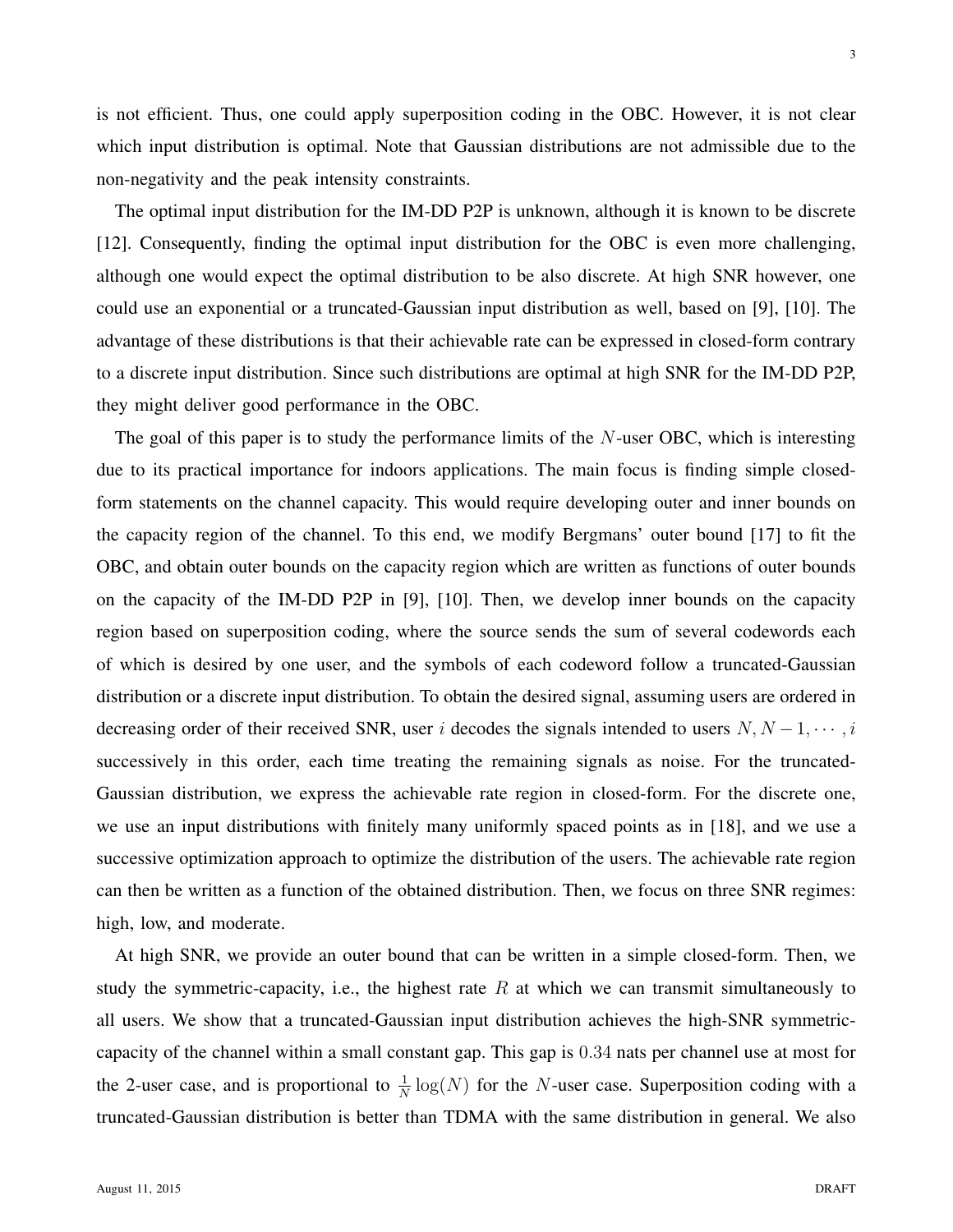show that the same distribution achieves the high-SNR capacity region within a small constant gap. In particular, for an N-user OBC, if the rate tuple  $(R_1, R_2, \cdots, R_{N-1}, R_N)$  is inside our capacity outer bound, then the rate tuple  $(R_1, R_2, \cdots, R_{N-1}, R_N - \delta)$  is achievable, where  $\delta = 0.68$  nats per channel use at most for  $N = 2$ , and  $\delta$  scales as  $\frac{1}{2} \log(N)$  in the N-user case. Those gaps are calculated analytically, although numerically the gap is much less.

At low SNR, we show that on-off keying (OOK) combined with TDMA is optimal as it achieves the channel's low-SNR capacity region, and hence also the low-SNR symmetric-capacity. The capacity region in this case is also given in a simple closed-form.

At moderate SNR ([0, 8] dB), the discrete distribution achieves a larger rate region, and is fairly close to the capacity outer bound. Furthermore, using a discrete input distribution with a small number of mass points suffices to approach the capacity region. For instance, for a 2-user OBC with average and peak constraints  $\mathcal E$  and  $\mathcal A = 2\mathcal E$ , and noise variances  $\sigma_1^2$  and  $\sigma_2^2 = 4\sigma_1^2$  at users 1 and 2, respectively, with  $\frac{\varepsilon}{\sigma_2} = 5$  dB, an input distribution with 4 symbols achieves a fair performance in terms of symmetric rate. If  $A = 5\mathcal{E}$  e.g., then this number of symbols becomes 8.

The main contributions of the paper can thus be summarized as follows:

- 1) Deriving outer and inner bounds on the capacity region of the OBC,
- 2) characterizing the high-SNR symmetric-capacity and capacity region within a small constant gap,
- 3) characterizing the low-SNR capacity region.

Organization: The rest of the paper is organized as follows. We define the OBC formally in Sec. II. Then, we focus on the 2-user case. We derive capacity outer bounds in Sec. III and inner bounds in Sec. IV. We study the high-SNR capacity in Sec. V and the low-SNR capacity in Sec. VI. We discuss the moderate-SNR regime in Sec. VII. The results are extended to the N-user case in Sec. VIII. Finally, we conclude in Sec. IX.

**Notation:** Throughout the paper, we use  $g_{\mu,\nu}(x)$  to denote the Gaussian distribution with mean  $\mu$ and variance  $\nu^2$ , and  $G_{\mu,\nu}(x)$  its CDF. We use normal-face fonts to denote scalars and bold-face fonts to denote vectors. We use  $CH(\cdot)$  to denote the convex hull of a set.

# II. THE OPTICAL BROADCAST CHANNEL

Consider an N-user optical broadcast system, where information needs to be conveyed from a light source to users  $i \in \mathcal{N} = \{1, \dots, N\}$  using intensity-modulation and direct-detection (IM-DD) (Fig. 1). Denote the light intensity by X. Clearly X has to be positive (light intensity). Additionally, it has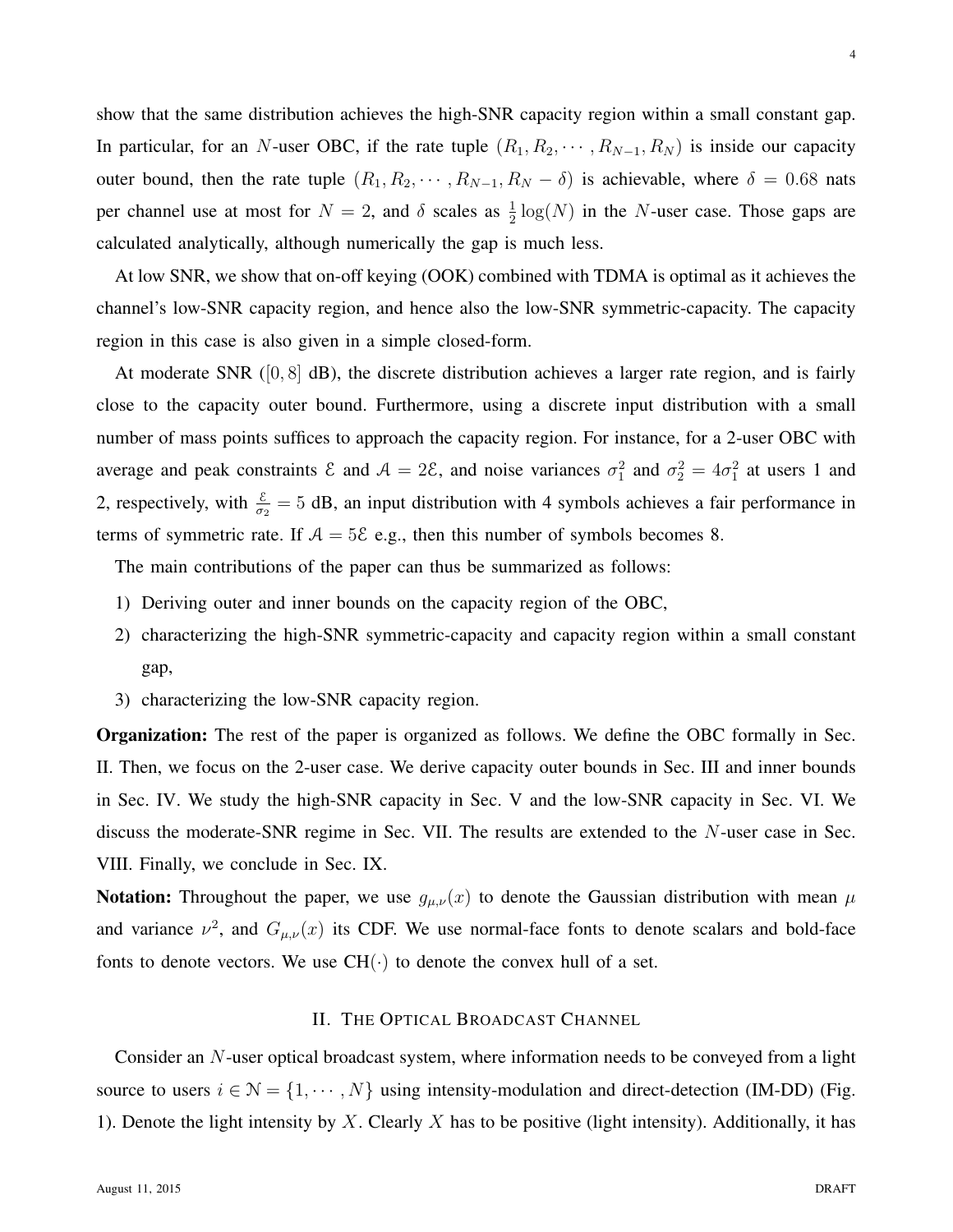

Fig. 1: The optical broadcast channel models a scenario, where light intensity is used to send information to N users (workstations in an office for instance). Here,  $N = 2$ .

to satisfy a peak constraint A and an average constraint  $\mathcal{E}$ , due to safety and practical considerations. Thus,  $X \in [0, A]$  and  $\mathbb{E}[X] \leq \mathcal{E}$ . It might be further required that the average constraint is satisfied with equality  $\mathbb{E}[X] = \mathcal{E}$  to guarantee a desired lighting condition in an office environment for instance. We denote the ratio  $\frac{\varepsilon}{A}$  by  $\alpha \in [0, 1]$ .

The received signal at user  $i \in \mathcal{N}$  is

$$
Y_i = X + Z_i,\tag{1}
$$

where  $Z_i \sim g_{0,\sigma_i}(z_i)$  represents the noise at user i, and has i.i.d. realizations. We assume that the noise is input-independent as in [9] although it might be dependent on the optical constraints A and  $\mathcal E$  [10]. We further assume, without loss of generality, that  $\sigma_i^2 \geq \sigma_{i-1}^2$  for all  $i \in \mathcal N$ , where we formally define  $\sigma_0^2 = 0$ . We call the resulting channel an optical broadcast channel (OBC). Generally speaking, we say that the channel has high SNR if  $\mathcal{E} \gg \sigma_N$ , and low SNR if  $\mathcal{A} \ll \sigma_1$ . Note that the first conditions implies both A and E are much larger than  $\sigma_i$  for all  $i \in \mathcal{N}$ , while the second implies that they are much smaller.

The message that is desired at user i is represented by a random variable  $W_i$  uniformly distributed over  $W_i = \{1, \dots, 2^{nR_i}\}\$  for some  $n \in \mathbb{N}$  and  $R_i \geq 0$ . The source encodes the independent messages  $(W_1, \dots, W_N)$  to a codeword of length n denoted  $\mathbf{X} \in [0, A]^n$ , and sends this codeword. User i receives  $Y_i \in \mathbb{R}^n$  and decodes  $\widehat{W}_i$ . It is required to find the set of tuples  $(R_1, \dots, R_N)$  for which there exists a coding scheme that satisfies  $P_e = \text{Prob}\{W_i \neq \widehat{W}_i \text{ for some } i \in \mathbb{N}\}\rightarrow 0 \text{ as } n \rightarrow \infty.$ These tuples are called 'achievable' rate tuples, and the set of all achievable rate tuples is the capacity region of the channel, denoted C.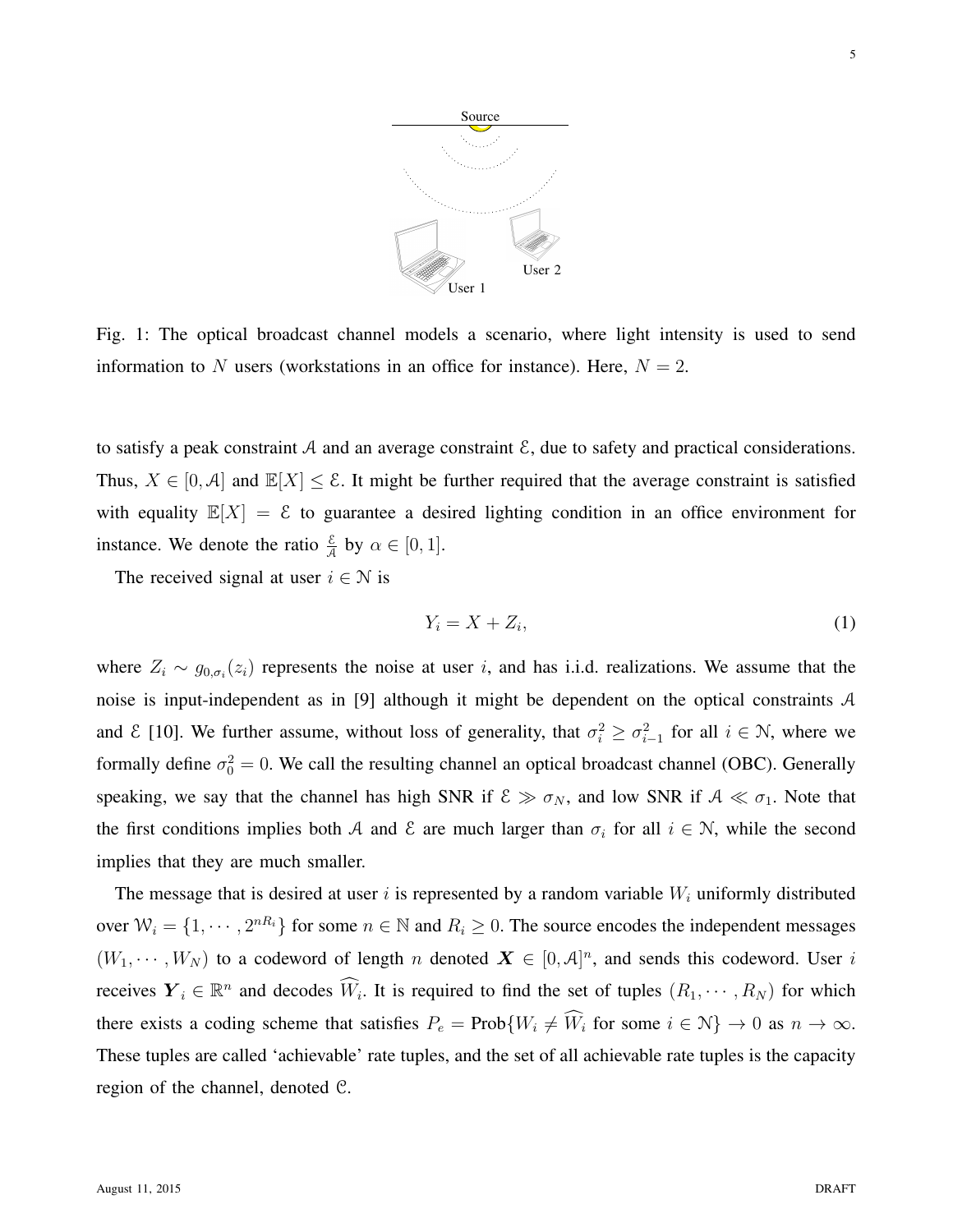Note that due to the symmetry of the Gaussian distribution of noise, using  $\mathbb{E}[X] = \mathcal{E}$  or  $\mathbb{E}[X] =$  $A - \mathcal{E}$  achieves the same rate [9]. Thus, for simplicity, we restrict  $\mathcal{E}$  to  $(0, \frac{\mathcal{A}}{2})$  $(\frac{4}{2}],$  i.e.,  $\alpha \in (0, \frac{1}{2})$  $\frac{1}{2}$ . The results for an OBC with an average constraint  $\mathcal{E} > \frac{\mathcal{A}}{2}$  $\frac{\pi}{2}$  can be then obtained from the results for an OBC with an average constraint  $A - \mathcal{E}$ . Furthermore, as shown in [10], for  $\mathcal{E} \in (0, \frac{A}{2})$  $\frac{A}{2}$ , the optimal distribution satisfies the average constraint with equality. Thus, from this point on, we fix  $\mathbb{E}[X] = \mathcal{E}$ . In the following sections, we stick to  $N = 2$ . We generalize the results to  $N \ge 2$  in Section VIII.

# III. OUTER BOUND

Before presenting our capacity outer bounds, it is worth to mention that the OBC considered in this work belongs to the class of physically-degraded broadcast channels, for which the capacity is known [19]. The capacity region of a degraded broadcast channel satisfying the Markov chain  $X \to Y_1 \to Y_2$  is given by convex hull of the closure of all rate pairs  $(R_1, R_2) \in \mathbb{R}^2_+$  satisfying

$$
R_2 \le I(U;Y_2),\tag{2}
$$

$$
R_1 \le I(X; Y_1 | U),\tag{3}
$$

for some joint distribution  $p(u)p(x|u)p(y_1, y_2|x)$  over  $u \times x \times y_1 \times y_2$ , where the cardinality of  $u$ is bounded by  $|\mathcal{U}| \le \min\{|\mathcal{X}|, |\mathcal{Y}_1|, |\mathcal{Y}_2|\}$ . Since in our case  $\mathcal{Y}_1 = \mathcal{Y}_2 = \mathbb{R}$ , then the last condition becomes  $|\mathcal{U}| \leq |\mathcal{X}|$ . Note that the distribution on X must be chosen so that the non-negativity, peak, and average constraints are satisfied. Specifying the optimal distribution  $p(u)p(x|u)$  is a challenging problem in general, which prevents us from computing this capacity region. Our goal in this paper is to obtain computable bounds which give a better insight on the capacity of the channel.

An outer bound on the capacity region of the OBC can be derived by adapting Bergmans' outer bound [17]. An important step in Bergmans' outer bound for the broadcast channel satisfying  $\mathbb{E}[X^2] \leq P$  only, involves using the fact that a Gaussian distribution maximizes differential entropy under a covariance constraint [19]. In particular, Bergmans' outer bound relies on  $h(X + Z) \le$ 1  $\frac{1}{2}\log(2\pi e(\sigma^2+P))$  for  $\mathbb{E}[X^2] \leq P$  and  $Z \sim g_{0,\sigma}(z)$ , which is achievable by setting  $X \sim g_{0,\sqrt{P}}(x)$ . Unfortunately, while the input distribution maximizing  $h(X + Z)$  is known if  $\mathbb{E}[X^2] \leq P$ , it is unknown when  $X$  satisfies average and peak constraints instead. To circumvent this problem, we use the bound

$$
h(X+Z) = I(X; X+Z) + h(Z) \le \overline{C}_{\alpha}(\mathcal{A}, \sigma) + \frac{1}{2}\log(2\pi e\sigma^2),\tag{4}
$$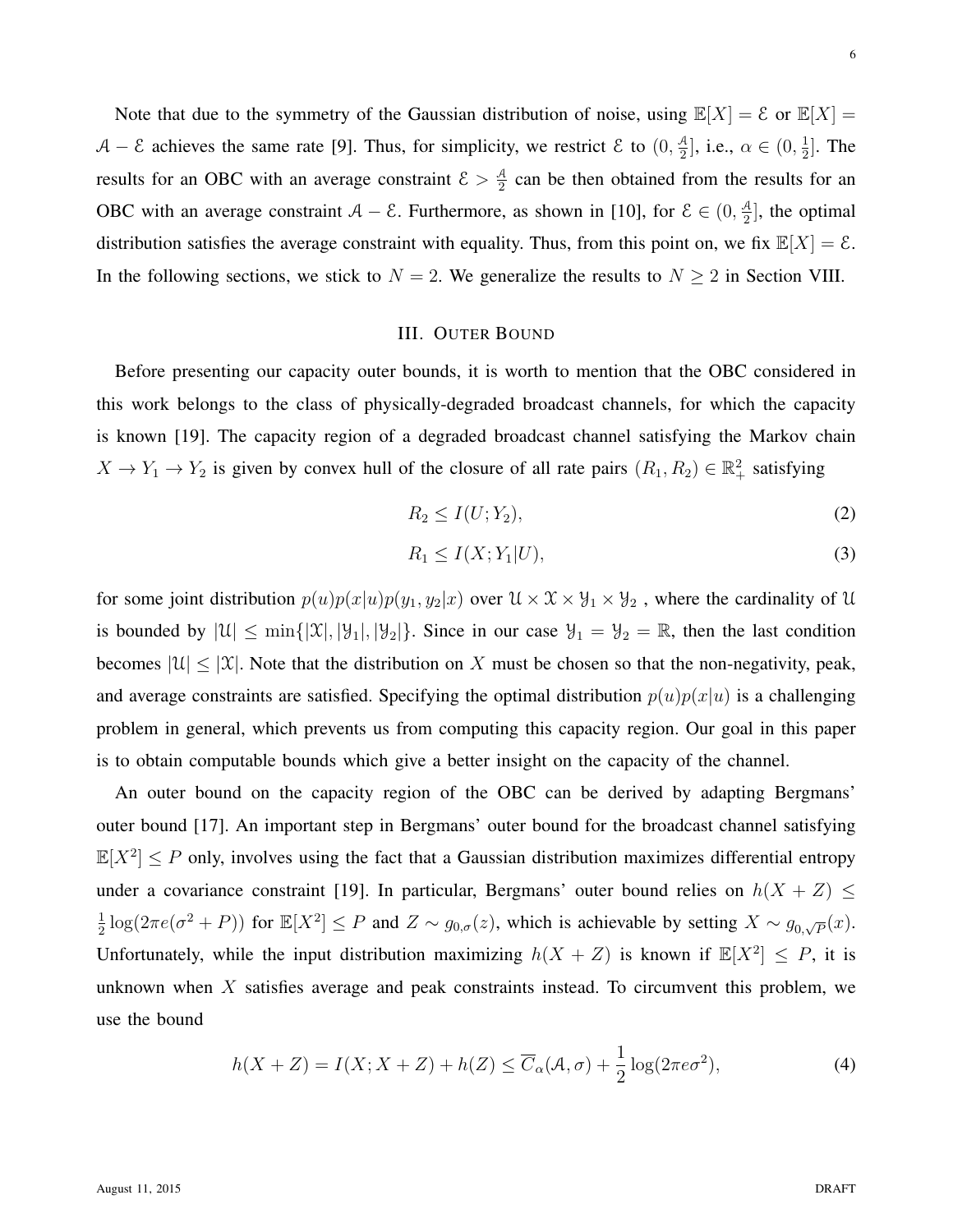where  $\overline{C}_{\alpha}(A,\sigma)$  is an outer bound on the capacity of an IM-DD P2P channel with the same constraints A and  $\epsilon$ , and noise variance  $\sigma^2$ , and can be obtained from bounds in [9], [10]. In what follows, we use the following bounds.

*Lemma 1:* The capacity of the IM-DD P2P channel  $Y = X + Z$  where  $X \in [0, A]$ ,  $\mathbb{E}[X] \le \mathcal{E} = \alpha \mathcal{A}$ ,  $\alpha \leq \frac{1}{2}$  $\frac{1}{2}$ , and  $Z \sim g_{0,\sigma}(z)$  is upper bounded by the following quantities

$$
\overline{C}_{\alpha}^{[1]}(A,\sigma) = \inf_{\beta,\delta>0} B(\beta,\delta),
$$
\n
$$
\overline{C}_{\alpha}^{[2]}(A,\sigma) = \sup_{\beta \in [0,1]} \left[ \log \left( \frac{A^2}{2\pi e \sigma^2} \right)^{\frac{\beta}{2}} - \log \left( \frac{\beta^{\beta}}{(1-\beta)^{\frac{3\beta-3}{2}}} \right) \right],
$$
\n
$$
\overline{C}_{\alpha}^{[3]}(A,\sigma) = \frac{1}{2} \log \left( 1 + \frac{\alpha(1-\alpha)A^2}{\sigma^2} \right).
$$

where

$$
B(\beta,\delta) = \log \left( \beta e^{-\frac{\delta^2}{2\sigma^2}} + \sqrt{2\pi}\sigma \mathcal{Q}\left(\frac{\delta}{\sigma}\right) \right) + \frac{1}{2}\mathcal{Q}\left(\frac{\delta}{\sigma}\right) + \frac{\delta}{2\sqrt{2\pi}\sigma}e^{-\frac{\delta^2}{2\sigma^2}} + \frac{\delta^2}{2\sigma^2} \left(1 - \mathcal{Q}\left(\frac{\delta + \mathcal{E}}{\sigma}\right)\right) + \frac{1}{\beta} \left(\delta + \mathcal{E} + \frac{\sigma}{\sqrt{2\pi}}e^{-\frac{\delta^2}{2\sigma^2}}\right) - \frac{1}{2}\log(2\pi e\sigma^2)
$$
(5)

The first and last bounds were given in [9], while the second was given in [10]. The upper bound on  $h(X + Z)$  in (4) is generalized to the vector case  $h(X + Z)$  in the following lemma.

*Lemma 2:* For X satisfying and average constraint  $\mathcal E$  and a peak constraint A, and  $Z \sim g_{0,\sigma}(z)$ , the entropy of the *n*-tuple  $Y = X + Z$  can be upper bounded by  $h(Y) \le n \overline{C}_\alpha^{[j]}$  $\frac{d}{d\alpha}(\mathcal{A},\sigma)+\frac{n}{2}\log(2\pi e\sigma^2)$ for any  $j \in \{1, 2, 3\}$ .

*Proof:* By the subadditivity of entropy, we have  $h(Y) \le \sum_{k=1}^n h(Y(k)) \le n \max_{p(x)} h(Y)$ where  $Y(k)$  is the k-th component of Y, and the maximization is over all distributions of X that satisfy the system constraints. By using (4) and Lemma 1, we obtain the statement of the lemma.  $\blacksquare$ 

Using Lemma 2 and following Bergmans' approach, we can derive the following outer bound on the capacity region  $C$  of the OBC.

*Theorem 1:* The capacity region C of the 2-user OBC is outer bounded by  $\overline{C}^{[j]} = \bigcup_{\rho \in [0,1]} \overline{\mathcal{R}}^{[j]}(\rho)$ where  $\overline{\mathcal{R}}^{[j]}(\rho)$  is the set of  $(R_1, R_2) \in \mathbb{R}^2_+$  that satisfy

$$
R_1 \leq \frac{1}{2} \log \left( 1 + \frac{\sigma_2^2}{\sigma_1^2} \left( e^{2 \overline{C}_{\alpha}^{[j]}(\rho A, \sigma_2)} - 1 \right) \right),\tag{6}
$$

$$
R_2 \leq \overline{C}_{\alpha}^{[j]}(\mathcal{A}, \sigma_2) - \overline{C}_{\alpha}^{[j]}(\rho \mathcal{A}, \sigma_2), \tag{7}
$$

for any  $j \in \{1, 2, 3\}.$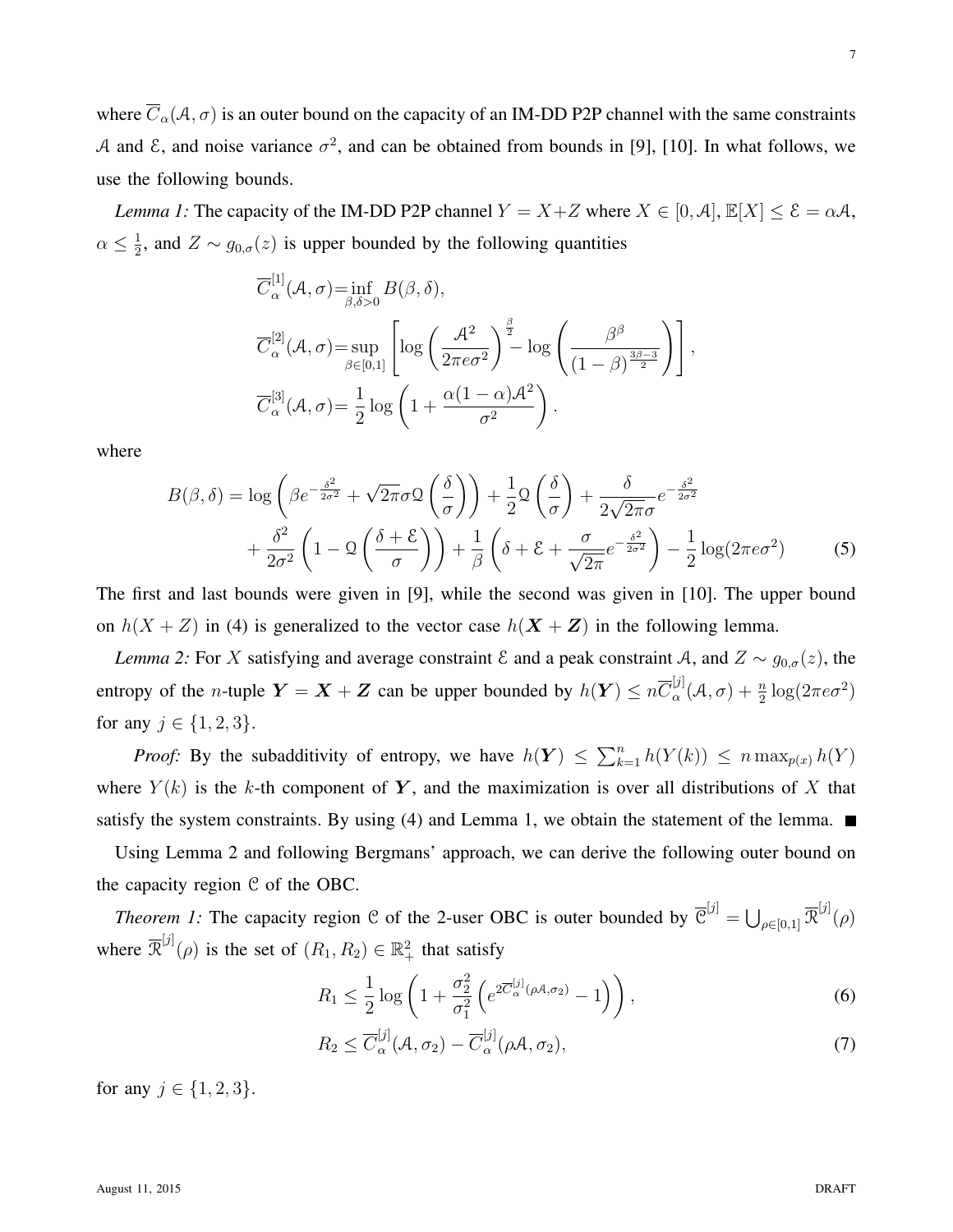*Proof:* Using Lemma 2 and since conditioning reduces entropy, we have  $h(Y_2|W_2) \le h(Y_2) \le$  $n\overline{C}_{\alpha}^{[j]}$  $\frac{d}{d\alpha}(\mathcal{A}, \sigma_2) + \frac{n}{2}\log(2\pi e \sigma_2^2)$ . On the other hand,  $h(\mathbf{Y}_2|W_2) \ge h(\mathbf{Y}_2|W_2, \mathbf{X}) = h(\mathbf{Z}_2) = \frac{n}{2}\log(2\pi e \sigma_2^2)$ . Thus, since  $\overline{C}_{\alpha}^{[j]}$  $\alpha^{[1]}_{\alpha}(A,\sigma_2)$  is increasing in A and approaches zero as  $A \rightarrow 0$ , then we can write

$$
h(\boldsymbol{Y}_2|W_2) = n\overline{C}_{\alpha}^{[j]}(\rho \mathcal{A}, \sigma_2) + \frac{n}{2}\log(2\pi e \sigma_2^2)
$$
\n(8)

for some  $\rho \in [0, 1]$ . To bound  $R_2$ , we use the following steps

$$
n(R_2 - \varepsilon_{2n}) \le I(W_2; \boldsymbol{Y}_2)
$$
\n<sup>(9)</sup>

$$
= h(\boldsymbol{Y}_2) - h(\boldsymbol{Y}_2|W_2) \tag{10}
$$

$$
\leq n \overline{C}_{\alpha}^{[j]}(\mathcal{A}, \sigma_2) - n \overline{C}_{\alpha}^{[j]}(\rho \mathcal{A}, \sigma_2), \tag{11}
$$

where the first step follows from Fano's inequality with  $\varepsilon_{2n} \to 0$  as  $n \to \infty$ , and the last by applying Lemma 2 and (8). By dividing by n, and letting  $n \to \infty$ , we get the desired bound on  $R_2$ . Now, we bound  $R_1$  as follows

$$
n(R_1 - \varepsilon_{1n}) \le I(W_1; \mathbf{Y}_1) \tag{12}
$$

$$
\leq I(W_1; \boldsymbol{Y}_1 | W_2) \tag{13}
$$

$$
\leq h(\boldsymbol{Y}_1|W_2) - h(\boldsymbol{Z}_1),\tag{14}
$$

where the first step follows from Fano's inequality with  $\varepsilon_{1n} \to 0$  as  $n \to \infty$ , the second follows from  $I(W_1; Y_1) \le I(W_1; Y_1, W_2) = I(W_1; Y_1 | W_2) + I(W_1; W_2) = I(W_1; Y_1 | W_2)$  by the independence of  $W_1$  and  $W_2$ , and the third step follows from the definition of mutual information and by writing  $h(Y_1|W_1, W_2) \ge h(Y_1|W_1, W_2, X) = h(Y_1|X) = h(Z_1)$  due to the Markov chain  $(W_1, W_2) \rightarrow$  $X \to Y_1$  and the independence of X and  $Z_1$ . Since  $\sigma_2^2 \ge \sigma_1^2$ , and since the capacity of the broadcast channel depends only on the marginal distributions of  $Y_i$  given X [20], we can write  $Z_2 = Z_1 + \tilde{Z}_2$ where  $\tilde{Z}_2 \sim g_{0,\sqrt{\sigma_2^2-\sigma_1^2}}(\tilde{z}_2)$  independent of  $Z_1$ . Thus,  $\boldsymbol{Y}_2 = \boldsymbol{Y}_1 + \tilde{\boldsymbol{Z}}_2$ , or in other words,  $\boldsymbol{Y}_2$  is physically degraded with respect to  $Y_1$ . Using the conditional entropy-power inequality stating that  $e^{\frac{2}{n}h(V_1+V_2|W)} \geq e^{\frac{2}{n}h(V_1|W)} + e^{\frac{2}{n}h(V_2|W)}$  for conditionally independent  $V_1$  and  $V_2$ , we write

$$
h(\boldsymbol{Y}_1|W_2) \leq \frac{n}{2} \log \left( e^{\frac{2}{n}h(\boldsymbol{Y}_2|W_2)} - e^{\frac{2}{n}h(\tilde{\boldsymbol{Z}}_2|W_2)} \right) \tag{15}
$$

$$
= \frac{n}{2} \log \left( e^{\frac{2}{n}h(\mathbf{Y}_2|W_2)} - 2\pi e(\sigma_2^2 - \sigma_1^2) \right)
$$
 (16)

$$
= \frac{n}{2}\log\left(2\pi e \sigma_1^2 + 2\pi e \sigma_2^2 \left(e^{2\overline{C}_{\alpha}^{[j]}(\rho A, \sigma_2)} - 1\right)\right),\tag{17}
$$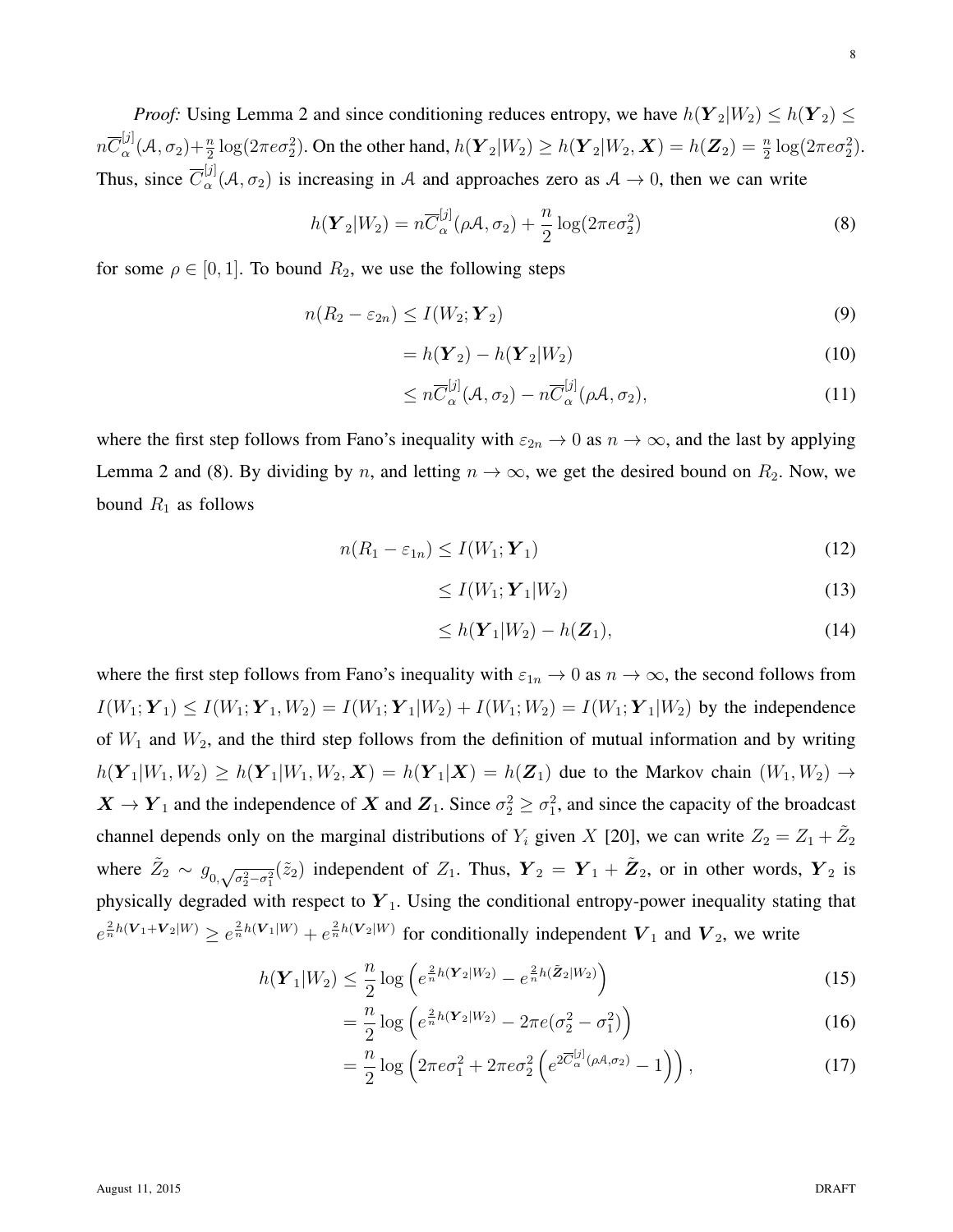where the last step follows by applying (8). Plugging this inequality in (14), using  $h(\mathbf{Z}_1)$  = n  $\frac{n}{2} \log(2\pi e \sigma_1^2)$ , dividing by *n*, and letting  $n \to \infty$  yields the desired bound

$$
R_1 \leq \frac{1}{2} \log \left( 1 + \frac{\sigma_2^2}{\sigma_1^2} \left( e^{2 \overline{C}_{\alpha}^{[j]}(\rho A, \sigma_2)} - 1 \right) \right).
$$
 (18)

Finally, by taking the union over all  $\rho \in [0, 1]$ , we get the statement of the theorem.

To examine the tightness of this bound, we have to compare it with capacity inner bounds. Such inner bounds are derived in the next section.

# IV. INNER BOUNDS

An inner bound on the capacity of the OBC can be obtained using Cover's superposition coding technique [20, Theorem 1]. For  $N = 2$ , this inner bound can be expressed by the region given in (2)-(3). This region is achievable by superposition coding where the  $U \in \mathcal{U}^n$  plays the role of the cloud center, and  $X \in \mathcal{X}^n$  the satellite codeword. User 2 decodes U only, while user 1 decodes both U and X. To obtain the best inner bound, this region has to be maximized over input distributions  $p(u, x)$  with  $X \in [0, A]$  and  $\mathbb{E}[X] \leq \mathcal{E}$ . Since the capacity of the IM-DD P2P channel is maximized by a discrete input distribution [12], we expect that the optimal  $p(u, x)$  is also discrete. Unfortunately, the discreteness of  $p(u, x)$  leads to a rate region which is not computable in closed form. We seek a simple computable rate region.

To this end, motivated by the high SNR optimality of the truncated-Gaussian (TG) input distribution for the IM-DD P2P channel [10], we derive an inner bound based on this distribution.

#### *A. Truncated Gaussian Input*

The TG distribution is described by the probability density function

$$
\tilde{g}_{\mu,\nu}(x) = \begin{cases} \eta g_{\mu,\nu}(x), & x \in [0,\mathcal{A}] \\ 0 & \text{elsewhere,} \end{cases}
$$
 (19)

where

$$
\eta = \frac{1}{G_{\mu,\nu}(\mathcal{A}) - G_{\mu,\nu}(0)}.
$$
\n(20)

This distribution has the following mean and variance, respectively,

$$
\tilde{\mu} = \nu^2(\tilde{g}_{\mu,\nu}(0) - \tilde{g}_{\mu,\nu}(A)) + \mu,
$$
\n(21)

$$
\tilde{\nu}^2 = \nu^2 \left( 1 - (\mathcal{A} - \mu) \tilde{g}_{\mu,\nu}(\mathcal{A}) - \mu \tilde{g}_{\mu,\nu}(0) - \nu^2 \left( \tilde{g}_{\mu,\nu}(0) - \tilde{g}_{\mu,\nu}(\mathcal{A}) \right)^2 \right).
$$
 (22)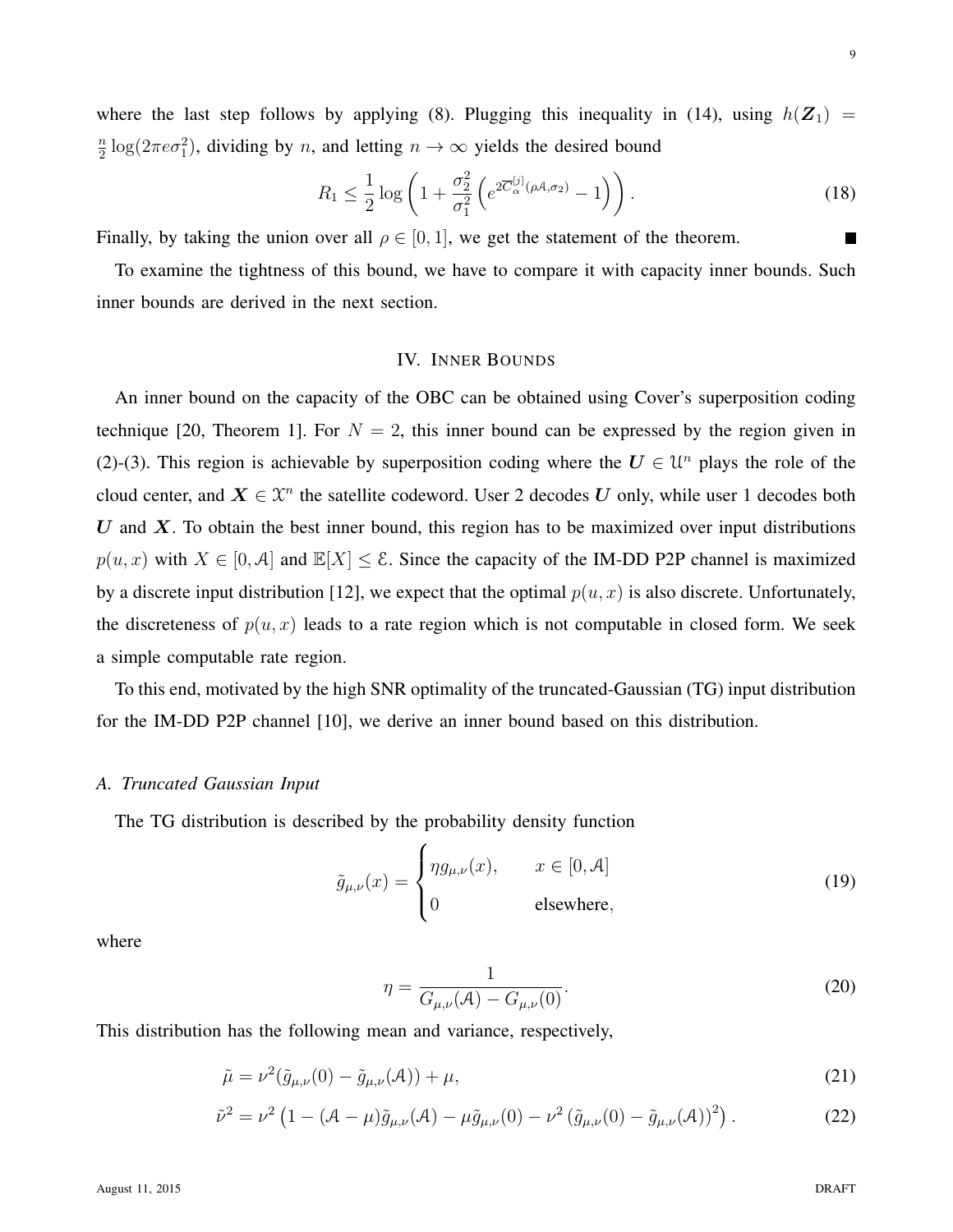In what follows, we use  $\eta_i$ ,  $\tilde{\mu}_i$ , and  $\tilde{\nu}_i$  to denote the parameters  $\eta$ ,  $\tilde{\mu}$ , and  $\tilde{\nu}$ , respectively, corresponding to a TG distribution  $\tilde{g}_{\mu_i,\nu_i}(x)$  defined over  $[0,\mathcal{A}_i]$  for some i. The advantage of this distribution is that it leads to a simple rate region (similar to [20, Theorem 2]), and we expect it to be close to optimal at high SNR.

*1) Achievable Rate Region:* We first provide a general achievable rate region corresponding to this distribution, and then simplify it.

*Definition 1:* We denote by  $P$  the set of all feasible  $(\boldsymbol{p}_1, \boldsymbol{p}_2)$  given by

$$
\mathcal{P} = \{(\boldsymbol{p}_1, \boldsymbol{p}_2) \mid \boldsymbol{p}_i = (\mathcal{A}_i, \mu_i, \nu_i) \in \mathbb{R}^3, \ \mathcal{A}_i, \nu_i > 0, \ i \in \{1, 2\}, \ \mathcal{A}_1 + \mathcal{A}_2 = \mathcal{A}, \ \tilde{\mu}_1 + \tilde{\mu}_2 = \mathcal{E} \}.
$$

*Theorem 2:* For some  $(p_1, p_2) \in \mathcal{P}$ , the region  $\mathcal{R}_T(p_1, p_2)$  described by the set of rate pairs  $(R_1, R_2) \in \mathbb{R}^2_+$  bounded by

$$
R_2 \le \frac{1}{2} \log \left( \frac{\nu_2^2}{\tilde{\nu}_2^2} + \frac{\nu_2^2}{\tilde{\nu}_1^2 + \sigma_2^2} \right) - \phi_2,\tag{23}
$$

$$
R_1 \le \frac{1}{2} \log \left( \frac{\nu_1^2}{\tilde{\nu}_1^2} + \frac{\nu_1^2}{\sigma_1^2} \right) - \phi_1,\tag{24}
$$

is achievable, with  $\phi_i = \log(\eta_i) + \frac{1}{2}((\mathcal{A}_i - \mu_i)\tilde{g}_{\mu_i,\nu_i}(\mathcal{A}_i) + \mu_i\tilde{g}_{\mu_i,\nu_i}(0))$ . The capacity region C of the 2-user OBC is thus inner bounded by  $\underline{\mathcal{C}}_T = \bigcup_{(\boldsymbol{p}_1,\boldsymbol{p}_2)\in\mathcal{P}} \mathcal{R}_T(\boldsymbol{p}_1,\boldsymbol{p}_2)$ .

*Proof:* The transmitter encodes the codewords  $W_1$  and  $W_2$  to two independent signals  $X_1$  and  $X_2$  so that the instances of  $X_i$  are independent and identically distributed according to the TG distribution  $\tilde{g}_{\mu_i,\nu_i}(x)$  over  $[0,\mathcal{A}_i]$ . The transmitter sends  $\bm{X} = \bm{X}_1 + \bm{X}_2$ . Due to the average and peak constraints, we require  $A_1 + A_2 = A$  and  $\tilde{\mu}_1 + \tilde{\mu}_2 = \mathcal{E}$ . Both users decode  $\mathbf{X}_2$ , and user 1 decodes  $X_1$  after subtracting  $X_2$  from  $Y_1$ . The achievable rates can be expressed as

$$
R_2 \le I(X_2; Y_2),\tag{25}
$$

$$
R_1 \le I(X_1; Y_1 | X_2),\tag{26}
$$

which corresponds to choosing  $U = X_2$  in (2)-(3). Consider  $I(X_2; Y_2)$  first. This can be written as  $h(X_2) - h(X_2|Y_2)$ . The entropy of  $X_2$  is given by

$$
h(X_2) = \frac{1}{2}\log(2\pi e\nu_2^2) - \phi_2.
$$
 (27)

On the other hand,  $h(X_2|Y_2)$  can be upper bounded by  $h(\overline{X}_2|\overline{Y}_2)$  where  $(\overline{X}_2,\overline{Y}_2)$  are jointly Gaussian with covariance matrix  $\begin{pmatrix} \tilde{\nu}_2^2 & \tilde{\nu}_2^2 \\ \tilde{\nu}_2^2 & \tilde{\nu}_1^2 + \tilde{\nu}_2^2 + \sigma_2^2 \end{pmatrix}$  . This follows since the Gaussian distribution maximizes conditional differential entropy under a covariance constraint [21]. Thus,

$$
h(X_2|Y_2) \le \frac{1}{2} \log \left( 2\pi e \frac{\tilde{\nu}_2^2 (\tilde{\nu}_1^2 + \sigma_2^2)}{\tilde{\nu}_1^2 + \tilde{\nu}_2^2 + \sigma_2^2} \right).
$$
 (28)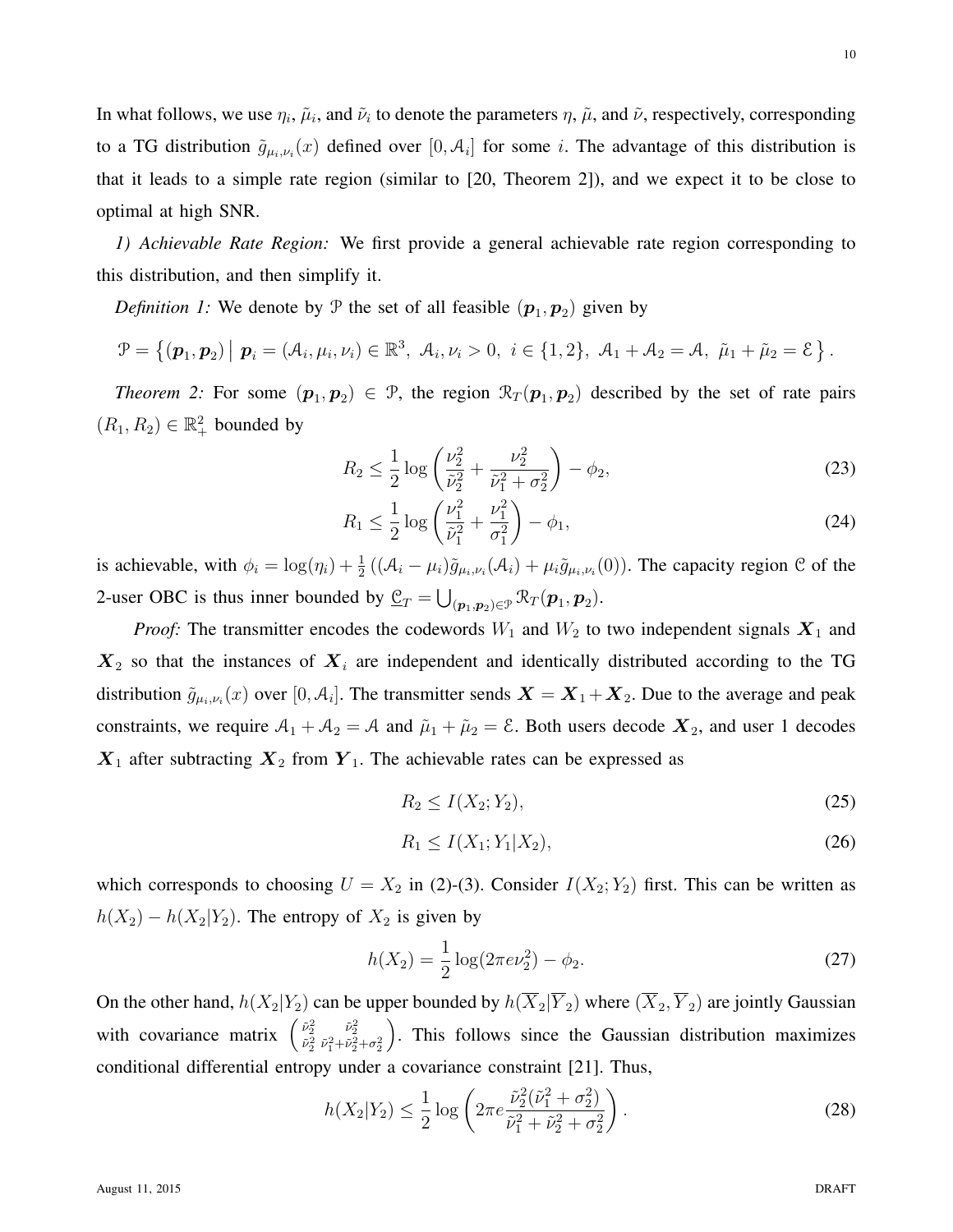$\frac{1}{2} \log \left( \frac{\nu_2^2}{\tilde{\nu}_2^2} + \frac{\nu_2^2}{\tilde{\nu}_1^2 + \sigma_2^2} \right)$  $(-\phi_2)$  and the rate  $R_2$  stated in the theorem is achievable. Therefore,  $I(X_2; Y_2) \geq \frac{1}{2}$  $\frac{1}{2} \log \left( \frac{\nu_1^2}{\tilde{\nu}_1^2} + \frac{\nu_1^2}{\sigma_1^2} \right)$  $\phi_1$  leading to the achievable rate  $R_1$ Similarly, we can show that  $I(X_1; Y_1 | X_2) \geq \frac{1}{2}$ in theorem. This proves the achievability of  $\mathcal{R}_T(\mathbf{p}_1, \mathbf{p}_2)$ . By taking the union over  $\mathcal{P}$ , we obtain the capacity region inner bound  $\underline{\mathcal{C}}_T$ .  $\blacksquare$ 

Note that the region defined by (25)-(25) can be computed numerically for the chosen input distribution. The region  $\mathcal{R}_T(\bm{p}_1, \bm{p}_2)$  on the other hand serves as an inner bound which is relatively simple to compute. However, an optimal choice of the parameters  $p_1$  and  $p_2$  is difficult to find. Next, we propose  $p_1$  and  $p_2$  which lead to a simpler inner bound, within a constant gap of the outer bound  $\overline{C}$  at high SNR.

2) Achievable Region Simplification: Note that if we choose  $\mu \in [0, \mathcal{A}]$  and  $\nu = \frac{1}{3} \min{\{\mu, \mathcal{A} - \mu\}}$ , the distribution  $\tilde{g}_{\mu,\nu}(x)$  becomes almost identical to a Gaussian distribution  $g_{\mu,\nu}(x)$ , since in this case,  $\eta \approx 1$ . We use this to simplify  $\mathcal{R}(p_1, p_2)$  as follows.

*Proposition 1:* The rate region  $\underline{\mathcal{C}}'_T = \bigcup_{\beta \in [0,1]} \mathcal{R}'_T(\beta)$  is achievable, where  $\mathcal{R}'_T(\beta)$  is the set of rate pairs  $(R_1, R_2) \in \mathbb{R}^2_+$  satisfying

$$
R_2 \le \frac{1}{2} \log \left( 1 + \frac{(\alpha (1 - \beta) \mathcal{A} - \epsilon_\mu)^2}{\alpha^2 \beta^2 \mathcal{A}^2 + 9 \sigma_2^2} \right) - \epsilon_\phi,
$$
\n(29)

$$
R_1 \le \frac{1}{2} \log \left( 1 + \frac{(\alpha \beta \mathcal{A} - \epsilon_\mu)^2}{9\sigma_1^2} \right) - \epsilon_\phi,
$$
\n(30)

with  $\epsilon_{\phi} = 0.016$  and  $\epsilon_{\mu} = 0.0044$ .

*Proof:* First, we choose  $A_1 = \beta A$  and  $A_2 = (1 - \beta)A$ , and we fix  $\tilde{\mu}_i = \alpha A_i$ . This guarantees  $\tilde{\mu}_1 + \tilde{\mu}_2 = \mathcal{E}$ . Since  $\alpha \leq \frac{1}{2}$  $\frac{1}{2}$ , then  $\tilde{\mu}_i \leq \frac{\mathcal{A}_i}{2}$  $\frac{a_i}{2}$ ,  $i = 1, 2$ . Furthermore, in this case,  $\mu_i \leq \tilde{\mu}_i$  and hence  $\mu_i \leq \frac{A_i}{2}$  $\frac{a_i}{2}$ . Then we choose  $\nu_i = \frac{\mu_i}{3}$  with  $\mu_i \ge 0$ . This choice leads to  $\phi_i \le \epsilon_{\phi}$ ,  $\mu_i \le \tilde{\mu}_i < \mu_i + \epsilon_{\mu}$ , and  $(1 - \epsilon_{\nu})\nu_i^2 \leq \tilde{\nu}_i^2 \leq \nu_i^2$ , where  $\epsilon_{\phi} = 0.016$ ,  $\epsilon_{\mu} = 0.0044$ , and  $\epsilon_{\nu} = 0.0267$  (see Appendix A). With this in mind, we can write

$$
\frac{1}{2}\log\left(\frac{\nu_2^2}{\tilde{\nu}_2^2} + \frac{\nu_2^2}{\tilde{\nu}_1^2 + \sigma_2^2}\right) - \phi_2 \ge \frac{1}{2}\log\left(1 + \frac{\nu_2^2}{\nu_1^2 + \sigma_2^2}\right) - \epsilon_\phi \tag{31}
$$

$$
\frac{1}{2}\log\left(\frac{\nu_1^2}{\tilde{\nu}_1^2} + \frac{\nu_1^2}{\sigma_1^2}\right) - \phi_1 \ge \frac{1}{2}\log\left(1 + \frac{\nu_1^2}{\sigma_1^2}\right) - \epsilon_{\phi}.\tag{32}
$$

Furthermore, since  $\tilde{\mu}_1 = \alpha \beta \mathcal{A}$ ,  $\nu_1 = \frac{\mu_1}{3}$  $\frac{\mu_1}{3}$ , and  $\mu_1 \leq \tilde{\mu}_1 \leq \mu_1 + \epsilon_{\mu}$ , we have  $\frac{\alpha\beta A - \epsilon_{\mu}}{3} \leq \nu_1 \leq \frac{\alpha\beta A}{3}$  $rac{B}{3}$ , and thus,

$$
\frac{1}{2}\log\left(1+\frac{\nu_1^2}{\sigma_1^2}\right) \ge \frac{1}{2}\log\left(1+\frac{(\alpha\beta\mathcal{A}-\epsilon_\mu)^2}{9\sigma_1^2}\right). \tag{33}
$$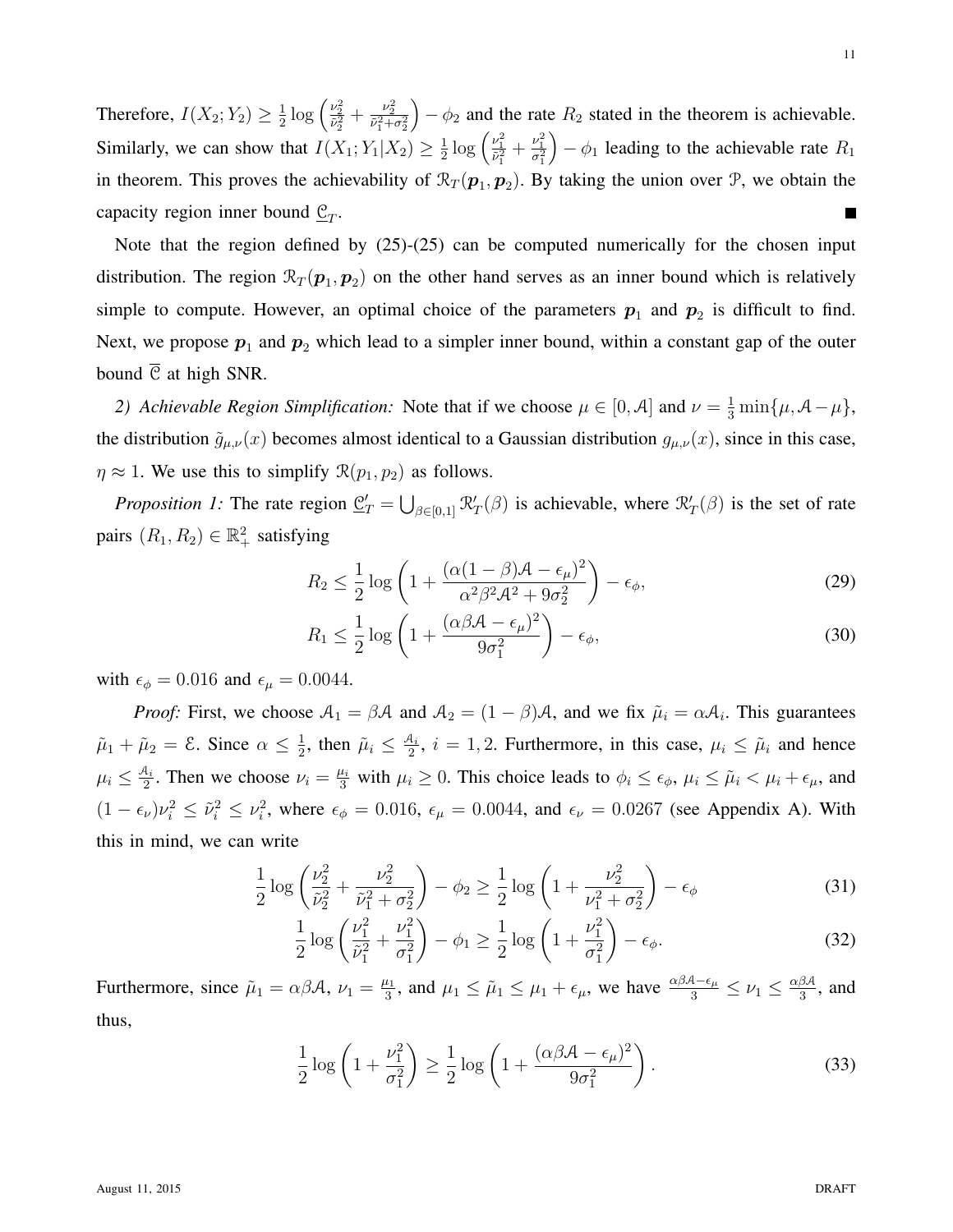Similarly, we have

$$
\frac{1}{2}\log\left(1+\frac{\nu_2^2}{\nu_1^2+\sigma_2^2}\right) \ge \frac{1}{2}\log\left(1+\frac{(\alpha(1-\beta)\mathcal{A}-\epsilon_\mu)^2}{\alpha^2\beta^2\mathcal{A}^2+9\sigma_2^2}\right),\tag{34}
$$

which concludes the proof.

While this inner bound is simple and fairly tight at high SNR, it is not at moderate/low SNR. Next, we provide another inner bound achievable by using a discrete input distribution in the spirit of [18].

# *B. Discrete Input*

Similar to [18], we consider discrete distributions with a uniform spacing between the mass points. That is,  $X_i$ ,  $i = 1, 2$ , follows the distribution

$$
p_{X_i}(x_i) = \sum_{k=0}^{K_i} a_{ik} \delta(x - k\ell_i),
$$
\n(35)

for some  $K_i$  and  $\ell_i$  such that  $K_i \ell_i = A_i$  and  $\mathbb{E}[X_i] = \mathcal{E}_i$  ( $\delta(\cdot)$  is the Dirac delta). The transmitter sends  $X = X_1 + X_2$ , and the average and peak constraints are satisfied if  $A_1 + A_2 = A$  and  $\mathcal{E}_1 + \mathcal{E}_2 = \mathcal{E}.$ 

Note that if  $K+1$  is the number of mass points of X, then  $K_1+K_2+1 \leq K+1 \leq (K_1+1)(K_2+1)$ , where the lower bound corresponds to the case  $\ell_1 = \ell_2$ , and the upper bound to the case where  $k_1\ell_1 \neq k_2\ell_2$  for all  $k_i \in \{1, \dots, K_i\}$ ,  $i = 1, 2$ . For simplicity, we focus on the second case.

1) Sequential Distribution Optimization: To derive distributions  $p_{X_1}$  and  $p_{X_2}$  which achieve good performance, we use a sequential approach. In this approach, we first find the distribution  $p_{X_1}$  which maximizes  $H(X_1)$  for a given  $K_1$ . This problem has been solved in [18]. Then, given  $H(X_1)$ , we find the distribution  $p_{X_2}$  which maximizes  $H(X_1+X_2)$  for a given  $K_2$ . This optimization determines the probabilities  $a_{ik}$ ,  $i \in \{1,2\}$ ,  $k \in \{0, \dots, K_i\}$ , and allows us to evaluate the achievable rates  $R_1 = I(X_1; Y_1 | X_2)$  and  $R_2 = I(X_2; Y_2)$ .

The reason for using this approach is the following. The achievable rate of user 1 is given by

$$
R_1 = I(X_1; Y_1 | X_2) \tag{36}
$$

$$
= h(X_1 + Z_1) - h(Z_1)
$$
\n(37)

$$
\geq \frac{1}{2}\log(e^{2H(X_1)} + 2\pi e \sigma_1^2) - \frac{1}{2}\log(2\pi e \sigma_1^2)
$$
\n(38)

$$
= \frac{1}{2} \log \left( \frac{e^{2H(X_1)}}{2\pi e \sigma_1^2} + 1 \right),\tag{39}
$$

where the inequality follows from the entropy power inequality (EPI). To maximize this rate, one should maximize  $I(X_1; Y_1 | X_2)$ . Due to the difficulty of this optimization problem, one can resort to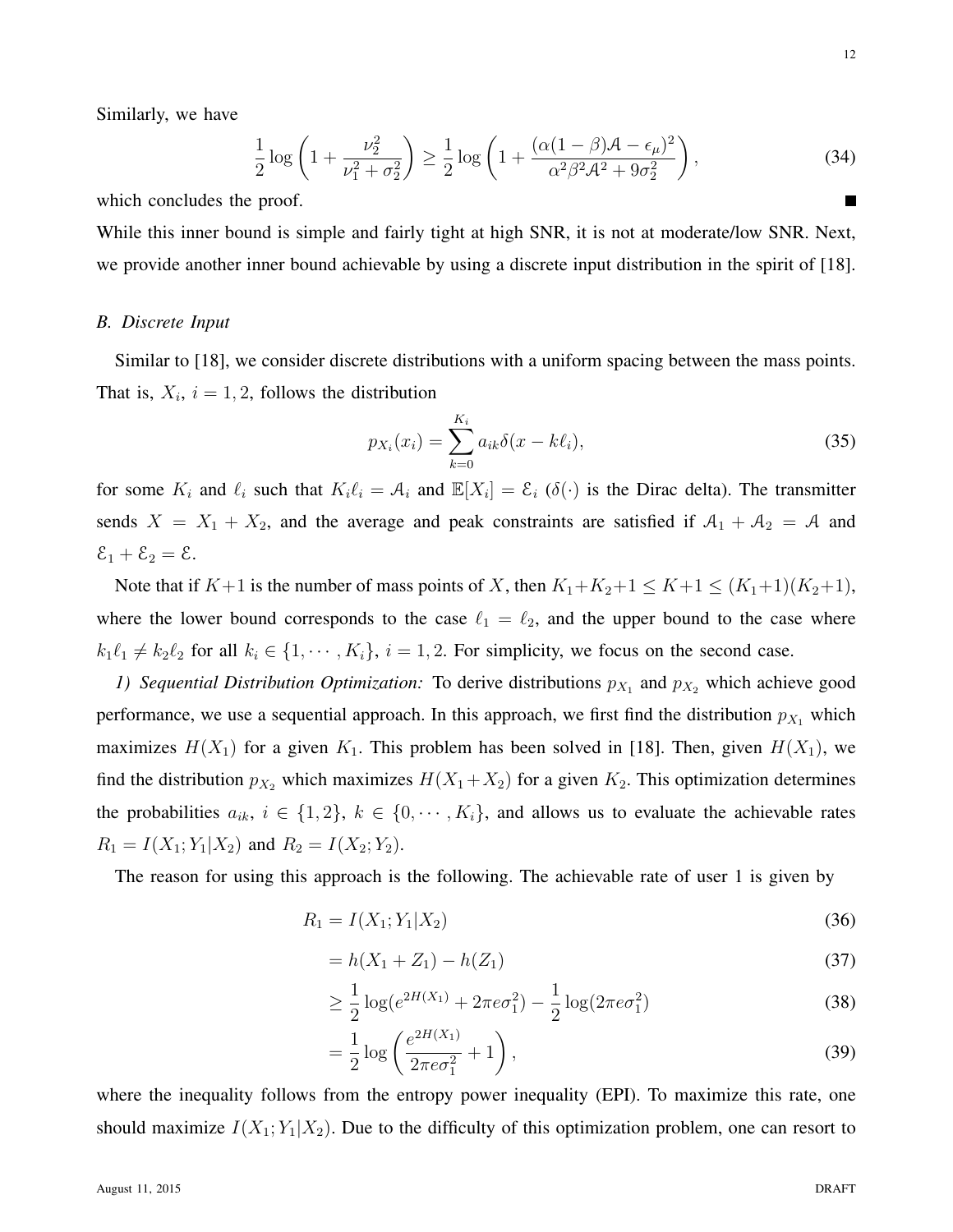maximizing  $H(X_1)$  instead. This does not necessarily maximize  $I(X_1; Y_1 | X_2)$ , but leads to a fairly good performance [18]. Given  $H(X_1)$ , a similar argument can be applied to  $I(X_2; Y_2)$ . In particular, we have

$$
R_2 = I(X_2; Y_2) \tag{40}
$$

$$
= h(X_1 + X_2 + Z_2) - h(X_1 + Z_2)
$$
\n(41)

$$
\geq \frac{1}{2}\log(e^{2H(X_1+X_2)} + 2\pi e \sigma_2^2) - h(X_1+Z_2),\tag{42}
$$

by the EPI. Now for a given  $p_{X_1}$ , the last term is fixed, an the first term can be maximized by finding  $p_{X_2}$  which maximizes the entropy of  $X = X_1 + X_2$  given  $p_{X_1}$ . Note that by optimizing  $p_{X_1}$ first followed by  $p_{X_2}$ , each step of the sequential optimization procedure involves optimizing with respect to only one distribution. Due the imposed condition  $k_1\ell_1 \neq k_2\ell_2 \ \forall k_i \in \{1, \cdots, K_i\}$ , the mapping from  $(X_1, X_2)$  to  $X = X_1 + X_2$  is one-to-one, and thus  $H(X_1|X) = 0$ . Hence,

$$
H(X) = H(X, X_1) - H(X_1|X) = H(X, X_1) = H(X_1) + H(X_2).
$$
\n(43)

Consequently, to maximize  $H(X)$  for a given  $H(X_1)$ , it suffices to maximize  $H(X_2)$ .

The optimization problem for  $H(X_i)$  can be written as

$$
\max_{a_{ik}} H(X_i) \tag{44}
$$

s.t. 
$$
\sum_{k=0}^{K_i} a_{ik} = 1, \quad \sum_{k=0}^{K_i} a_{ik} k \ell_1 = \mathcal{E}_i,
$$
 (45)

with  $K_i \ell_i = A_i$ . The solution of this optimization problem has been given in [18] as

$$
a_{ik} = \frac{t_i^k}{\sum_{j=0}^{K_i} t_i^j}, \quad k = 0, \cdots, K_i,
$$
\n(46)

where  $t_i \in [0,1]$  is the solution of  $\sum_{k=0}^{K_i} \left(1 - \frac{k \mathcal{A}_i}{K_i \mathcal{E}_i}\right)$  $K_i \mathcal{E}_i$  $t^k = 0$ , which exists if  $\mathcal{E}_i \leq \frac{\mathcal{A}_i}{2}$  $\frac{4i}{2}$  [18]. To guarantee the existence of  $t_1, t_2 \in [0, 1]$ , we choose  $\mathcal{E}_i = \alpha \mathcal{A}_i$  which suffices since  $\alpha \leq \frac{1}{2}$  $\frac{1}{2}$ .

Note that the obtained distribution maximizes the entropy of  $X_1$  and  $X_1+X_2$  as long as  $k_1\ell_1 \neq k_2\ell_2$  $\forall k_i \in \{1, \dots, K_i\}.$  However, if this condition is not satisfied, then we still can use these distribution to obtain an achievable rate.

*2) Achievable Rate Region:* To obtain the achievable rate region corresponding to these distributions, we perform the following steps. First A is split to  $A_1$  and  $A_2$  such that  $A_1 + A_2 = A$ . Then, we set  $\mathcal{E}_i = \alpha \mathcal{A}_i$ ,  $i = 1, 2$ , and we choose  $K_1, K_2 \ge 1$ . Next, given the peak and average constraints  $A_i$  and  $\mathcal{E}_i$ , we use (35) and (46) to obtain the distributions on  $X_1$  and  $X_2$  which are then used to evaluate  $R_2 = I(X_2; Y_2)$  and  $R_1 = I(X_1, Y_1 | X_2)$ . This is stated formally in the following.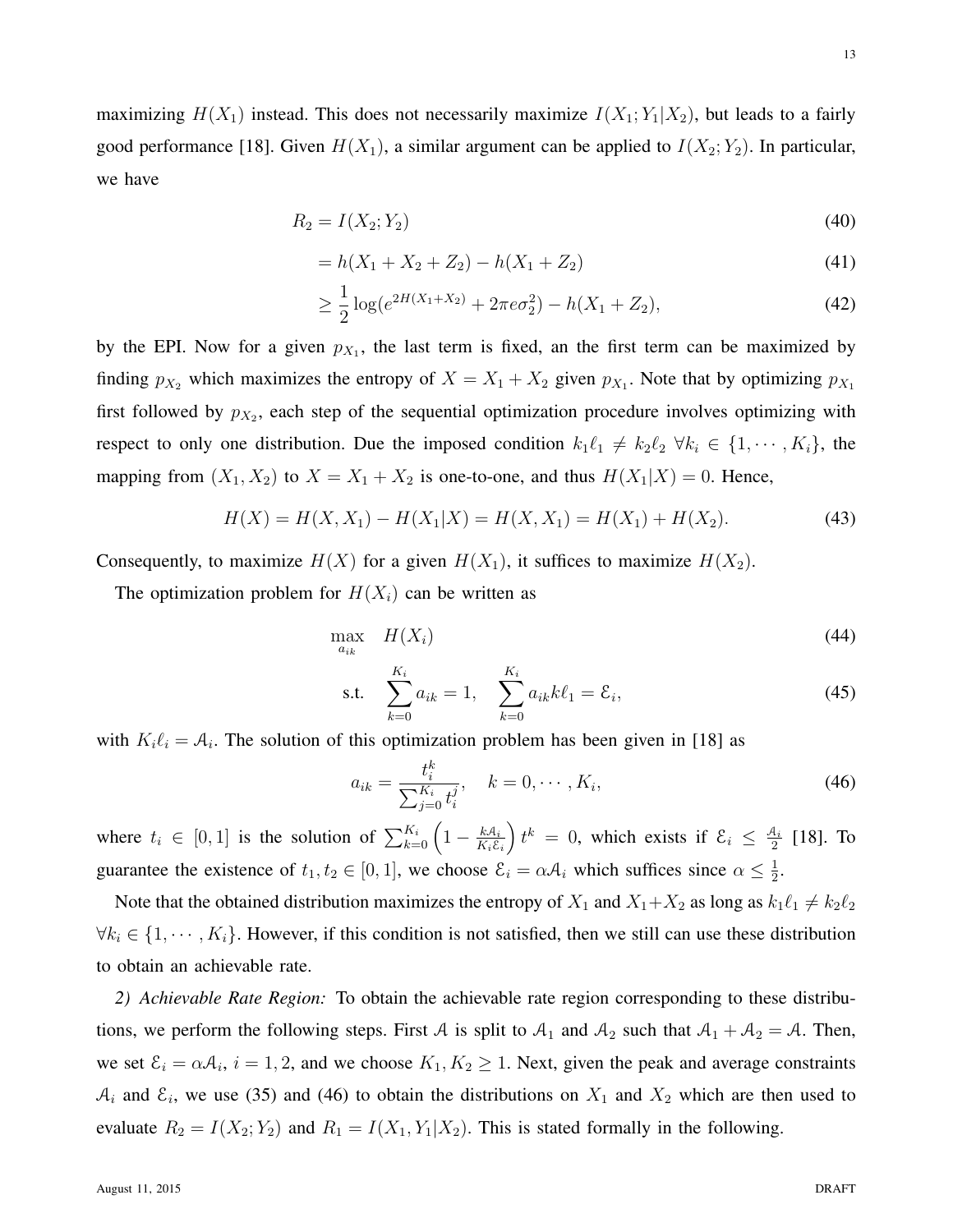$$
\mathcal{Q} = \{(\boldsymbol{q}_1, \boldsymbol{q}_2)|\boldsymbol{q}_i = (\mathcal{A}_i, K_i) \in \mathbb{R}_+ \times \mathbb{N}_+, \ i \in \{1, 2\}, \ \mathcal{A}_1 + \mathcal{A}_2 = \mathcal{A}\}.
$$
 (47)

Further, denote by  $p_{X_1}^*$  and  $p_{X_2}^*$  the distributions on  $X_1 \in [0, \mathcal{A}_1]$  and  $X_2 \in [0, \mathcal{A}_2]$  satisfying  $\mathbb{E}[X_1] = \mathcal{E}_1 = \alpha \mathcal{A}_1$  and  $\mathbb{E}[X_2] = \mathcal{E}_2 = \alpha \mathcal{A}_2$  obtained from (35) and (46).

*Theorem 3:* For some  $(q_1, q_2) \in \Omega$ , the region  $\mathcal{R}_D(q_1, q_2)$  described by the set of rate pairs  $(R_1, R_2) \in \mathbb{R}^2_+$  bounded by

$$
R_2 \le I(X_2; Y_2),\tag{48}
$$

$$
R_1 \le I(X_1; Y_1 | X_2) \tag{49}
$$

where  $X_1 \sim p_{X_1}^*$  and  $X_2 \sim p_{X_2}^*$  is achievable. Thus, the capacity region C of the 2-user OBC is inner bounded by  $\underline{\mathcal{C}}_D = \bigcup_{(\boldsymbol{q}_1,\boldsymbol{q}_2)\in\mathcal{Q}} \mathcal{R}_D(\boldsymbol{q}_1,\boldsymbol{q}_2).$ 

*Proof:* The region  $\mathcal{R}_D(\mathbf{q}_1, \mathbf{q}_2)$  is achievable by superposition coding as in [20], [22] using the distributions  $p_{X_1}^*$  and  $p_{X_2}^*$ , and the inner bound follows by taking the union over the set of feasible parameters Q.

In the following sections, we focus on the capacity region at high and low SNR. We start with the high SNR regime.

# V. HIGH SNR ANALYSIS

The channel has high SNR if  $\frac{\varepsilon}{\sigma_2} \gg 1$ . In this case, it can be shown that the bounds  $\overline{C}_{\alpha}^{[1]}$  $_{\alpha}^{11}(\mathcal{A},\sigma)$ and  $\overline{C}_{\alpha}^{[2]}$  $\frac{d^{2}}{\alpha}$ (*A*, *σ*) in Lemma 1 reduce to the simple expression  $\frac{1}{2}$  log(*cA*<sup>2</sup>/ $\sigma$ <sup>2</sup>) [9], [10] where

$$
c = \min\left\{\frac{1}{2\pi e}, \frac{e\alpha^2}{2\pi}\right\}.
$$
\n(50)

Thus, the following high SNR capacity upper bound holds for the IM-DD P2P channel

$$
C_{\alpha}(\mathcal{A}, \sigma) \le \frac{1}{2} \log \left( 1 + \frac{c \mathcal{A}^2}{\sigma^2} \right) \quad \text{at high SNR.} \tag{51}
$$

Using this bound, the outer bound of Theorem 1 becomes as given in the following corollary.

*Corollary 1:* The high-SNR capacity region of the 2-user OBC is outer bounded by  $\overline{C}_{\text{High SNR}} =$  $\bigcup_{\rho \in [0,1]} \overline{\mathcal{R}}_{\text{High SNR}}(\rho)$  where  $\overline{\mathcal{R}}_{\text{High SNR}}(\rho)$  is the set of rate pairs  $(R_1, R_2) \in \mathbb{R}^2_+$  that satisfy

$$
R_1 \le \frac{1}{2} \log \left( 1 + \frac{c \rho^2 \mathcal{A}^2}{\sigma_1^2} \right) \tag{52}
$$

$$
R_2 \le \frac{1}{2} \log \left( 1 + \frac{c(1 - \rho^2) \mathcal{A}^2}{\sigma_2^2 + c\rho^2 \mathcal{A}^2} \right),\tag{53}
$$

14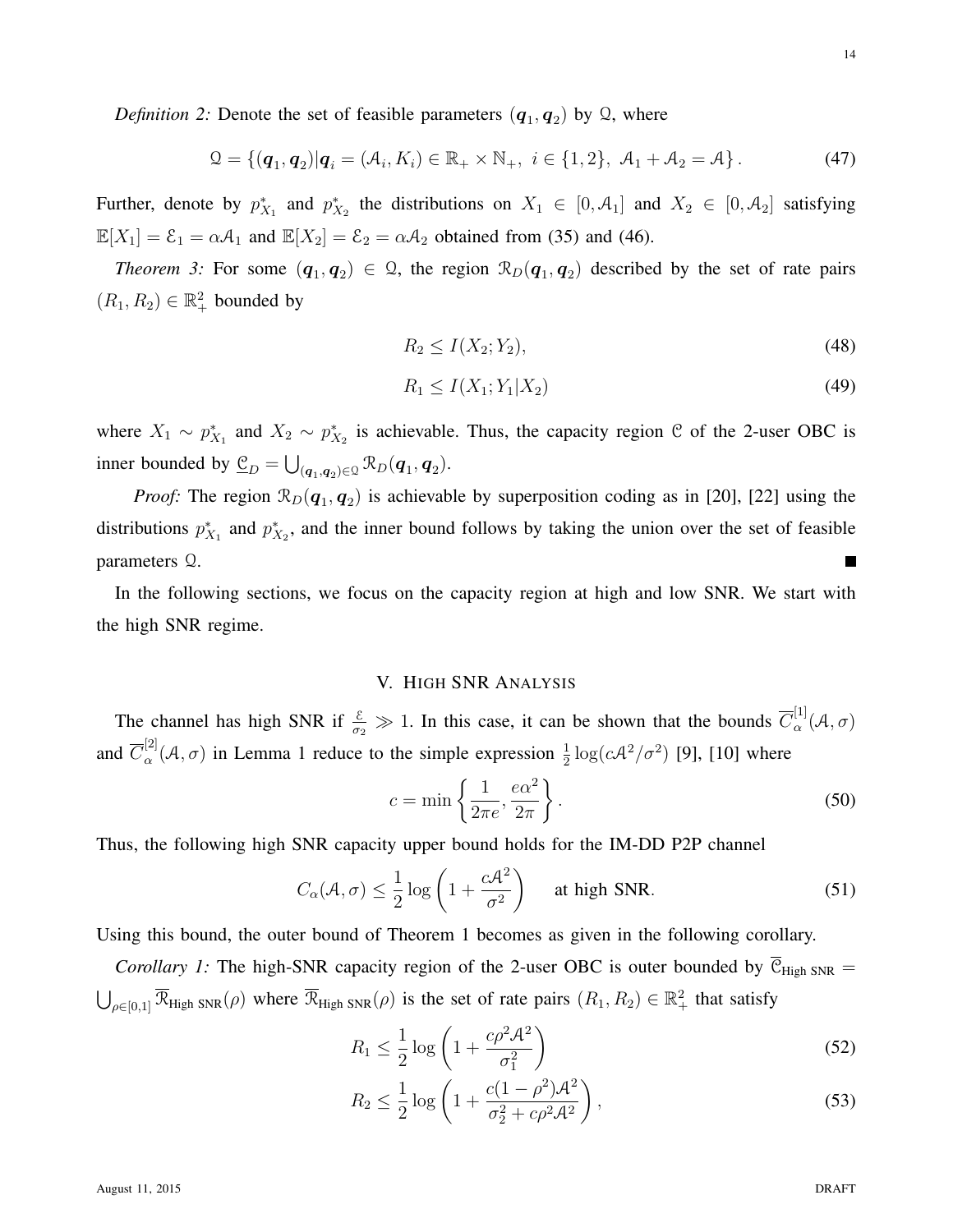

Fig. 2: Capacity region outer and inner bounds (nats per channel use) for an OBC with  $\frac{\varepsilon}{\sigma_2} = 25$  dB and  $\sigma_2 = 2\sigma_1$ . Here CH(·) denotes the convex-hull of a set obtained by time-sharing.

and  $c$  is given in  $(50)$ .

*Proof:* Follows from Theorem 1 and the upper bound (51).

This outer bound is easily computable. Figure 2 shows this outer bound for two cases,  $\alpha = \frac{1}{2}$ 2 and  $\alpha = \frac{1}{5}$  $\frac{1}{5}$ , along with the truncated-Gaussian inner bounds  $\underline{\mathcal{C}}_T$  and  $\underline{\mathcal{C}}'_1$  $T_T$  (Theorem 2 and Proposition 1). The convexified inner bounds  $CH(\underline{\mathcal{C}}_T)$  and  $CH(\underline{\mathcal{C}}_T')$  $T(T)$  are also shown, where convexification is achieved by time-sharing. The achievable rate due Theorem 3 is not shown since its performance at high SNR is comparable to CH $(\underline{C}_T)$ . It can be seen from this figure that CH $(\underline{C}_T)$  is fairly tight. The simpler inner bound  $CH(\underline{\mathcal{C}}_2)$  $T(T)$  is not as tight, but it is useful for bounding the capacity region within a constant gap as we show in the next paragraphs. We start by characterizing the symmetric-capacity of the channel at high SNR within a constant gap.

# *A. High SNR Symmetric Capacity within a Constant*

The symmetric-capacity is defined as the largest R so that  $(R, R) \in \mathcal{C}$ . We denote the high SNR symmetric-capacity by  $C_h$ . We can find an upper bound on  $C_h$  by equating the rate constraints in Corollary 1, and solving for  $\rho$ . First, we relax this upper bound slightly by dropping  $\sigma_2^2$  from the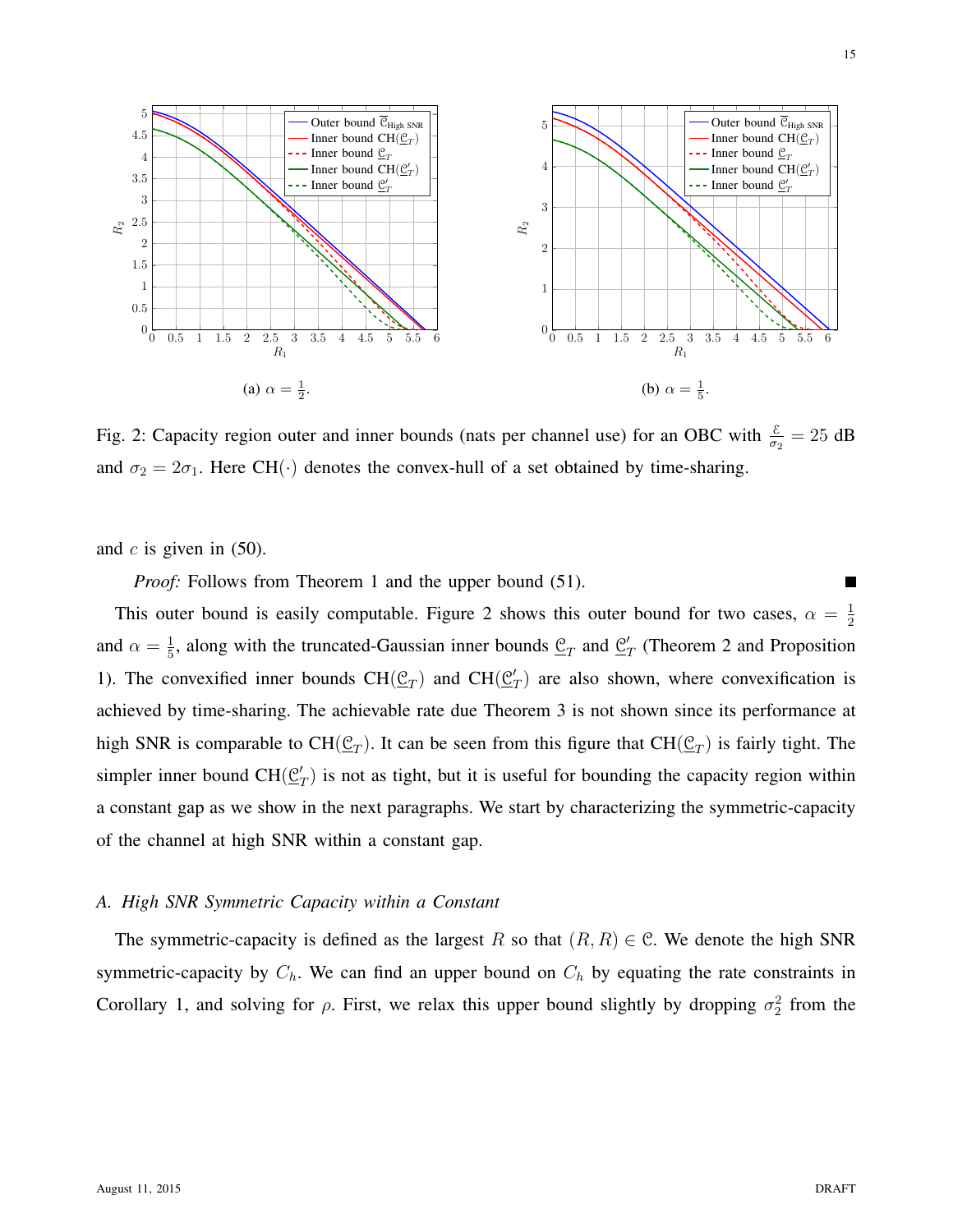second constraint to obtain

$$
R_1 \le \frac{1}{2} \log \left( 1 + \frac{c \rho^2 \mathcal{A}^2}{\sigma_1^2} \right) \tag{54}
$$

$$
R_2 \le \frac{1}{2} \log \left( \frac{1}{\rho^2} \right). \tag{55}
$$

Next, we equate the two bounds, and solve for  $\rho$ . By plugging the obtained  $\rho$  in one of the constraints, we obtain the symmetric-capacity upper bound

$$
\overline{C}_h = \frac{1}{2} \log \left( \frac{1}{2} + \frac{1}{2} \sqrt{1 + \frac{4c\mathcal{A}^2}{\sigma_1^2}} \right). \tag{56}
$$

On the other hand, a symmetric-capacity lower bound can be obtained from the achievable rate region in Proposition 1. Since we are interested in the high SNR performance, we will ignore  $\epsilon_{\mu}$ and  $\epsilon_{\phi}$  from this rate region. Furthermore, we will neglect the impact of  $\sigma_2^2$  in the constraint on  $R_2$ at high SNR to obtain the following constraint

$$
R_2 \le \frac{1}{2} \log \left( 1 + \frac{(1 - \beta)^2}{\beta^2} \right),\tag{57}
$$

Now, to obtain an achievable symmetric rate, we need to equate the rate constraint on  $R_1$  from Proposition 1 and this constraint on  $R_2$ , and solve for  $\beta$ . The result, denoted  $\beta^*$ , is given by

$$
\beta^* = \sqrt{\frac{2\sigma_1}{\alpha \mathcal{A}}},\tag{58}
$$

which when substituted in one of the constraints leads to an achievable symmetric rate, and consequently the lower bound on the symmetric-capacity given by

$$
\underline{C}_h = \frac{1}{2} \log \left( 1 + \frac{\alpha \mathcal{A}}{3\sigma_1} \right). \tag{59}
$$

This leads to the following corollary.

*Corollary 2:* The high SNR symmetric-capacity of the 2-user OBC  $C_h$  satisfies  $C_h \le C_h \le \overline{C}_h$ where  $C_h$  and  $C_h$  are given in (56) and (59). Furthermore, the gap between the two bounds is 1  $\frac{1}{2} \log \left( \frac{3\sqrt{c}}{\alpha} \right)$  $\left(\frac{\sqrt{c}}{\alpha}\right) \leq 0.34$  nats per channel use.

*Proof:* The bounds follow from the above discussion. The gap is bounded by approximating ) and  $\frac{1}{2} \log \left( \frac{\sqrt{c}A}{\sigma_1} \right)$ the bounds at high SNR by  $\frac{1}{2} \log \left( \frac{\alpha A}{3 \sigma_1} \right)$  , and noting that the their difference is  $3\sigma_1$  $\sigma_1$  $rac{1}{2} \log \left( \frac{3\sqrt{c}}{\alpha} \right)$  $\frac{\sqrt{c}}{\alpha}$ ). For  $\alpha < \frac{1}{e}$ ,  $c = \frac{e\alpha^2}{2\pi}$ 1  $\frac{2\alpha^2}{2\pi}$  and this gap evaluates to 0.34 nats. Otherwise, if  $\alpha \ge \frac{1}{e}$  $\frac{1}{e}$ , then  $c=\frac{1}{2\pi}$  $\frac{1}{2\pi e}$  and this gap is maximum if  $\alpha = \frac{1}{e}$  $\frac{1}{e}$ , with a maximum value of 0.34 nats.  $\blacksquare$ 

We recall that the achievability of this symmetric-capacity lower bound is simple. The transmitter simply splits A into  $A_1 = \beta^* A$  and  $A_1 = (1 - \beta^*) A$  where  $\beta^*$  is given in (58), and uses superposition coding  $X = X_1 + X_2$  where  $X_i$  follows a TG distribution over  $[0, A_i]$  with the parameters given in Section IV-A2.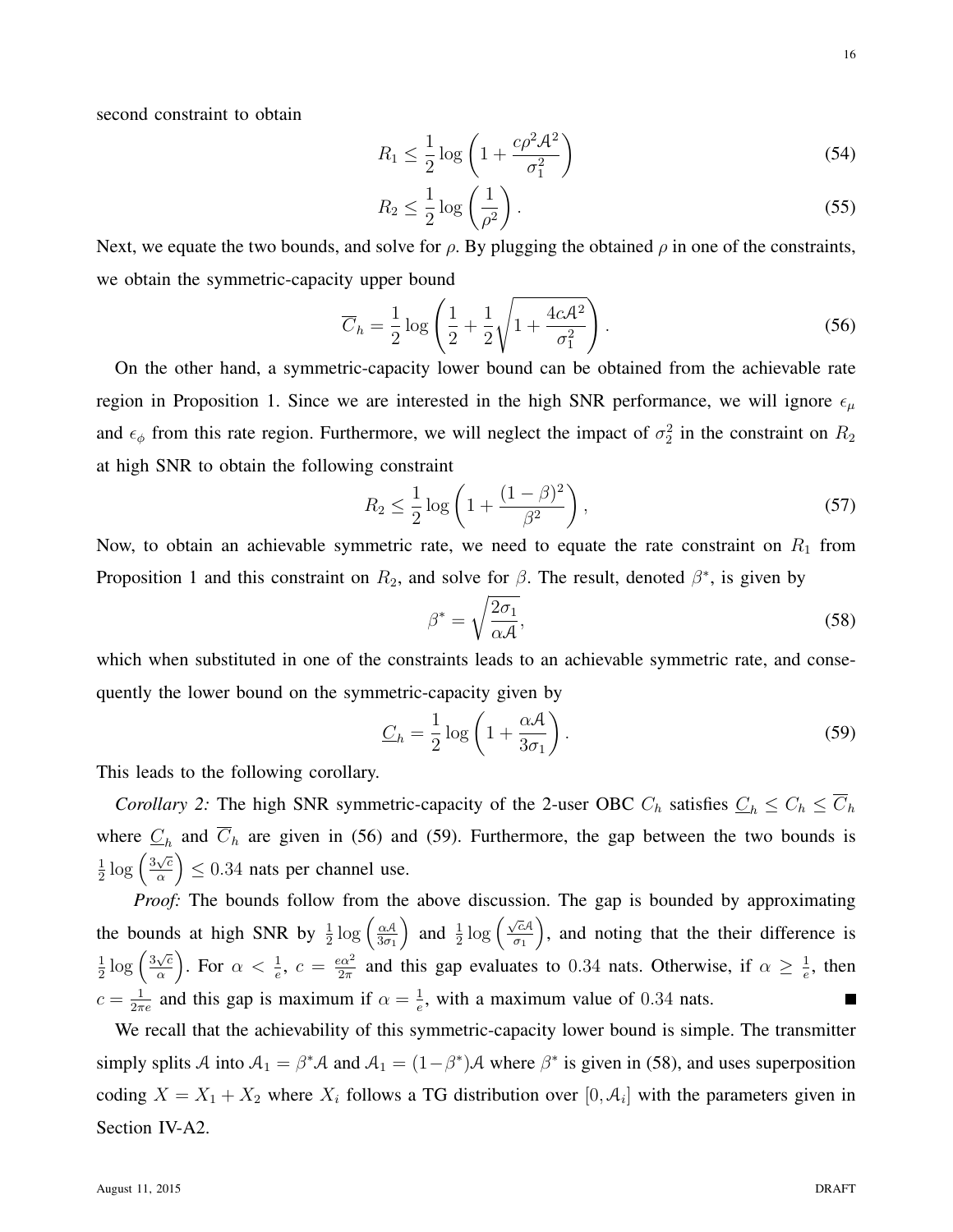# *B. Symmetric Capacity versus TDMA*

It is interesting to compare the achievable symmetric rate using superposition coding with that of simple time-division multiple access (TDMA), both under a truncated-Gaussian input distribution. In TDMA, the transmitter sends to user 1 a fraction  $\tau \in [0,1]$  of the time, and to user 2 in the remaining time. The OBC decomposes into two P2P channels. Over each such a channel, the transmitter uses a TG distribution over [0, A] with average  $\mathcal E$ . Denote the highest achievable rate of users i using this scheme by  $R_i$ . According to Theorem 2, this rate can be written as

$$
\overline{R}_i = \max_{\mu,\nu} \frac{1}{2} \log \left( \frac{\nu^2}{\tilde{\nu}^2} + \frac{\nu^2}{\sigma_i^2} \right) - \phi,\tag{60}
$$

where  $\phi$  is as defined in Theorem 2, and the maximization is over all  $\mu$  and  $\nu$  such that  $\tilde{\mu} = \mathcal{E}$  ( $\tilde{\mu}$ is defined in (21)). Thus, we can write the achievable rate of TDMA for a given  $\tau \in [0, 1]$  as

$$
R_1 \leq \tau \overline{R}_1,\tag{61}
$$

$$
R_2 \le (1 - \tau)\overline{R}_2. \tag{62}
$$

The maximum achievable symmetric rate can be shown to be given by half the harmonic mean of  $\overline{R}_1$  and  $\overline{R}_2$ , i.e.,

$$
R_h^{\text{TDMA}} = \frac{R_1 R_2}{\overline{R}_1 + \overline{R}_2}.
$$
\n(63)

For  $\sigma_1 = \sigma_2$ , we have  $\overline{R}_1 = \overline{R}_2$ , and  $R_h^{\text{TDMA}} = \frac{R_1}{2}$  $\frac{\tau_1}{2}$ . Note that the truncated-Gaussian distribution achieves the high SNR capacity of the P2P IM-DD channel, which can be approximated by the right-hand-side of (51) [10]. Thus, for  $\sigma_1 = \sigma_2$ , we have  $R_h^{\text{TDMA}} \approx \frac{1}{4}$  $rac{1}{4} \log \left( \frac{cA^2}{\sigma_1^2} \right)$  $\overline{\sigma_1^2}$  which coincides with the symmetric-capacity upper bound given in Corollary 2 at high SNR. Thus, TDMA is optimal at high SNR if  $\sigma_1 = \sigma_2$ .

Since  $R_h^{\text{TDMA}}$  is achieved by time-sharing between achievable rate pairs in  $\underline{C}_T$ , then the achievable symmetric rate in CH( $\underline{\mathfrak{C}}_T$ ) is in general higher than  $R_h^{\text{TDMA}}$ . In fact, the achievable symmetric rate in  $\underline{\mathfrak{C}}_T$ ,  $\mathrm{CH}(\underline{\mathfrak{C}}_T')$  $T'_{T}$ ), and  $\underline{\mathcal{C}}'_{T}$  $T_T$  can also be larger than  $R_h^{\text{TDMA}}$  in some cases. Figure 3 shows the achievable symmetric rate at different values of  $\alpha$  at high SNR. From this figure, we can see that when  $\sigma_1 = \sigma_2$ , then TDMA becomes nearly optimal confirming the above statement. When  $\sigma_2 > \sigma_1$ , then the performance of TDMA becomes worse in comparison with superposition coding. We can also note in this figure that the achievable symmetric rates due to  $\underline{\mathcal{C}}_T$  and  $\underline{\mathcal{C}}'_T$  $T_T$  are almost equal to their timesharing variants  $\text{CH}(\underline{\mathcal{C}}_T)$  and  $\text{CH}(\underline{\mathcal{C}}_T')$  $T_T$ ), respectively. Consequently, to achieve these symmetric rates, time-sharing is not necessary. The gap between  $CH(\mathcal{Q})$  $T(T)$  and the upper bound can be seen to be less than 0.34 nats, confirming the statement of Corollary 2.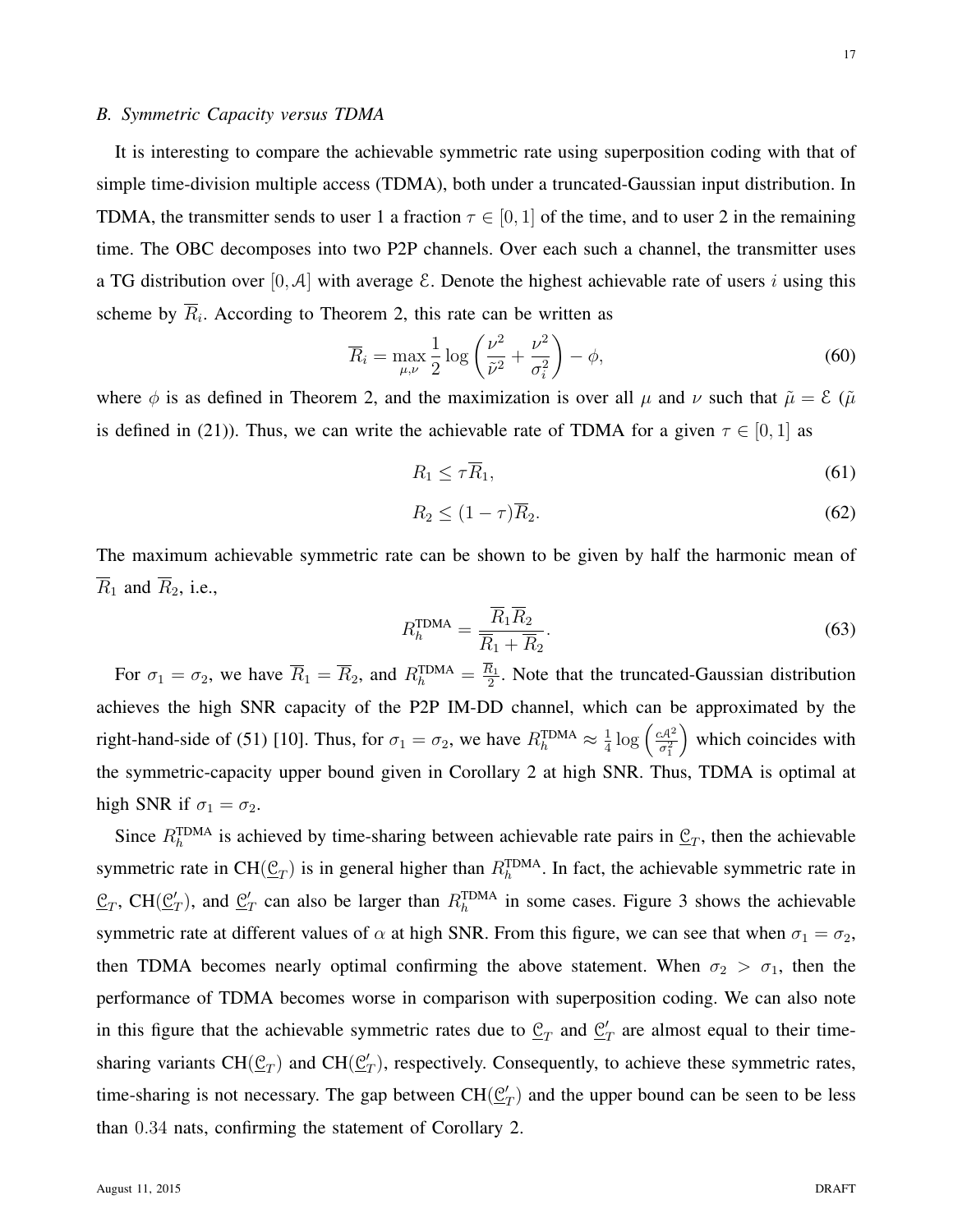

Fig. 3: Achievable symmetric rates (in nats per channel use) as a function of  $\alpha$  for an OBC with A  $\frac{A}{\sigma_1}$  = 40 dB. The upper bound (56) is also shown for comparison.

In conclusion, TDMA is a good strategy (close to optimal) if the receivers have similar channel qualities to the transmitter. This can be the case for instance when the receivers are computers in the same relative position to the light source in an office environment. If this is not the case, then superposition coding is better, but time-sharing is not necessary at high SNR.

Next, we extend this result to prove that  $\underline{\mathcal{C}}_1$  $T_T'$  and  $C_{\text{High SNR}}$  are within a constant gap at high SNR.

### *C. High SNR Capacity Region within a Constant*

First, we describe the boundaries of  $\overline{\mathcal{C}}_{\text{High SNR}}$  and  $\underline{\mathcal{C}}'_T$  by a function  $R_2 = f(R_1)$ . We start with the outer bound whose boundary<sup>1</sup> is described by

$$
R_2 = \frac{1}{2} \log \left( \frac{\sigma_2^2 + c \mathcal{A}^2}{\sigma_2^2 + \sigma_1^2 (e^{2R_1} - 1)} \right).
$$
 (64)

On the other hand, the boundary of the inner bound  $\underline{\mathcal{C}}'$  $T$  is describe by

$$
R_2 = \frac{1}{2} \log \left( \frac{9\sigma_2^2 + \alpha^2 \beta^2 \mathcal{A}^2 + \alpha^2 (1 - \beta)^2 \mathcal{A}^2}{9\sigma_2^2 + 9\sigma_1^2 (e^{2R_1} - 1)} \right).
$$
 (65)

Hence, the gap between the two functions is

$$
\Delta = \frac{1}{2} \log \left( \frac{\sigma_2^2 + c \mathcal{A}^2}{\sigma_2^2 + \frac{1}{9} \alpha^2 \mathcal{A}^2 (\beta^2 + (1 - \beta)^2)} \right).
$$
 (66)

<sup>&</sup>lt;sup>1</sup>We refer here and henceforth to the Pareto-boundary, which is in this case the boundary of the region excluding the axes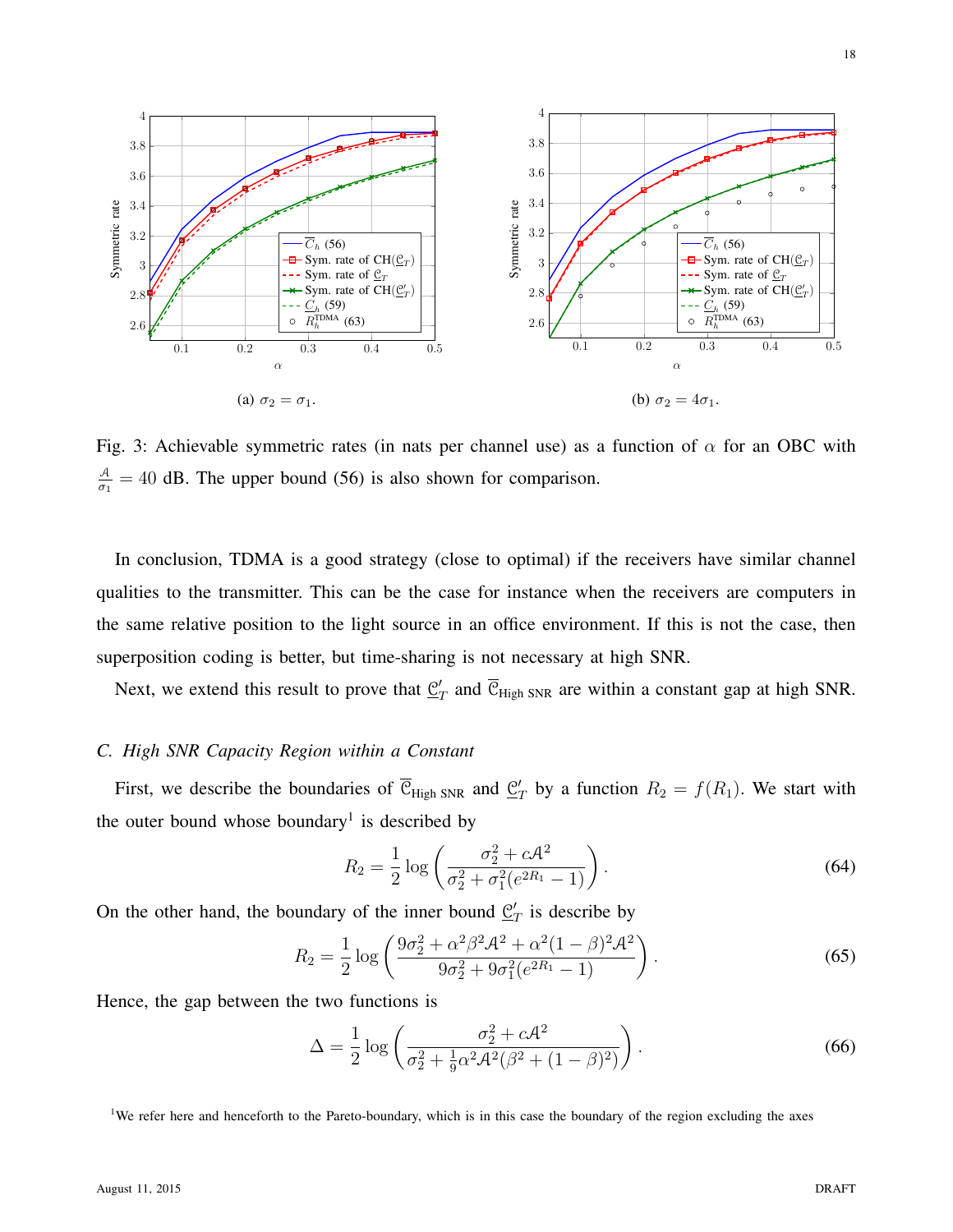Note that this gap achieves its maximum at  $\beta = \frac{1}{2}$  $\frac{1}{2}$ . Since the region  $\underline{\mathcal{C}}_1$  $T_T$  is not convex, the maximium gap corresponding to  $\beta = \frac{1}{2}$  $\frac{1}{2}$  lies in the region of non-convexity of the boundary of  $\underline{\mathcal{C}}_2$  $T$ . To reduce this gap, we should convexify this region by time-sharing (see Fig. 2).

To obtain the boundary of the convexified region, one has to find the value of  $\beta$  for which the tangent to the boundary of  $\underline{\mathcal{C}}'_T$  passes through the point  $(\overline{R}'_1)$  $T_1$ , 0), where  $\overline{R}_1' = \max_{(R_1, R_2) \in \underline{\mathcal{C}}_T'} R_1$ . Instead of finding this  $\beta$ , we use  $\beta^*$  given in (58). This is motivated by the above observation that the achievable symmetric rates in  $\underline{C}'_1$  $T_T'$  and  $CH(\underline{\mathcal{C}}_T')$  $T(T)$  are close at high SNR. This does not necessarily convexify the region, but suffices for our aim.

The boundary of the inner bound obtained by combining the region  $\underline{\mathcal{C}}_T'$  with time sharing between  $(\overline{R}'_1)$  $(1, 0)$  and the symmetric rate point  $(\underline{C}_h, \underline{C}_h)$  is described by

$$
R_2 = \frac{1}{2} \log \left( \frac{9\sigma_2^2 + \alpha^2 \beta^2 \mathcal{A}^2 + \alpha^2 (1 - \beta)^2 \mathcal{A}^2}{9\sigma_2^2 + 9\sigma_1^2 (e^{2R_1} - 1)} \right) \quad R_1 \leq \underline{C}_h \tag{67}
$$

$$
R_2 = \frac{\underline{C}_h (R_1 - \overline{R}'_1)}{\underline{C}_h - \overline{R}'_1}, \quad R_1 > \underline{C}_h,
$$
\n(68)

where  $\overline{R}'_1 = \frac{1}{2}$  $\frac{1}{2} \log \left( 1 + \frac{\alpha^2 \mathcal{A}^2}{9 \sigma_1^2} \right)$  $9\sigma_1^2$ (30). The first equation corresponding to condition  $R_1 \leq C_h$  describes the boundary for  $\beta \in [0, \beta^*]$ , and the second equations describes the remaining portion. It is worth to note that the slope of the second portion of this boundary is −1 at high SNR.

In the first portion, the gap  $\Delta$  is maximum for  $\beta = \beta^*$  since  $\Delta$  is increasing in  $\beta \in [0, \frac{1}{2}]$  $\frac{1}{2}$  and  $\beta^* < \frac{1}{2}$  $\frac{1}{2}$  for A large. By noting that  $\beta^*$  approaches 0 as SNR grows, we conclude that  $\Delta$  converges to  $\frac{1}{2} \log \left( \frac{9c}{\alpha^2} \right)$  $\frac{9c}{\alpha^2}$ ). For the remaining portion of the boundary, we bound the gap by noting the following. The slope of the boundary of the outer bound  $\overline{C}_{High SNR}$  described by (64) is in [0, -1]. In particular, it is equal to  $-1$  where the outer bound meets the  $R_1$  axis. We denote this point of intersection by  $(\overline{C}_1, 0)$ , where  $\overline{C}_1$  is given by  $\frac{1}{2} \log \left(1 + \frac{cA^2}{\sigma_1^2}\right)$ ) according to (51). Therefore, the region defined by the two axes and the tangent to  $\overline{\mathcal{C}}_{\text{High SNR}}$  at  $(\overline{C}_1, 0)$  is an outer bound on the capacity region. This outer bound is described by the boundary

$$
R_2 = -R_1 + \overline{C}_1. \tag{69}
$$

Since both the inner bound (68) and this outer bound are linear with slopes  $-1$  (at high SNR), the gap can be calculated at one of the extremes  $R_1 = \underline{C}_h$  or  $R_1 = \overline{R}'_1$ 1. This gap is given by  $\frac{1}{2} \log \left( \frac{9c}{\alpha^2} \right)$  $\frac{9c}{\alpha^2}$ as for the first portion. Consequently, we have the following corollary.

*Corollary 3:* The high SNR capacity region C of the 2-user OBC is bounded as  $\overline{C}_{High SNR}' \subset C \subseteq$  $\overline{\mathcal{C}}$ <sub>High SNR</sub> where  $\overline{\mathcal{C}}$ <sub>High</sub> <sub>SNR</sub> is defined in Corollary 1 and  $\overline{\mathcal{C}}'$ <sub>High SNR</sub> is defined as the set  $\{(R_1, R_2) \in$  $\mathbb{R}^2_+ | (R_1,R_2+\delta) \in \overline{\mathcal{C}}_{\text{High SNR}} \}$  with  $\delta = \frac{1}{2}$  $\frac{1}{2}\log\left(\frac{9c}{\alpha^2}\right)$  $\frac{9c}{\alpha^2}$ ). Furthermore,  $\delta \le 0.68$  nats per channel use.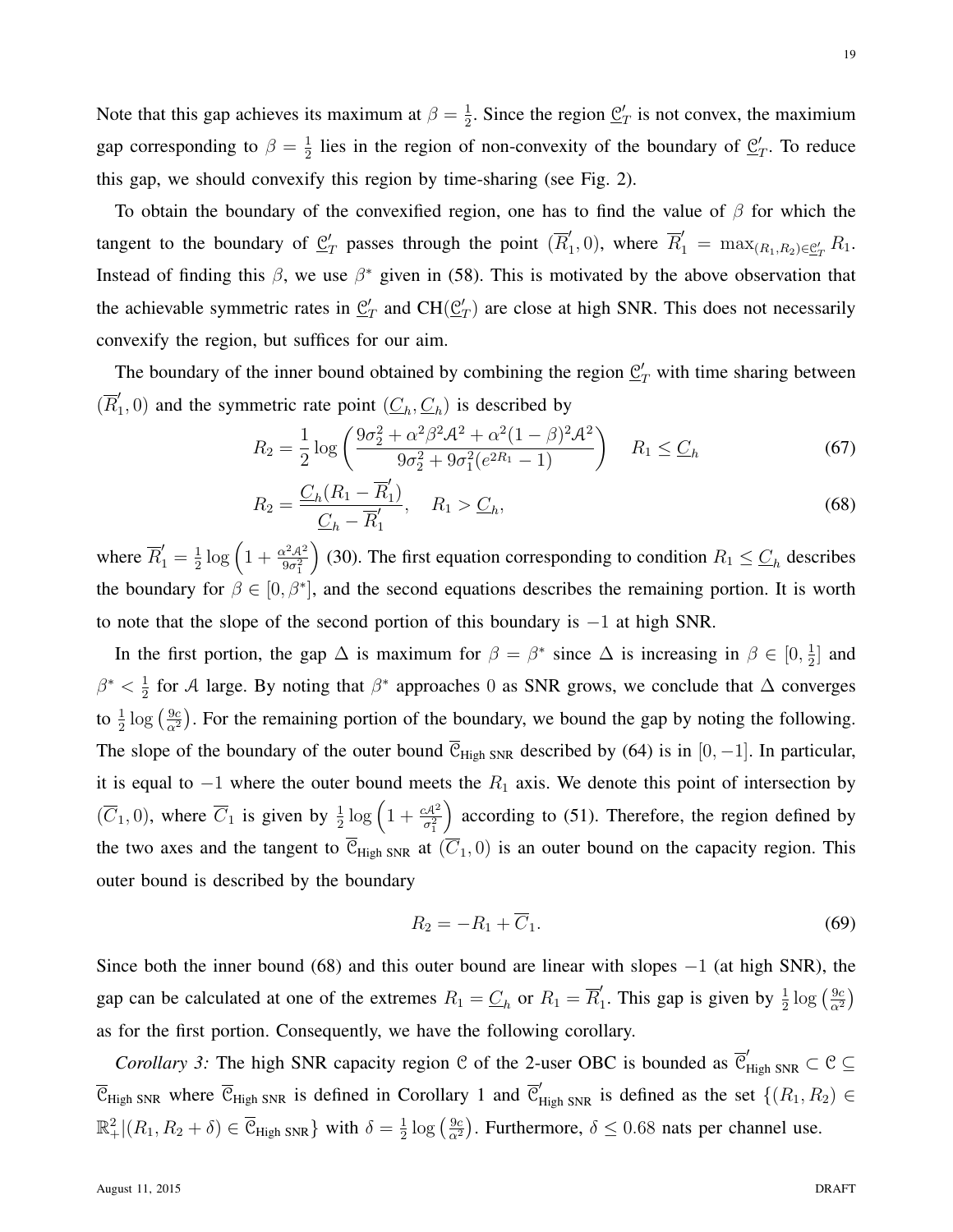

Fig. 4: The maximum gap (in nats per channel use) between the outer bound  $\overline{C}_{High SNR}$  and the inner bound CH( $\mathcal{C}_T$ ) in the  $R_2$  direction for an OBC with  $\frac{\varepsilon}{\sigma_2} = 25$  dB.

*Proof:* The outer bound follows from Corollary 1. The inner bound follows from the above arguments showing that time-sharing between points in the inner bound  $\underline{\mathcal{C}}'$  in Proposition 1 achieves the outer bound within a gap of  $\frac{1}{2} \log \left( \frac{9c}{\alpha^2} \right)$  $\frac{9c}{\alpha^2}$ ) in the  $R_2$  direction. This gap is equal to 0.68 nats for  $\alpha < \frac{1}{e}$  and less than 0.68 nats otherwise. П

Using this corollary, the boundary of the capacity region at high SNR lies between  $f(R_1) - 0.68$ nats and  $f(R_1)$  where  $f(R_1)$  is the function defined by the right-hand side of (64). It is important to note at this point, that the inner bound  $\underline{\mathcal{C}}_T$  (Theorem 2) combined with time-sharing, i.e.,  $CH(\underline{\mathcal{C}}_T)$ , is closer to the outer bound than  $CH(\underline{\mathcal{C}}')$  $T_T$ ), and hence the gap is smaller than 0.68 nats. Fig. 4 shows the maximum over  $R_1$  of the gap in the  $R_2$  direction between  $C_{High SNR}$  and  $C_T$  at high SNR.

# VI. LOW SNR ANALYSIS

The tightest upper bound on the capacity of the IM-DD P2P channel at low SNR is given by the bound  $\overline{C}_{\alpha}^{[3]}$  $\alpha_{\alpha}^{[0]}(\mathcal{A}, \sigma)$  in Lemma 1, since it coincides with the low-SNR capacity of the P2P [9]. The corresponding outer bound  $\overline{C}^{[3]}$  given in Theorem 1 can be described as  $\overline{C}^{[3]} = \bigcup_{\rho \in [0,1]} \overline{\mathcal{R}}^{[3]}(\rho)$  where  $\overline{\mathcal{R}}^{[3]}(\rho)$  is the set of rate pairs  $(R_1, R_2) \in \mathbb{R}_+^2$  that satisfy

$$
R_1 \le \frac{1}{2} \log \left( 1 + \frac{\rho^2 \alpha (1 - \alpha) \mathcal{A}^2}{\sigma_1^2} \right) \tag{70}
$$

$$
R_2 \le \frac{1}{2} \log \left( 1 + \frac{(1 - \rho^2)\alpha (1 - \alpha)\mathcal{A}^2}{\sigma_2^2 + \rho^2 \alpha (1 - \alpha)\mathcal{A}^2} \right). \tag{71}
$$

This outer bound is tight at low SNR as we shall see next.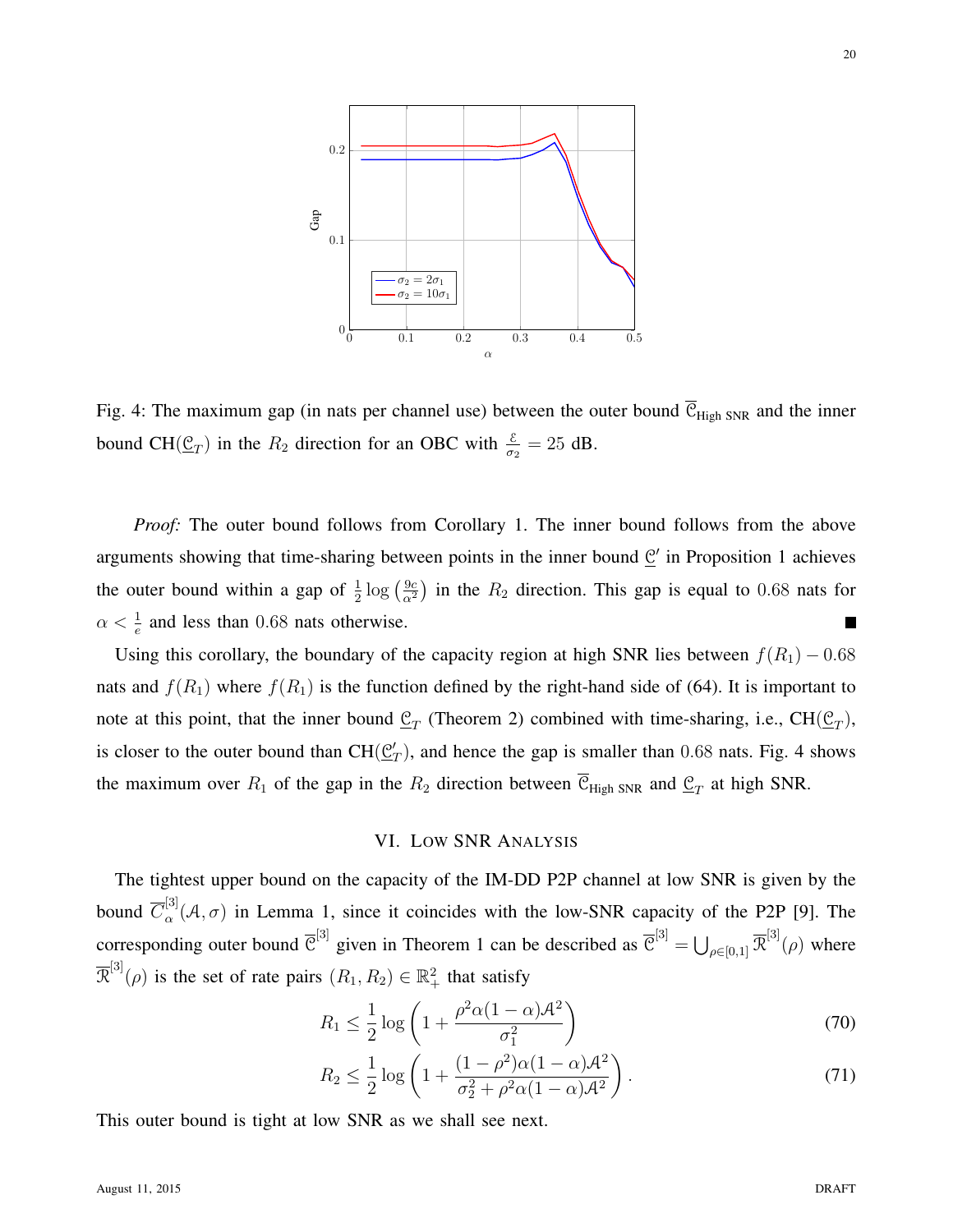At low SNR, the inner bound  $\underline{\mathcal{C}}_D$  becomes better than  $\underline{\mathcal{C}}_T$ . Unfortunately,  $\underline{\mathcal{C}}_D$  does not have a

closed form expression. However, we know that with the discrete distribution given in Sec. IV-B, we can achieve the capacity of the IM-DD P2P channel [9]. In particular, at low SNR, on-off keying (OOK) is optimal. This leads to the following statement.

*Theorem 4:* The capacity region C of the 2-user OBC coincides with  $\overline{C}^{[3]}$  at low SNR, and is achieved by OOK and TDMA.

*Proof:* At low SNR ( $\frac{A}{\sigma_1} \to 0$ ), the outer bound  $\overline{\mathcal{C}}^{[3]}$  converges to the set of  $(R_1, R_2) \in \mathbb{R}^2_+$ satisfying

$$
R_1 \le \frac{\rho^2 \alpha (1 - \alpha) \mathcal{A}^2}{2\sigma_1^2} \tag{72}
$$

$$
R_2 \le \frac{(1 - \rho^2)\alpha (1 - \alpha)\mathcal{A}^2}{2\sigma_2^2},\tag{73}
$$

which follows by neglecting  $\rho^2 \alpha (1 - \alpha) A^2$  with respect to  $\sigma_2^2$ , and using  $\lim_{x\to 0} \frac{\log(1+x)}{x} = 1$ . The boundary of this outer bound can be described by

$$
R_2 = \frac{\alpha (1 - \alpha) \mathcal{A}^2}{2 \sigma_2^2} - \frac{\sigma_1^2}{\sigma_2^2} R_1,\tag{74}
$$

which is linear in  $R_1$ . Now the low SNR capacity of the P2P channel formed by the transmitter and user 1 is  $C_{\alpha}(\mathcal{A}, \sigma_1) \approx \frac{\alpha(1-\alpha)\mathcal{A}^2}{2\sigma^2}$  $\frac{(-\alpha)A^2}{2\sigma_1^2}$  [9] achievable using OOK<sup>2</sup>. Similarly, for the channel between the transmitter and user 2 we have the low SNR capacity  $C_{\alpha}(\mathcal{A}, \sigma_2) \approx \frac{\alpha(1-\alpha)\mathcal{A}^2}{2\sigma^2}$  $\frac{(-\alpha)\mathcal{A}^2}{2\sigma_2^2}$ . By time sharing between  $C_{\alpha}(\mathcal{A}, \sigma_1)$  and  $C_{\alpha}(\mathcal{A}, \sigma_2)$  with a time sharing parameter  $\rho \in [0, 1]$ , we achieve any point on the boundary in (74), and hence we achieve the outer bound which proves the statement of the theorem.

This implies that at low SNR, the simple combination of OOK and TDMA suffices for achieving the capacity region. The low SNR symmetric-capacity is given in the following corollary.

*Corollary 4:* The symmetric-capacity of the OBC at low SNR is equal to  $C_l \approx \frac{\alpha(1-\alpha)A^2}{2(\sigma^2+\sigma^2)}$  $\frac{\alpha(1-\alpha)\mathcal{A}^2}{2(\sigma_1^2+\sigma_2^2)}$ .

*Proof:* By setting  $\rho^2 = \frac{\sigma_1^2}{\sigma_1^2 + \sigma_2^2}$  in Theorem 4.

Figure 5 shows the capacity region of the OBC at low SNR, for a setting with  $\sigma_2 = 2\sigma_1$ . In this figure, the achievable rate region  $\underline{\mathcal{C}}_D$  is plotted with  $K_1 = K_2 = 1$ . Keep in mind that while this region corresponds to binary  $X_1$  and  $X_2$ , X is not binary but quaternary. However, the points of maximum  $R_1$  and  $R_2$  (intersection with the axes) correspond to  $A_2 = 0$  and  $A_1 = 0$ , respectively, and the channel input X is binary at these points. Thus, the extremes of  $\underline{\mathcal{C}}_D$  are achievable by OOK. The figure shows that time-sharing between these extremes is optimal.

<sup>2</sup>Here, we say that  $f(x) \approx g(x)$  at  $x = x_0$  if  $\lim_{x \to x_0} \frac{f(x)}{g(x)} = 1$ 

21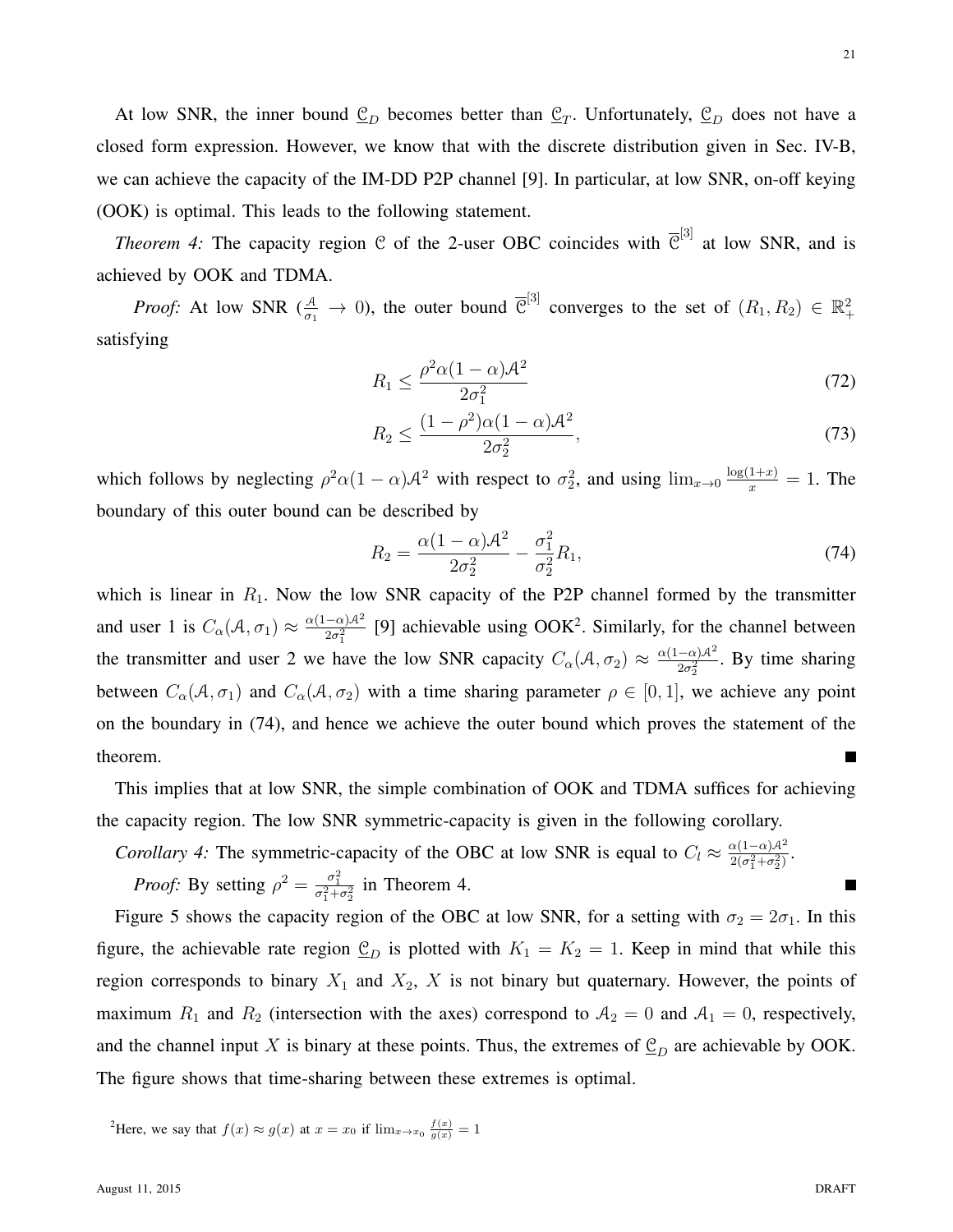

Fig. 5: Capacity at low SNR ( $\times 10^{-3}$  nats per channel use) of an OBC with  $\alpha = 0.2$ ,  $\sigma_2 = 2\sigma_2$ , and A  $\frac{\mathcal{A}}{\sigma_1} = -5$  dB.

#### VII. MODERATE SNR DISCUSSION

We have seen in the last two sections that truncated-Gaussian inputs perform good at high SNR, where they achieve the capacity region within a small gap. We have also seen that at low SNR, OOK combined with TDMA is optimal. Next, we investigate the moderate SNR regime, where SNR can neither be described as high  $(\frac{\varepsilon}{\sigma_2} \gg 1)$  nor low  $(\frac{A}{\sigma_1} \ll 1)$ . At moderate SNR, truncated-Gaussian does not perform that good. But the discrete input distribution discussed above performs relatively good.

Figure 6 shows the achievable rate regions and outer bounds for a channel with  $\frac{\varepsilon}{\sigma_2} = 5$  dB. It can be seen that superposition coding with a discrete input distribution achieves rates fairly close to the outer bound. We have restricted each of  $K_1$  and  $K_2$  to  $\{1, \dots, 4\}$  in Fig. 6a and to  $\{1, \dots, 10\}$ in Fig. 6b. We have also plotted the achievable rate region for some values of  $K_1$  and  $K_2$ . This shows that even with low  $K_1$  and  $K_2$ , a discrete input outperforms truncated-Gaussian in the OBC at moderate SNR. The only drawback is that the achievable rate is not computable in closed form when the input distribution is discrete.

Nevertheless, the discrete input distribution is a good choice for the moderate SNR regime due to its practical simplicity (relative to a continuous distribution). Another advantage is that it achieves an acceptable symmetric rate at moderate SNR, even with a low number of mass points ( $K_1 = K_2 = 1$ ) in Fig. 6a and  $K_1 = K_2 \leq 3$  in Fig. 6b).

22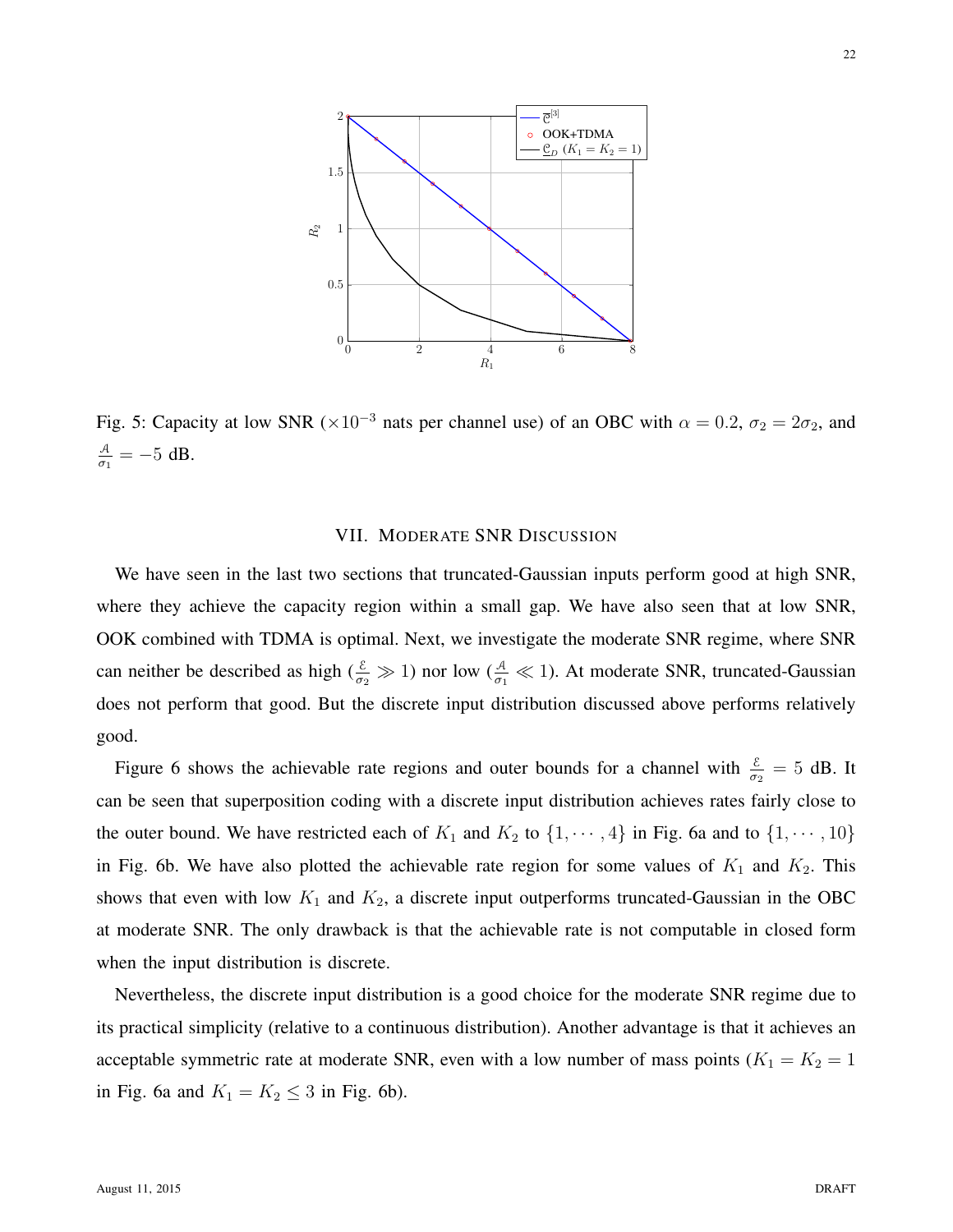

Fig. 6: Capacity region outer and inner bounds (nats per channel use) for an OBC with  $\frac{\varepsilon}{\sigma_2} = 5$  dB and  $\sigma_2 = 2\sigma_1$ .

# VIII. N-USER OBC

In this section, we extend the above results to the N-user case.

# *A. Outer Bound*

We start with the outer bound which is expressed for the N-user case in the following theorem.

*Theorem 5:* The capacity region C of the *N*-user OBC is outer bounded by  $\overline{C}^{[j]} = \bigcup_{\rho \in S_\rho} \overline{\mathcal{R}}^{[j]}(\rho)$ where  $j \in \{1, 2, 3\}$  and  $\overline{\mathcal{R}}^{[j]}(\rho)$  is the set of  $(R_1, \dots, R_N) \in \mathbb{R}^N_+$  that satisfy

$$
R_i \leq \frac{1}{2} \log \left( \frac{\sigma_i^2 + \sigma_N^2 \left( e^{2 \overline{C}_{\alpha}^{[j]}(\rho_{i+1} A, \sigma_N)} - 1 \right)}{\sigma_i^2 + \sigma_N^2 \left( e^{2 \overline{C}_{\alpha}^{[j]}(\rho_i A, \sigma_N)} - 1 \right)} \right), \quad i \in \mathbb{N},
$$
\n(75)

 $\rho = (\rho_1, \cdots, \rho_N)$ , and  $\mathcal{S}_{\rho} = {\rho \in [0, 1]^N | \rho_i \le \rho_{i+1} \ \forall i \in \mathcal{N}, \ \rho_1 = 0, \ \rho_{N+1} = 1}.$ 

*Proof:* The proof is similar to that of Theorem 1. Details are given in Appendix B.

# *B. Inner Bound*

The achievable rate region by the truncated-Gaussian distribution is stated next for the  $N$ -user case.

### *Theorem 6:* Let

$$
\mathcal{P} = \left\{ (\boldsymbol{p}_1, \cdots, \boldsymbol{p}_N) \middle| \ \boldsymbol{p}_i = (\mathcal{A}_i, \mu_i, \nu_i) \in \mathbb{R}^3, \ \mathcal{A}_i, \nu_i > 0, \ i \in \mathcal{N}, \ \sum_{i \in \mathcal{N}} \mathcal{A}_i = \mathcal{A}, \ \sum_{i \in \mathcal{N}} \tilde{\mu}_i = \mathcal{E} \right\},\
$$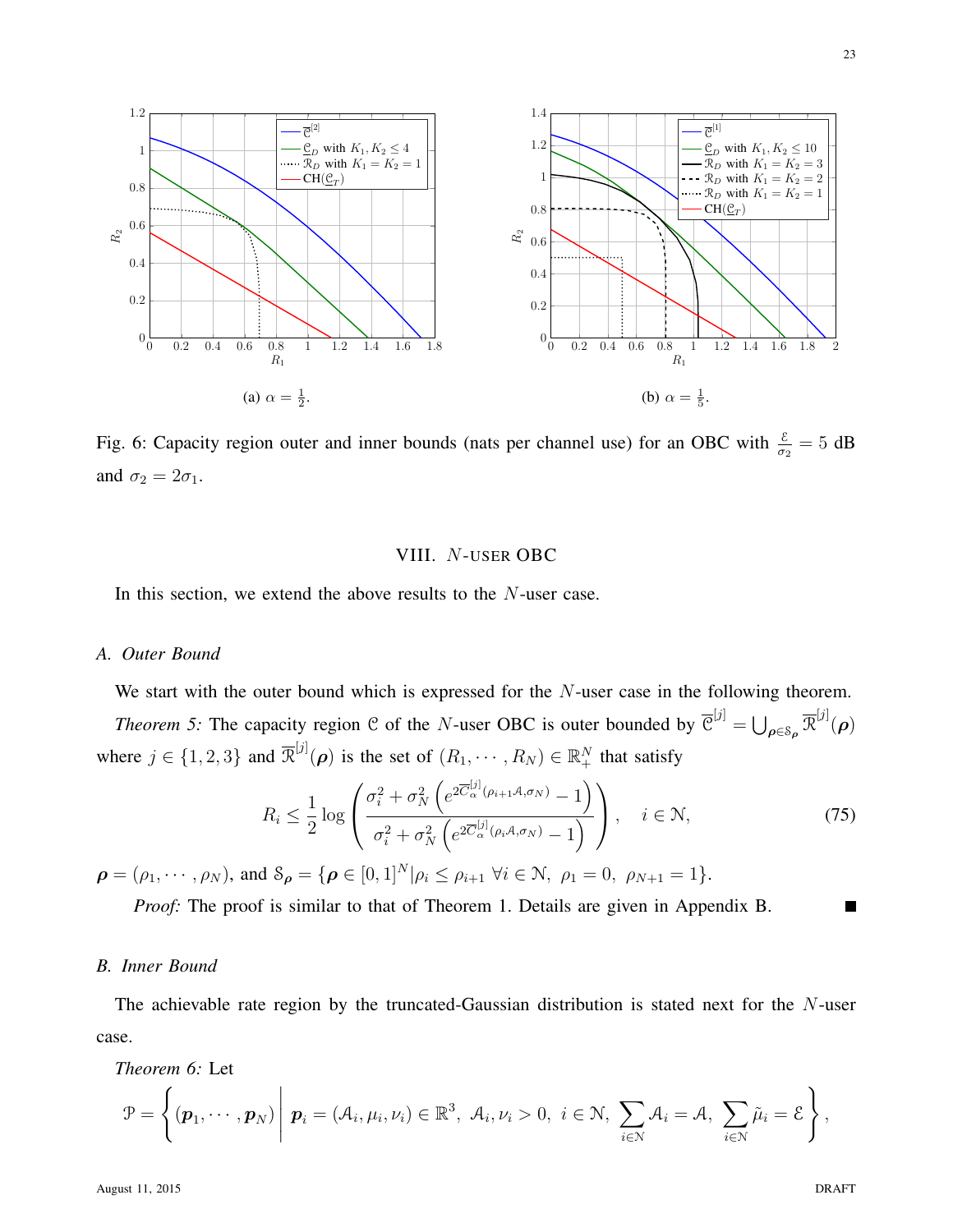where  $\tilde{\mu}_i$  is defined in (21). Then, for some  $(p_1, \dots, p_N) \in \mathcal{P}$ , the region  $\mathcal{R}_T(p_1, \dots, p_N)$  described by the set of rate tuples  $(R_1, \dots, R_N) \in \mathbb{R}_+^N$  bounded by

$$
R_i \le \frac{1}{2} \log \left( \frac{\nu_i^2}{\tilde{\nu}_i^2} + \frac{\nu_i^2}{\sum_{j=1}^{i-1} \tilde{\nu}_j^2 + \sigma_i^2} \right) - \phi_i, \quad i \in \mathbb{N}, \tag{76}
$$

is achievable, where  $\phi_i = \log(\eta_i) + \frac{1}{2} ((A_i - \mu_i)\tilde{g}_{\mu_i,\nu_i}(A_i) + \mu_i \tilde{g}_{\mu_i,\nu_i}(0))$  and  $\tilde{\nu}_i$  as defined in (22). The capacity region C of the N-user OBC is thus inner bounded by  $\underline{C}_T = \bigcup_{(\bm{p}_1,\cdots,\bm{p}_N)\in\mathcal{P}} \mathcal{R}_T(\bm{p}_1,\cdots,\bm{p}_N)$ .

*Proof:* The transmitter sends  $X = X_1 + X_2 + \cdots + X_N$  where  $X_i$  follows a truncated-Gaussian distribution  $\tilde{g}_{\mu_i,\nu_i}(x_i)$  as defined in (19). User i decodes  $X_N, X_{N-1}, \dots, X_i$  in this order. The derivation of the achievable rates is similar to the proof of Theorem 2.

This inner bound can be simplified similar to Proposition 1 leading to the following simplified inner bound.

*Proposition 2:* The rate region  $\underline{\mathcal{C}}_T' = \bigcup_{\beta \in \mathcal{S}_{\beta}} \mathcal{R}_T'(\beta)$  is achievable, where  $\mathcal{R}_T'(\beta)$  is the set of rate tuples  $(R_1, \dots, R_N) \in \mathbb{R}^N_+$  satisfying

$$
R_i \le \frac{1}{2} \log \left( 1 + \frac{(\alpha \beta_i \mathcal{A} - \epsilon_\mu)^2}{\sum_{j=1}^{i-1} \alpha^2 \beta_j^2 \mathcal{A}^2 + 9\sigma_i^2} \right) - \epsilon_\phi, \quad i \in \mathbb{N},\tag{77}
$$

with  $\epsilon_{\phi} = 0.016$ ,  $\epsilon_{\mu} = 0.0044$ ,  $\boldsymbol{\beta} = (\beta_1, \cdots, \beta_N)$ , and  $\delta_{\boldsymbol{\beta}} = {\boldsymbol{\beta} \in [0, 1]^N | \sum_{i \in \mathcal{N}} \beta_i = 1}.$ 

*Proof:* Follows from Theorem 6 by using the parameters  $A_i = \beta_i A$  where  $\sum_{i \in \mathbb{N}} \beta_i = 1$ , and choosing  $\mu_i$  and  $\nu_i = \frac{\mu_i}{3}$  $\frac{u_i}{3}$  such that  $\tilde{\mu}_i = \alpha A_i$ . The derivation of the achievable rates is similar to the proof of Proposition 1. ┓

Next, we extend the achievable inner bound using the discrete input distribution to the N-user case. Let  $X = X_1 + X_2 + \cdots + X_N$ , where  $X_i \in [0, \mathcal{A}_i]$  has mean  $\mathcal{E}_i = \alpha \mathcal{A}_i$  and is distributed according to a discrete input distribution of the form

$$
p_{X_i}^*(x_i) = \sum_{k=0}^{K_i} a_{ik} \delta(x - k\ell_i),
$$
\n(78)

with

$$
a_{ik} = \frac{t_i^k}{\sum_{j=0}^{K_i} t_i^j}, \quad k = 0, \cdots, K_i,
$$
\n(79)

 $K_i \in \mathbb{N}_+, \ell_i = \frac{\mathcal{A}_i}{K_i}$  $\frac{\mathcal{A}_i}{K_i}$ , and  $t_i \in [0, 1]$  is the solution of  $\sum_{k=0}^{K_i} \left(1 - \frac{k\mathcal{A}_i}{K_i \mathcal{E}_i}\right)$  $K_i \mathcal{E}_i$  $\Big) t^k = 0.$  Furthermore,  $\sum_{i \in \mathcal{N}} \mathcal{A}_i =$ A. User i decodes the signals  $X_N, \dots, X_i$  successively in this order. The achievable rate region is given as follows.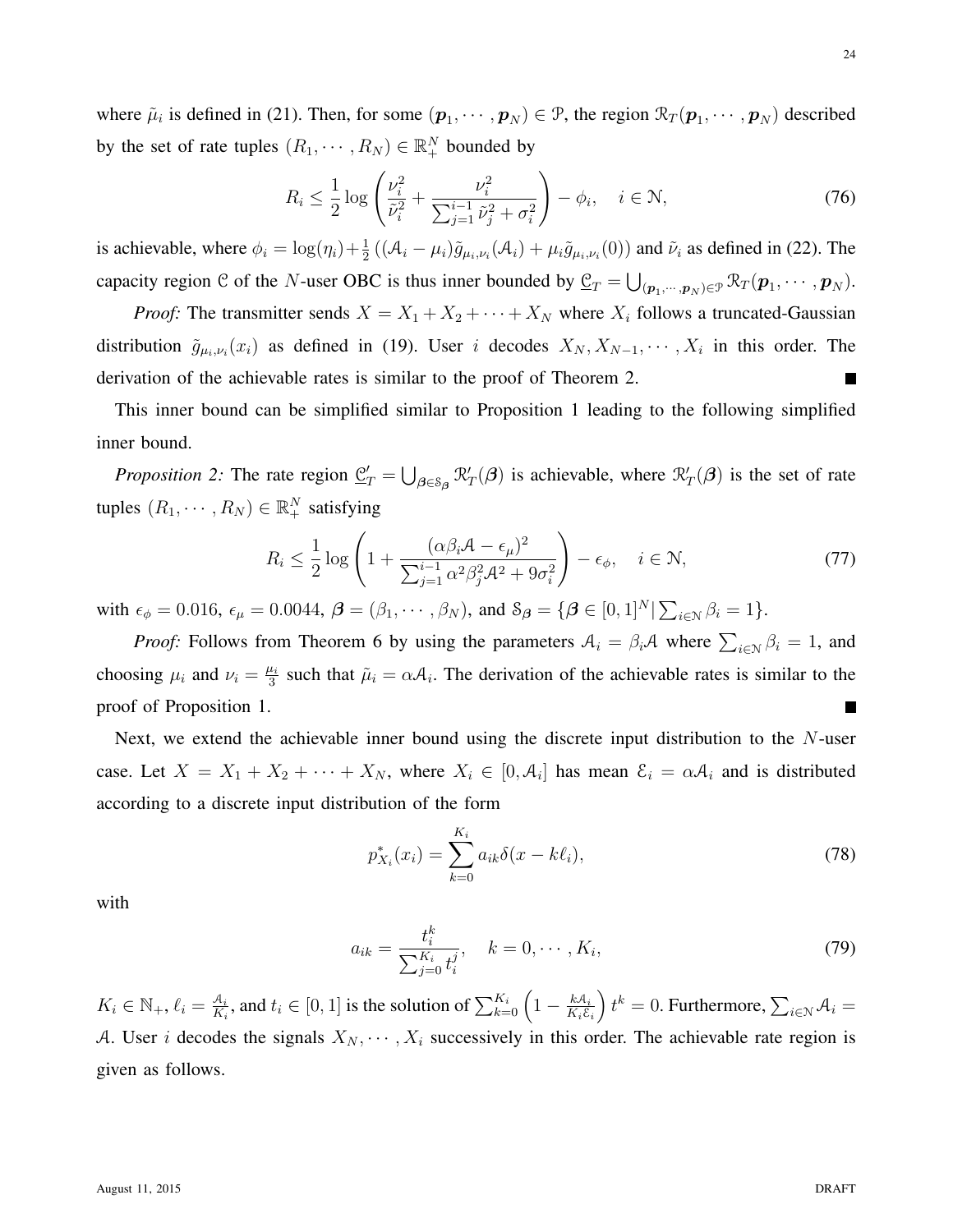$$
\mathcal{Q} = \left\{ (\boldsymbol{q}_1, \cdots, \boldsymbol{q}_N) | \boldsymbol{q}_i = (\mathcal{A}_i, K_i) \in \mathbb{R}_+ \times \mathbb{N}_+, \ i \in \mathcal{N}, \ \sum_{i \in \mathcal{N}} \mathcal{A}_i = \mathcal{A} \right\}.
$$
 (80)

Then, for some  $(q_1, \dots, q_N) \in \Omega$ , the region  $\mathcal{R}_D(q_1, \dots, q_N)$  described by the set of rate tuples  $(R_1, \dots, R_N) \in \mathbb{R}^N_+$  bounded by

$$
R_N \le I(X_N; Y_N) \tag{81}
$$

$$
R_i \le I(X_i; Y_i | X_{i+1}, \cdots, X_N), \quad i \in \mathcal{N} \setminus \{N\},\tag{82}
$$

where  $X_i \sim p_{X_i}^*$  defined in (78), is achievable. The capacity region C of the N-user OBC is inner bounded by  $\underline{\mathcal{C}}_D = \bigcup_{(q_1, \cdots, q_N) \in \mathcal{Q}} \mathcal{R}_D(\boldsymbol{q}_1, \cdots, \boldsymbol{q}_N).$ 

*Proof:* Using superposition coding as in [20], [22] with the distribution  $p_{X_i}^*$  (78).

# *C. High SNR Analysis*

By replacing the upper bound  $\overline{C}_{\alpha}^{[j]}$  $\frac{[j]}{\alpha}(\mathcal{A}, \sigma)$  in Theorem 5 by the high-SNR bound  $\frac{1}{2} \log \left(1 + \frac{cA^2}{\sigma^2}\right)$ as in (51), where c is defined in (50), we can outer bound the capacity region of the N-user OBC at high SNR as follows.

*Corollary 5:* The high-SNR capacity region of the N-user OBC is outer bounded by  $\overline{C}_{High SNR}$  =  $\bigcup_{\boldsymbol{\rho} \in \mathcal{S}_{\boldsymbol{\rho}}} \overline{\mathcal{R}}_{\text{High SNR}}(\boldsymbol{\rho})$  where  $\overline{\mathcal{R}}_{\text{High SNR}}(\boldsymbol{\rho})$  is the set of rate tuples  $(R_1, \dots, R_N) \in \mathbb{R}^N_+$  that satisfy

$$
R_i \le \frac{1}{2} \log \left( \frac{\sigma_i^2 + c \rho_{i+1}^2 \mathcal{A}^2}{\sigma_i^2 + c \rho_i^2 \mathcal{A}^2} \right), \quad i \in \mathbb{N},
$$
\n(83)

with  $\rho = (\rho_1, \dots, \rho_N)$ ,  $\delta_{\rho} = {\rho \in [0, 1]^N | \rho_i \leq \rho_{i+1} \forall i \in \mathcal{N}, \ \rho_1 = 0, \ \rho_{N+1} = 1}$ , and where c is given in (50).

*Proof:* Follows from Theorem 5 and the upper bound (51).

Using this corollary, we can bound the symmetric-capacity of the  $N$ -user OBC as follows.

*Corollary 6:* The high-SNR symmetric-capacity of the N-user OBC  $C_h$  satisfies  $\underline{C}_h \le C_h \le \overline{C}_h$ where

$$
\underline{C}_h = \frac{1}{2} \log \left( 1 + \frac{1}{2} \left( \frac{2\alpha^2 \mathcal{A}^2}{9N^2 \sigma_1^2} \right)^{\frac{1}{N}} \right),\tag{84}
$$

$$
\overline{C}_h = \frac{1}{2} \log \left( 1 + \left( \frac{cA^2}{\sigma_1^2} \right)^{\frac{1}{N}} \right). \tag{85}
$$

Furthermore, the gap between the two bounds is  $\frac{1}{2} \log \left( 2 \left( \frac{9cN^2}{2\alpha^2} \right) \right)$  $\frac{\partial cN^2}{\partial \alpha^2}$   $\Big)^{\frac{1}{N}}$ nats per channel use, which is less than or equal to  $\frac{1}{2} \log \left( 2 \left( \frac{9eN^2}{4\pi} \right) \right)$  $\left(\frac{eN^2}{4\pi}\right)^{\frac{1}{N}}$ .

П

25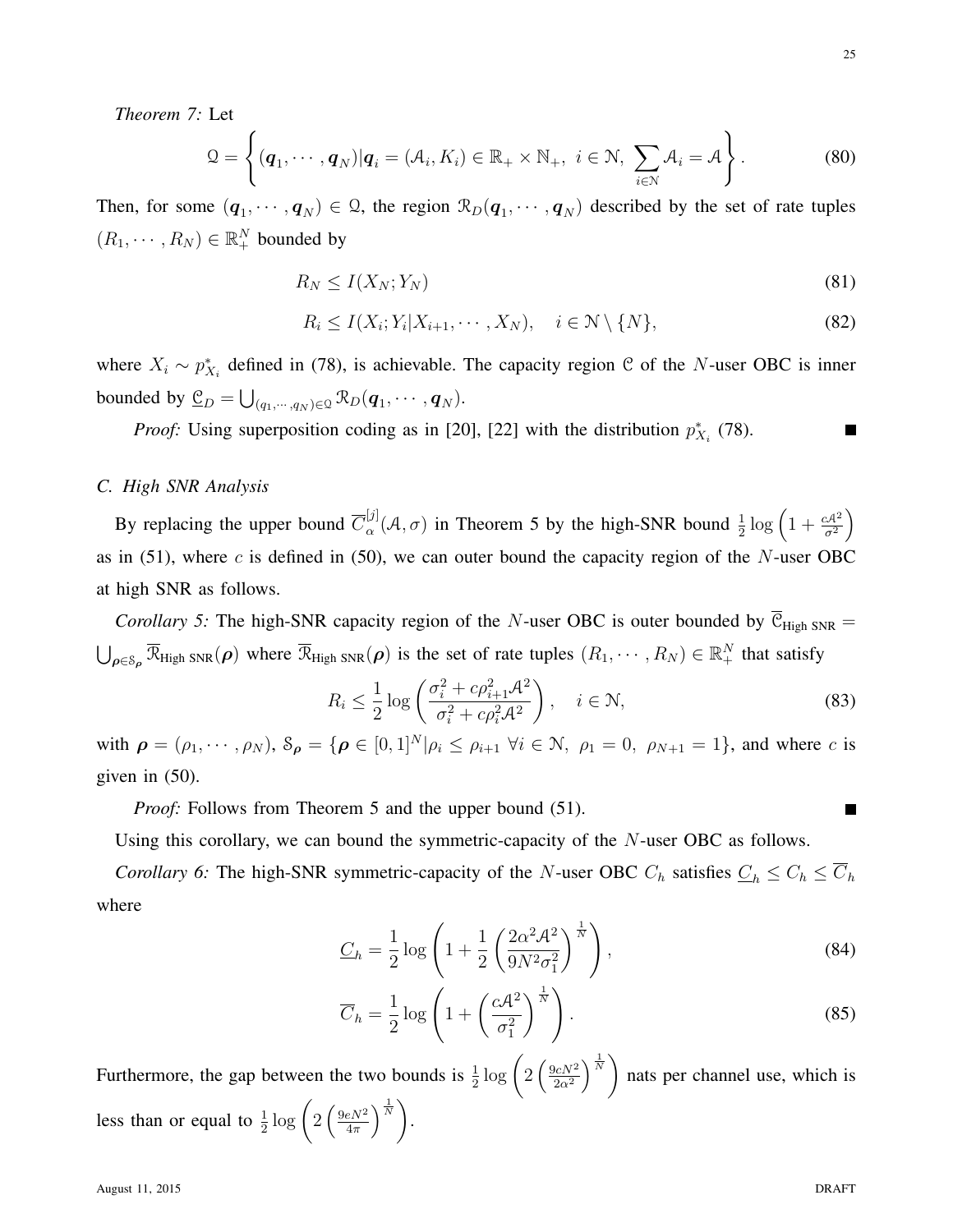# *Proof:* See Appendix C.

Note that the maximum gap  $\frac{1}{2} \log \left( 2 \left( \frac{9eN^2}{4\pi} \right) \right)$  $\left(\frac{eN^2}{4\pi}\right)^{\tfrac{1}{N}}$ decreases in N. The maximum gap at  $N = 2$  is 0.86 nats per channel use, and the gap approaches  $\frac{1}{2} \log(2)$  as N grows. Corollary 2 provides a tighter characterization for the case  $N = 2$ . The capacity region of the N-user OBC can be bounded as given next.

*Corollary 7:* The high SNR capacity region C of the N-user OBC is bounded as  $\overline{C}_{High SNR}' \subset C \subseteq$  $\overline{\mathcal{C}}_{\text{High SNR}}$  where  $\overline{\mathcal{C}}_{\text{High SNR}}$  is defined in Corollary 5 and  $\overline{\mathcal{C}}'_{\text{High SNR}}$  is defined as the set  $\{(R_1, \cdots, R_N) \in$  $\mathbb{R}^N_+ | (R_1, \cdots, R_{N-1}, R_N + \delta) \in \overline{\mathcal{C}}_{\text{High SNR}} \}$  with  $\delta = \frac{1}{2}$  $rac{1}{2} \log \left( \frac{9cN}{\alpha^2} \right)$  $\frac{\partial cN}{\partial x^2}$ ). Furthermore,  $\delta \leq 0.68 + \frac{1}{2} \log(N)$ nats per channel use.

# *Proof:* See Appendix D.

Note that the gap here is in one direction only, namely, in the  $R_N$  direction. If we fix a tuple  $\mathbf{R} = (R_1, \dots, R_{N-1}, R_N + \delta)$  on the boundary of  $\overline{C}_{\text{High SNR}}$ , and choose an achievable rate tuple with back-off from  $\mathbf R$  in the *i*-th direction,  $i \in \mathcal N \setminus \{N\}$ , then the achievable rate of the N-th user becomes higher than  $R_N$ . The achievable rate in this case can be expressed as  $(R_1 - \xi_1, \dots, R_{N-1} - \xi_N)$  $\xi_{N-1}, R_N + \xi_N$ ). Roughly speaking, this distributes the gap  $\delta$  between the N directions, so that the gap per user becomes proportional to  $\frac{1}{N} \log(N)$ . The gap here is bounded without using timesharing in combination with the inner bound in Proposition 2. Hence, this gap can be reduced by incorporating time-sharing in a manner similar to the proof of Corollary 3. Next, we consider the low SNR regime.

#### *D. Low SNR Analysis*

Using the upper bound  $\overline{C}_{\alpha}^{[3]}$  $\alpha_{\alpha}^{^{[0]}}(\mathcal{A}, \sigma)$  given in Lemma 1 in Theorem 5, we can obtain a simple outer bound on the capacity region, which is tight at low SNR. This is stated in the following Theorem.

*Theorem 8:* The capacity region of the N-user OBC is outer bounded by the region  $\overline{C}_{Low SNR}$  =  $\bigcup_{\rho \in S_{\rho}} \overline{\mathcal{R}}_{\text{Low SNR}}(\rho)$  where  $\overline{\mathcal{R}}_{\text{Low SNR}}(\rho)$  is the set of rate tuples  $(R_1, \dots, R_N) \in \mathbb{R}^N_+$  that satisfy

$$
R_i \le \frac{1}{2} \log \left( \frac{\sigma_i^2 + \rho_{i+1}^2 \alpha (1 - \alpha) \mathcal{A}^2}{\sigma_i^2 + \rho_i^2 \alpha (1 - \alpha) \mathcal{A}^2} \right), \quad i \in \mathbb{N},
$$
\n(86)

where  $\rho = (\rho_1, \dots, \rho_N)$  and  $\mathcal{S}_{\rho} = {\rho \in [0, 1]^N | \rho_i \leq \rho_{i+1} \forall i \in \mathcal{N}, \ \rho_1 = 0, \ \rho_{N+1} = 1}.$  Furthermore, at low SNR, this outer bound is tight, since it is achievable by OOK combined with TDMA.

*Proof:* The outer bound follows from Theorem 5 and the upper bound  $\overline{C}_{\alpha}^{[3]}$  $\alpha^{[0]}_{\alpha}(\mathcal{A}, \sigma)$  in Lemma 1. The achievability at low SNR is shown in Appendix E.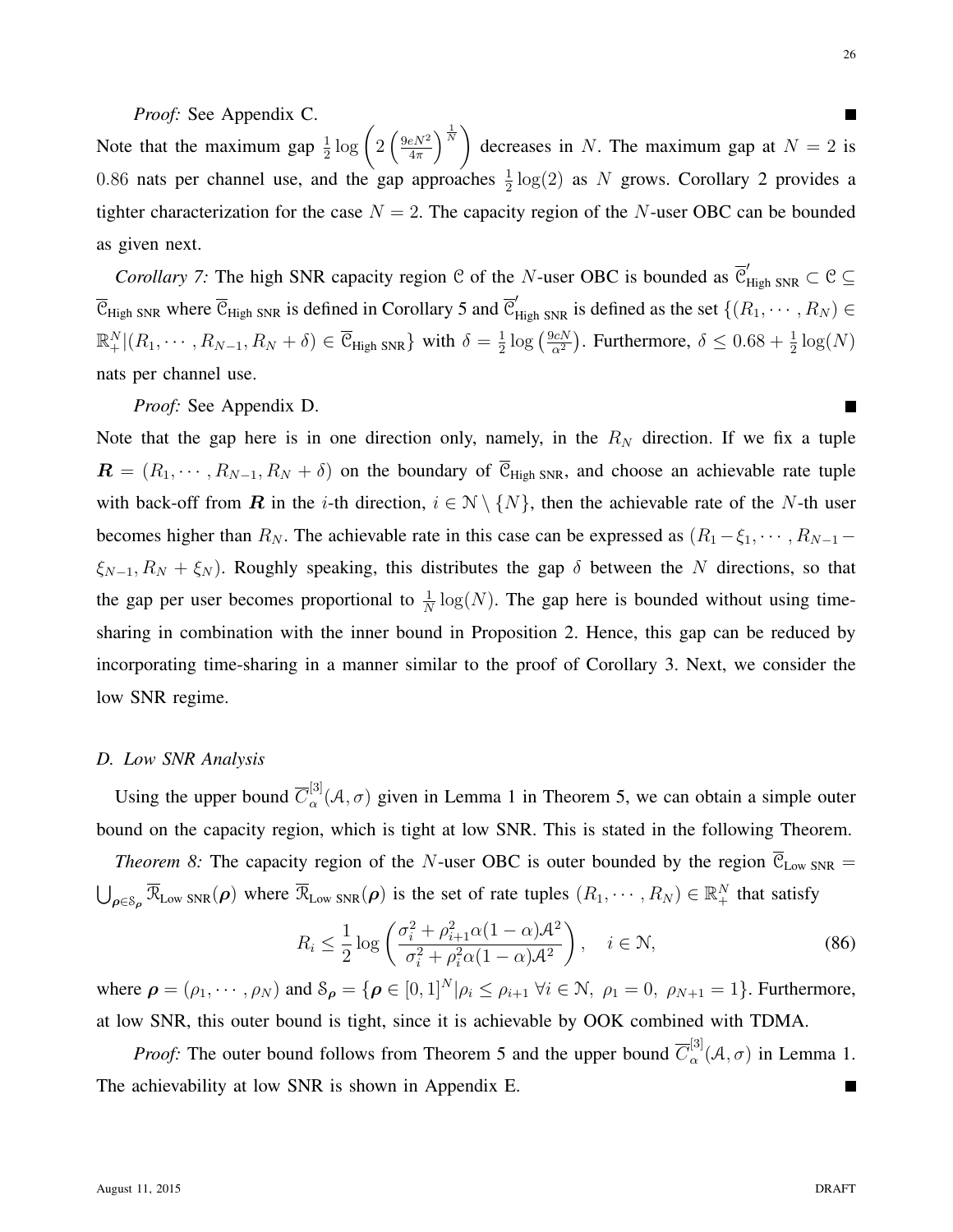This concludes the high and low SNR analysis of the N-user OBC. It remains to say that at moderate SNR, the discrete input distribution performs better than the truncated-Gaussian, although its achievable rate region is not computable in closed form.

## IX. CONCLUSION

We have studied the capacity region of the optical broadcast channel employing IM-DD. This channel models a situation where visible-light communication is used to send information from a source to multiple destinations. For this channel, we have derived capacity region outer and inner bounds. The outer bounds are derived by combining existing upper bounds on the capacity of the IM-DD P2P channel and Bergmans' approach. The inner bounds are achieved using superposition coding and either a truncated-Gaussian input distribution or a discrete input distribution.

We have shown that a truncated-Gaussian input achieves the capacity region within a constant gap at high SNR. The best achievable region using a truncated-Gaussian input requires time-sharing. However, as far as the symmetric-capacity is concerned, time-sharing is not necessary at high SNR. On the other hand, we have shown that on-off keying (OOK) combined with TDMA is optimal at low SNR. This is particularly interesting since both OOK and TDMA are practically simple to implement. Thus, in an office environment with strong noise for instance (strong background radiation or noisy equipment), the optimal scheme is simply OOK with TDMA. For moderate SNR, superposition coding with a discrete input distribution is better than truncated-Gaussian.

Interesting problems related to the optical broadcast channel include studying the impact of fading induced by motion of receivers (vibrations of a computer e.g.) and by reflections of light on moving objects. This can be studied using frameworks similar to [23]–[25]. Another important aspect is secrecy since broadcasting is vulnerable to eavesdropping. As such, an interesting direction for future work include investigating secure broadcast and optical wiretap channels.

# APPENDIX A

#### BOUNDING  $\tilde{\mu}$ ,  $\tilde{\nu}$ , and  $\phi$  for  $\nu = \frac{\mu}{3}$ 3

Consider a truncated-Gaussian distribution  $\tilde{g}_{\mu,\nu}(x)$  defined over  $[0, A]$  with  $\nu = \frac{\mu}{3}$  $\frac{\mu}{3}$  and  $0 \leq \mu \leq \frac{\mathcal{A}}{2}$  $\frac{A}{2}$ . We show that the mean and variance of this distribution are approximately  $\mu$  and  $\nu^2$ , and that  $\phi$  is close to zero in this case.

27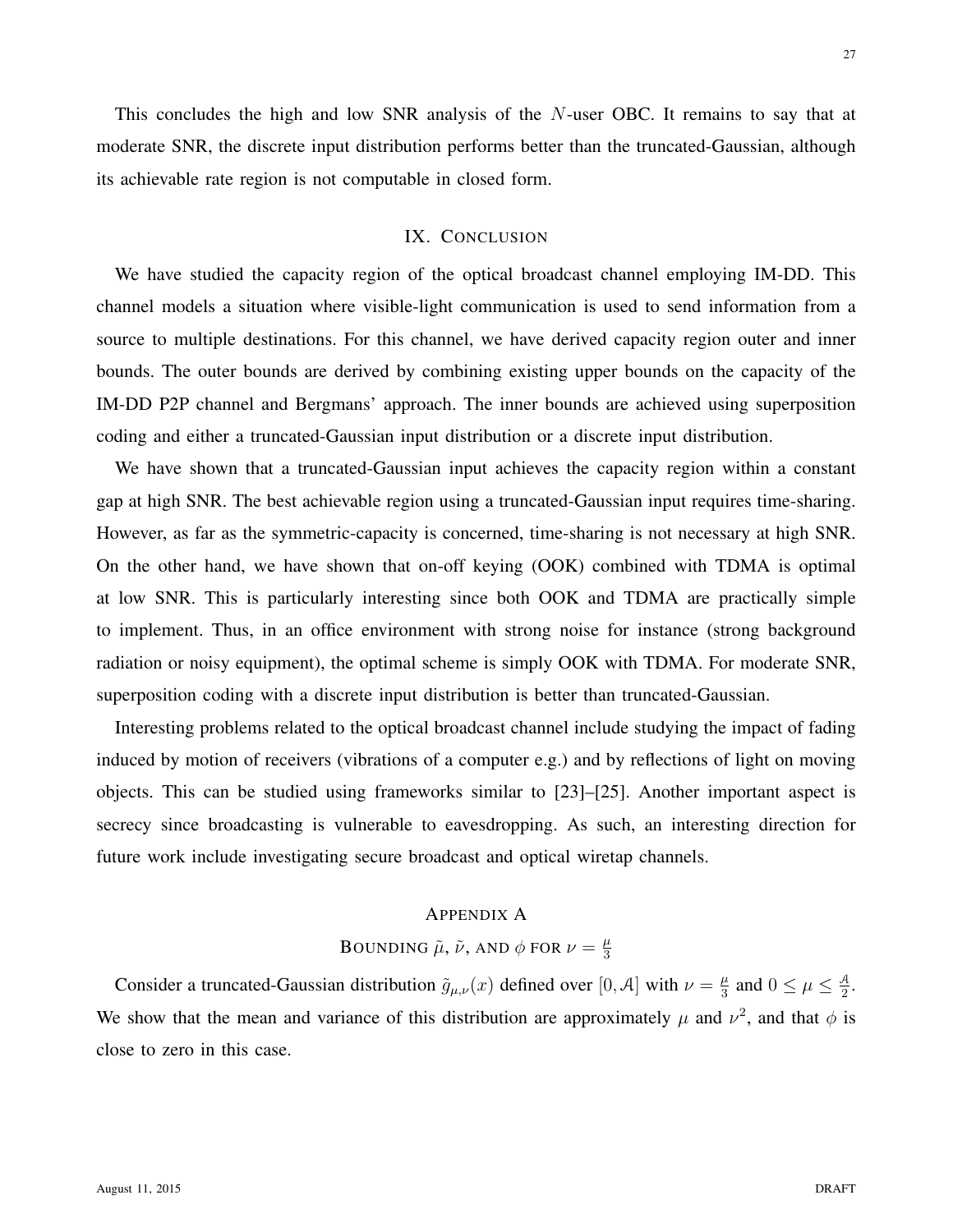We start by considering  $\tilde{\mu}$  which is given by

$$
\tilde{\mu} = \nu^2(\tilde{g}_{\mu,\nu}(0) - \tilde{g}_{\mu,\nu}(A)) + \mu \tag{87}
$$

$$
=\frac{\eta}{\sqrt{2\pi}}\left(e^{-\frac{\mu^2}{2\nu^2}}-e^{-\frac{(A-\mu)^2}{2\nu^2}}\right)+\mu,
$$
\n(88)

where  $\eta = \frac{1}{G_{\mu,\nu}(A) - G_{\mu,\nu}(0)}$ . Since  $e^x > 0$ , we get

$$
\tilde{\mu} < \frac{\eta}{\sqrt{2\pi}} e^{-\frac{\mu^2}{2\nu^2}} + \mu = \frac{\eta}{\sqrt{2\pi e^9}} + \mu. \tag{89}
$$

On the other hand, since  $\mu \leq \frac{A}{2}$  $\frac{A}{2}$ , then  $G_{\mu,\nu}(\mathcal{A}) - G_{\mu,\nu}(0) > G_{\mu,\nu}(2\mu) - G_{\mu,\nu}(0) > 0.997$ , which implies that  $\eta < 1.0027$ . Therefore,  $\tilde{\mu} < 0.0044 + \mu$ . On the other hand, clearly for  $\mu \leq \frac{\lambda}{2}$  $\frac{A}{2}, \mu \leq \tilde{\mu},$ and hence  $\mu \leq \tilde{\mu} < \mu + 0.0044$ . Similarly we can bound  $\tilde{\nu}^2$  given by (22) as

$$
\tilde{\nu}^2 = \nu^2 \left( 1 - (\mathcal{A} - \mu) \tilde{g}_{\mu,\nu}(\mathcal{A}) - \mu \tilde{g}_{\mu,\nu}(0) - \nu^2 \left( \tilde{g}_{\mu,\nu}(0) - \tilde{g}_{\mu,\nu}(\mathcal{A}) \right)^2 \right).
$$
\n(90)

First note that  $\tilde{g}_{\mu,\nu}(0) \geq \tilde{g}_{\mu,\nu}(\mathcal{A})$  for  $\mu \leq \frac{\mathcal{A}}{2}$  $\frac{\partial A}{\partial z}$ . Thus,  $\nu^2 (\tilde{g}_{\mu,\nu}(0) - \tilde{g}_{\mu,\nu}(A))^2 \le (\nu \tilde{g}_{\mu,\nu}(0))^2 = \frac{\eta^2}{2\pi\epsilon}$  $\frac{\eta^2}{2\pi e^9}.$ Furthermore, since the function  $xe^{-x^2}$  is decreasing for  $x > \frac{1}{\sqrt{2}}$  $\frac{1}{2}$ , and since  $\mathcal{A} - \mu \geq \mu$  for  $\mu \leq \frac{\mathcal{A}}{2}$  $\frac{A}{2}$ , we have  $(A - \mu)\tilde{g}_{\mu,\nu}(A) \leq \mu\tilde{g}_{\mu,\nu}(0) = \frac{3\eta}{\sqrt{2\pi e^9}}$ . Thus,

$$
\tilde{\nu}^2 \ge \nu^2 \left( 1 - \frac{6\eta}{\sqrt{2\pi e^9}} - \frac{\eta^2}{2\pi e^9} \right) = 0.9733\nu^2. \tag{91}
$$

On the other hand, since  $\mu \ge 0$ , then  $\tilde{\nu}^2 \le \nu^2$ , and hence  $0.9733\nu^2 \le \tilde{\nu}^2 \le \nu^2$ . Finally, we bound  $\phi$ given by

$$
\phi = \log(\eta) + \frac{1}{2} \left( (\mathcal{A} - \mu) \tilde{g}_{\mu,\nu}(\mathcal{A}) + \mu \tilde{g}_{\mu,\nu}(0) \right),\tag{92}
$$

using  $(A - \mu)\tilde{g}_{\mu,\nu}(A) \le \mu\tilde{g}_{\mu,\nu}(0) = \frac{3\eta}{\sqrt{2\pi e^9}}$  and  $\eta < 1.0027$  to obtain  $\phi \le 0.016$ .

## APPENDIX B

#### OUTER BOUND FOR THE N-USER OBC

Here, we prove Theorem 5. Similar to the proof of Theorem 1, we can write

$$
h(\boldsymbol{Y}_N|W_N) = n\overline{\mathcal{C}}_{\alpha}^{[j]}(\rho_N \mathcal{A}, \sigma_N) + \frac{n}{2}\log(2\pi e \sigma_N^2)
$$
\n(93)

$$
= \frac{n}{2} \log \left( 2\pi e \sigma_N^2 + 2\pi e \sigma_N^2 \left( e^{2\overline{c}_\alpha^{[j]}(\rho_N, A, \sigma_N)} - 1 \right) \right),\tag{94}
$$

for some  $\rho_N \in [0, 1]$ . On the other hand,

$$
h(\boldsymbol{Y}_N) \leq n \overline{\mathcal{C}}_{\alpha}^{[j]}(\mathcal{A}, \sigma_N) + \frac{n}{2} \log(2\pi e \sigma_N^2)
$$
\n(95)

$$
= \frac{n}{2} \log \left( 2\pi e \sigma_N^2 + 2\pi e \sigma_N^2 \left( e^{2\overline{c}_\alpha^{[j]}(\mathcal{A}, \sigma_N)} - 1 \right) \right).
$$
 (96)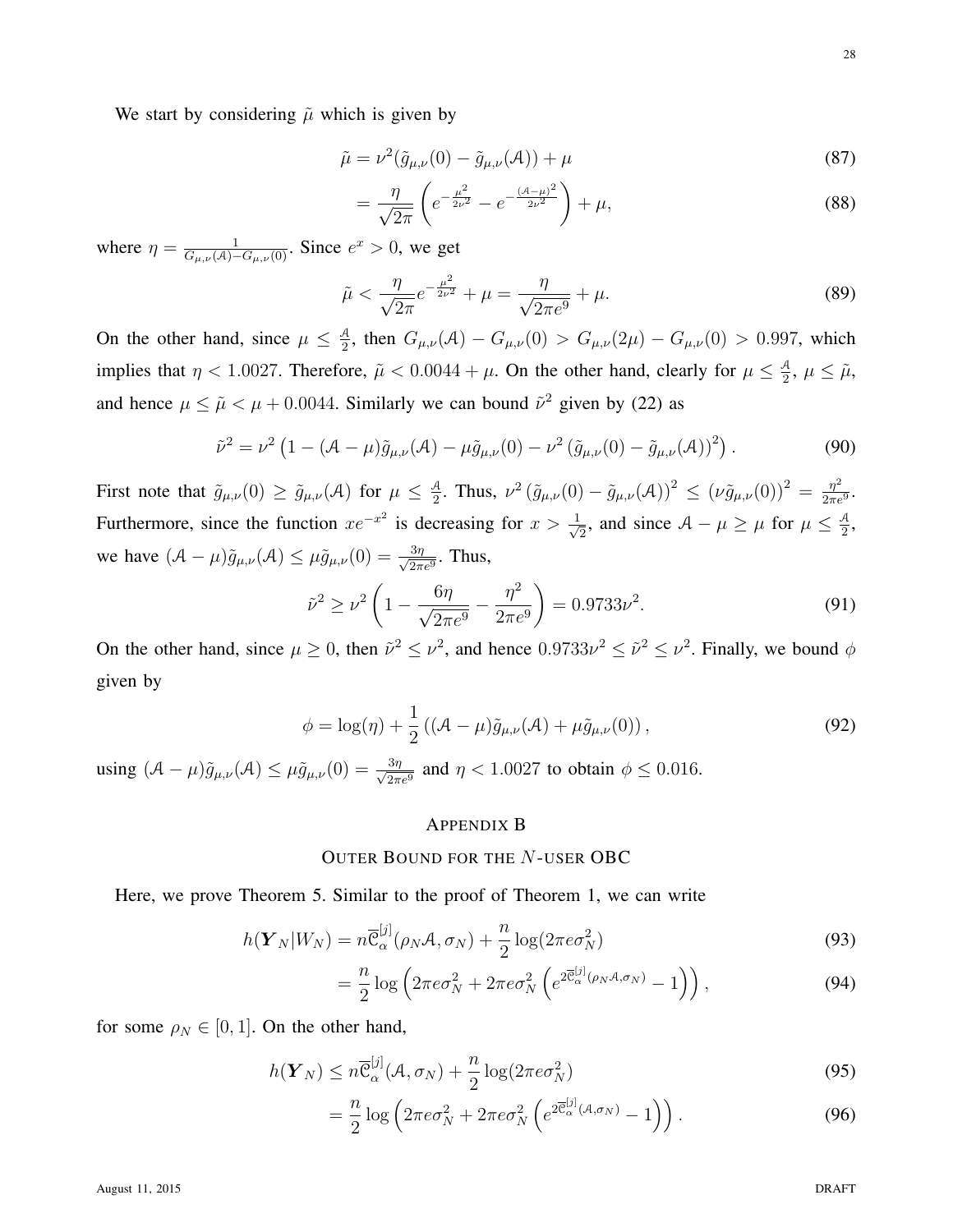Therefore, we can upper bound  $R_N$  as given in (83). Now assume that  $h(Y_{i+1}|W_{i+1}, \dots, W_N)$  can be written similar to (94) as

$$
h(\boldsymbol{Y}_{i+1}|W_{i+1},\cdots,W_N) = \frac{n}{2}\log\left(2\pi e \sigma_{i+1}^2 + 2\pi e \sigma_N^2 \left(e^{2\overline{c}_\alpha^{[j]}(\rho_{i+1}\mathcal{A},\sigma_N)} - 1\right)\right),\tag{97}
$$

for some  $i \in \mathcal{N} \setminus \{N\}$ , and some  $\rho_{i+1} \in [0, 1]$ . Then, we have

$$
h(\boldsymbol{Y}_i|W_i,\cdots,W_N) \ge h(\boldsymbol{Y}_i|W_i\cdots,W_N,\boldsymbol{X})
$$
\n(98)

$$
=h(\mathbf{Z}_i) \tag{99}
$$

$$
=\frac{n}{2}\log(2\pi e\sigma_i^2)\tag{100}
$$

and

$$
h(\mathbf{Y}_{i}|W_{i},\cdots,W_{N}) \leq h(\mathbf{Y}_{i}|W_{i+1},\cdots,W_{N})
$$
\n(101)

$$
\leq \frac{n}{2} \log \left( e^{\frac{2}{n} h(\mathbf{Y}_{i+1}|W_{i+1},\cdots,W_N)} - 2\pi e(\sigma_{i+1}^2 - \sigma_i^2) \right) \tag{102}
$$

$$
= \frac{n}{2} \log \left( 2\pi e \sigma_i^2 + 2\pi e \sigma_N^2 \left( e^{2\overline{c}_\alpha^{[j]}(\rho_{i+1}\mathcal{A}, \sigma_N)} - 1 \right) \right),\tag{103}
$$

where the first step follows since conditioning reduces entropy and the second by using the entropypower inequality, using  $\sigma_{i+1}^2 \geq \sigma_i^2$ . Thus, we can write

$$
h(\boldsymbol{Y}_i|W_i,\cdots,W_N) = \frac{n}{2}\log\left(2\pi e\sigma_i^2 + 2\pi e\sigma_N^2\left(e^{2\overline{c}_\alpha^{[j]}(\rho_i,\mathcal{A},\sigma_N)} - 1\right)\right),\tag{104}
$$

for some  $\rho_i \in [0, \rho_{i+1}]$ . Using this equality, we can bound  $h(Y_i|W_{i+1}, \dots, W_N)$  as follows

=

$$
h(\mathbf{Y}_{i}|W_{i+1},\cdots,W_{N}) \leq \frac{n}{2}\log\left(e^{\frac{2}{n}h(\mathbf{Y}_{i+1}|W_{i+1},\cdots,W_{N})}-e^{\frac{2}{n}h(\tilde{\mathbf{Z}}_{i+1}|W_{i+1},\cdots,W_{N})}\right)
$$
(105)

$$
= \frac{n}{2} \log \left( e^{\frac{2}{n} h(\mathbf{Y}_{i+1}|W_{i+1},\cdots,W_N)} - 2\pi e(\sigma_{i+1}^2 - \sigma_i^2) \right)
$$
(106)

$$
= \frac{n}{2}\log\left(2\pi e\sigma_i^2 + 2\pi e\sigma_N^2\left(e^{2\overline{C}_\alpha^{[j]}(\rho_{i+1}\mathcal{A}, \sigma_2)} - 1\right)\right),\tag{107}
$$

where the first step follows by writing  $\bm{Y}_{i+1} = \bm{Y}_i + \tilde{\bm{Z}}_{i+1}$  with  $Z_{i+1} = Z_i + \tilde{Z}_{i+1}$  and  $\tilde{Z}_{i+1} \sim$  $g_{0,\sqrt{\sigma_{i+1}^2-\sigma_i^2}}(\tilde{z}_2)$  independent of  $Z_i$ , and by using the conditional entropy-power inequality, and the last step follows by applying (97). Now we can write the following bound on  $R_i$ 

$$
n(R_i - \varepsilon_{in}) \le I(W_i; \boldsymbol{Y}_i)
$$
\n<sup>(108)</sup>

$$
\leq I(W_i; \boldsymbol{Y}_i | W_{i+1}, \cdots, W_N) \tag{109}
$$

$$
\leq h(\mathbf{Y}_{i}|W_{i+1},\cdots,W_{N}) - h(\mathbf{Y}_{i}|W_{i},\cdots,W_{N}),
$$
\n(110)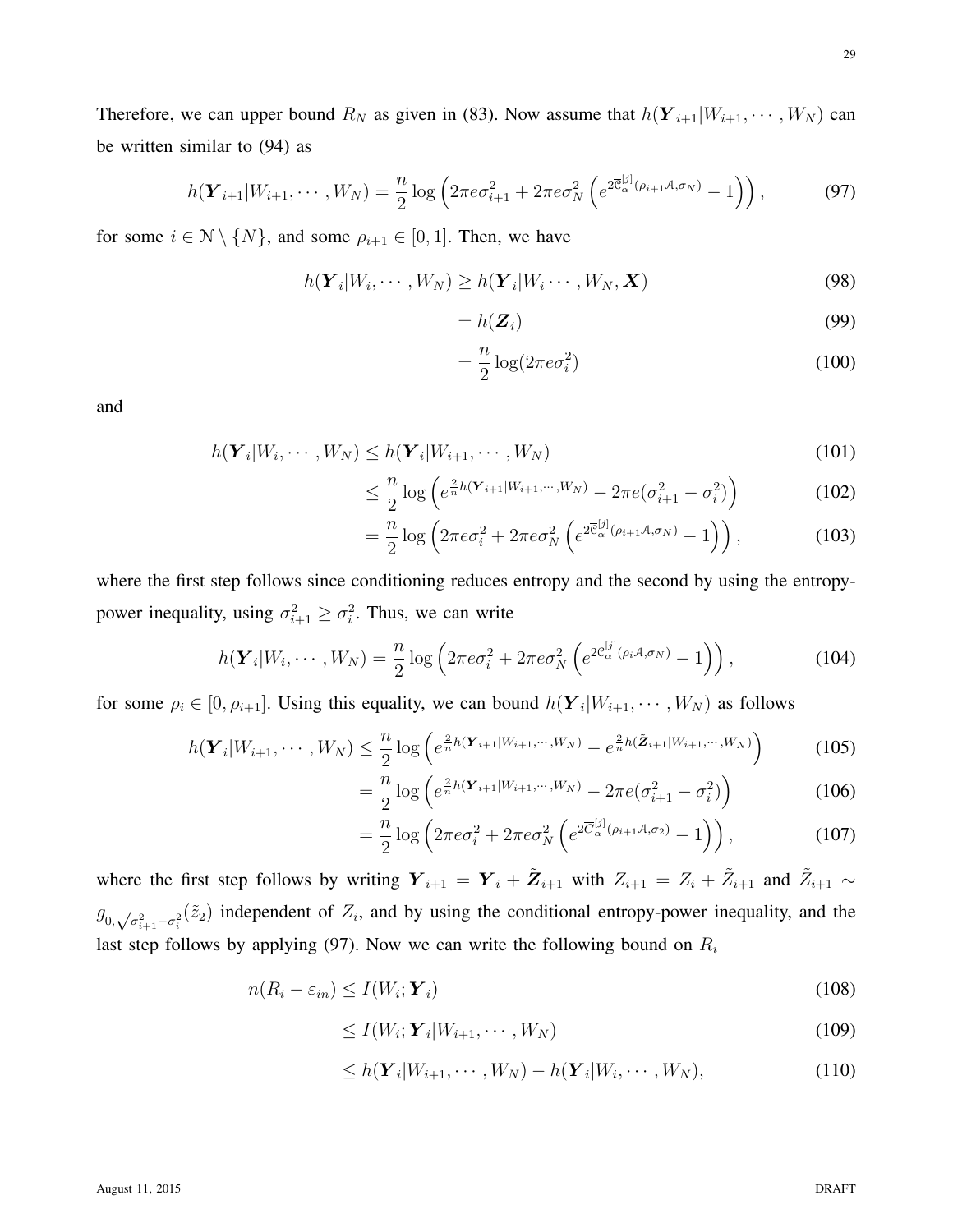which follows similar to the proof of Theorem 1. Substituting (104) and (107) in (110), and letting  $n \to \infty$  yields the desired bound

$$
R_i \leq \frac{1}{2} \log \left( \frac{\sigma_i^2 + \sigma_N^2 \left( e^{2 \overline{C}_\alpha^{[j]}(\rho_{i+1} A, \sigma_N)} - 1 \right)}{\sigma_i^2 + \sigma_N^2 \left( e^{2 \overline{C}_\alpha^{[j]}(\rho_i A, \sigma_N)} - 1 \right)} \right).
$$
(111)

Finally, by taking the union over all  $\rho_i \in [0, 1]$  with  $\rho_i \leq \rho_{i+1}$ , we get the statement of the Theorem 5. Note that we can set  $\rho_1 = 0$  since  $h(Y_1|W_1, \dots, W_N) \ge h(Y_1|W_1, \dots, W_N, X) = h(Z_1) =$ n  $\frac{n}{2} \log(2\pi e \sigma_1^2)$ .

# APPENDIX C

#### SYMMETRIC-CAPACITY BOUNDS FOR THE N-USER OBC

Here, we prove Corollary 6. We start by deriving a symmetric-capacity upper bound. From Corollary 5, we have

$$
R_i \le \frac{1}{2} \log \left( \frac{\sigma_i^2 + c \rho_{i+1}^2 \mathcal{A}^2}{\sigma_i^2 + c \rho_i^2 \mathcal{A}^2} \right), \quad i \in \mathbb{N}, \tag{112}
$$

where  $0 \le \rho_i \le \rho_{i+1} \le 1$ ,  $\rho_1 = 0$  and  $\rho_{N+1} = 1$ . For convenience, we write this bounds as

$$
R_i \le \frac{1}{2} \log \left( 1 + \frac{c \gamma_i^2 \mathcal{A}^2}{\sigma_i^2 + c \sum_{j=0}^{i-1} \gamma_j^2 \mathcal{A}^2} \right), \quad i \in \mathbb{N}, \tag{113}
$$

where  $\gamma_i^2 = \rho_{i+1}^2 - \rho_i^2$ ,  $\gamma_0 = 0$ , and  $\sum_{i \in \mathcal{N}} \gamma_i^2 = 1$ . Thus, the rate  $R_1$  satisfies

$$
R_1 \le \frac{1}{2} \log \left( 1 + \frac{c \gamma_1^2 \mathcal{A}^2}{\sigma_1^2} \right). \tag{114}
$$

In the remaining rate constraints, we will neglect  $\sigma_i^2$  in comparison to  $c \sum_{j=0}^{i-1} \gamma_j^2 \mathcal{A}^2$  since we are focusing on the high SNR regime. Thus for those rates, we have

$$
R_i \le \frac{1}{2} \log \left( 1 + \frac{\gamma_i^2}{\sum_{j=0}^{i-1} \gamma_j^2} \right), \quad i \in \mathcal{N} \setminus \{1\}.
$$
 (115)

To find an upper bound on the symmetric-rate, we have to equate the rate constraints for all  $i \in \mathbb{N}$ . This yields

$$
\frac{\gamma_1^2}{\gamma^2} = \frac{\gamma_i^2}{\sum_{j=0}^{i-1} \gamma_j^2}, \quad \forall i \in \mathcal{N} \setminus \{1\},\tag{116}
$$

where  $\gamma^2 = \frac{\sigma_1^2}{cA^2}$ . The solution of this system gives

$$
\gamma_i^2 = \frac{\gamma_1^2}{\gamma^2} \left( 1 + \frac{\gamma_1^2}{\gamma^2} \right)^{i-2} \gamma_1^2.
$$
 (117)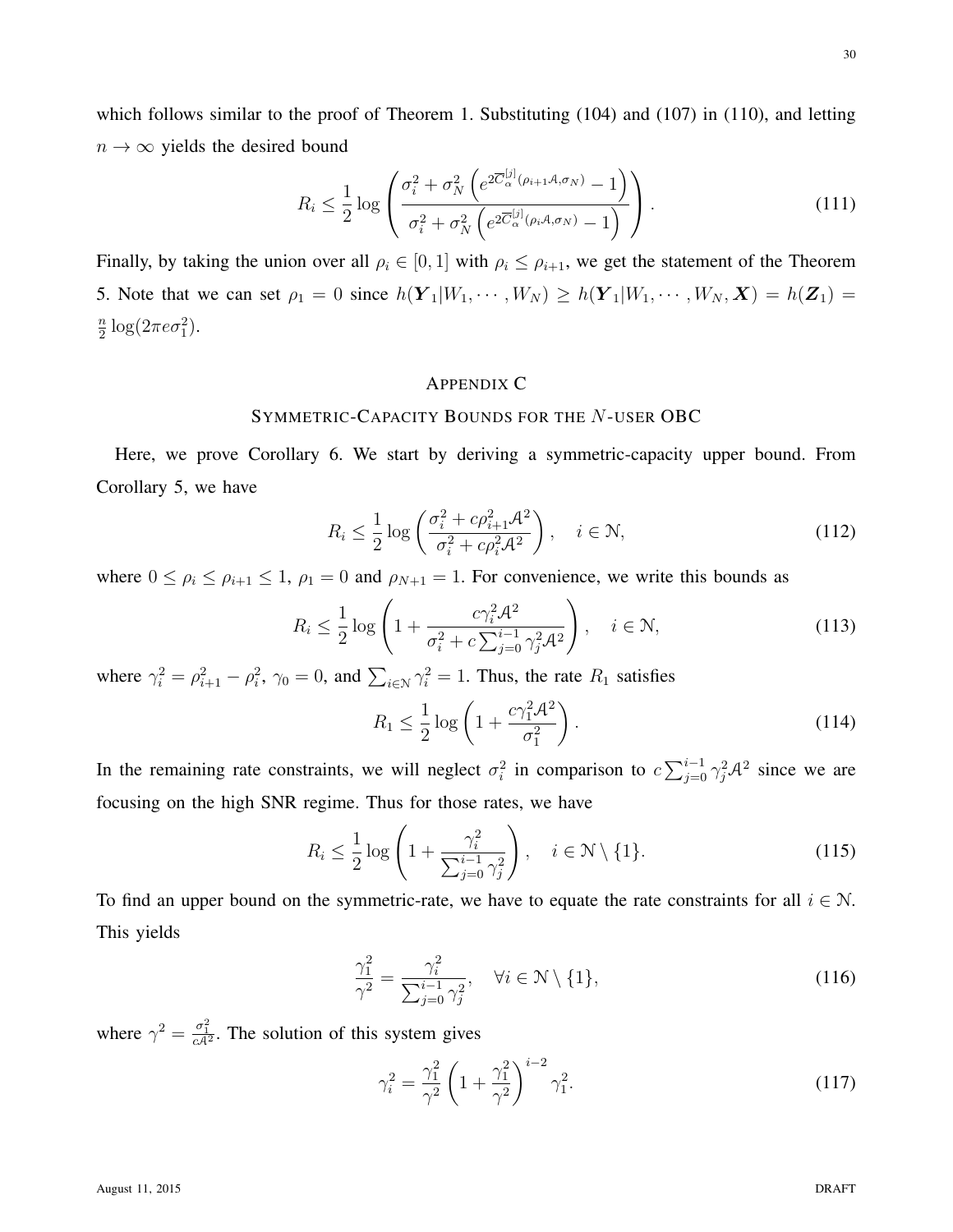Substituting in  $\sum_{i \in \mathcal{N}} \gamma_i^2 = 1$  leads to  $f(\gamma_1^2) = 1$  where

$$
f\left(\gamma_1^2\right) = \gamma_1^2 \left(1 + \frac{\gamma_1^2}{\gamma^2} \sum_{i=2}^N \left(1 + \frac{\gamma_1^2}{\gamma^2}\right)^{i-2}\right).
$$
 (118)

By solving this expression for  $\frac{\gamma_1^2}{\gamma^2}$  and substituting in  $R_1 \leq \frac{1}{2}$  $\frac{1}{2} \log \left( 1 + \frac{\gamma_1^2}{\gamma^2} \right)$ , we get a symmetriccapacity upper bound. Instead of solving this equation for  $\frac{\gamma_1^2}{\gamma^2}$ , we upper bound the solution. First, we note that  $f(\gamma_1^2)$  is increasing in  $\frac{\gamma_1^2}{\gamma_2^2}$ . Thus, by lower bounding  $f(\gamma_1^2)$  by some function  $f_0(\gamma_1^2)$ and solving  $f_0(\gamma_1^2) = 1$ , we get an upper bound on the solution of  $f(\gamma_1^2) = 1$ . To this end, we lower bound  $f(\gamma_1^2)$  as follows

$$
f(\gamma_1^2) > \gamma_1^2 \left( 1 + \frac{\gamma_1^2}{\gamma^2} \sum_{i=2}^N \left( \frac{\gamma_1^2}{\gamma^2} \right)^{i-2} \right)
$$
 (119)

$$
=\gamma^2\sum_{i=1}^N\left(\frac{\gamma_1^2}{\gamma^2}\right)^i\tag{120}
$$

$$
> \gamma^2 \left(\frac{\gamma_1^2}{\gamma^2}\right)^N \tag{121}
$$

$$
=f_0(\gamma_1^2). \tag{122}
$$

Setting  $f_0(\gamma_1^2) = 1$  yields  $\frac{\gamma_1^2}{\gamma_1^2} = \left(\frac{1}{\gamma_1^2}\right)$  $\frac{1}{\gamma^2}$ )<sup> $\frac{1}{N}$ </sup>. Therefore, the symmetric-capacity at high SNR is upper bounded by

$$
\overline{C}_h = \frac{1}{2} \log \left( 1 + \left( \frac{c \mathcal{A}^2}{\sigma_1^2} \right)^{\frac{1}{N}} \right),\tag{123}
$$

which proves the upper bound in Corollary 6.

Now we prove the lower bound. Based in Proposition 2, the rates given by

$$
R_i \le \frac{1}{2} \log \left( 1 + \frac{(\alpha \beta_i \mathcal{A} - \epsilon_\mu)^2}{\sum_{j=1}^{i-1} \alpha^2 \beta_j^2 \mathcal{A}^2 + 9\sigma_i^2} \right) - \epsilon_\phi, \quad i \in \mathbb{N},
$$
\n(124)

are achievable, where with  $\epsilon_{\phi} = 0.016$ ,  $\epsilon_{\mu} = 0.0044$ ,  $\beta_i \in [0, 1]$ , and  $\sum_{i \in \mathcal{N}} \beta_i = 1$ . Let us first neglect  $\epsilon_{\phi}$  and  $\epsilon_{\mu}$ . Then, we neglect  $9\sigma_i^2$  in comparison to  $\sum_{j=1}^{i-1} \alpha^2 \beta_j^2 \mathcal{A}^2$  at high SNR. This yields,

$$
R_1 \le \frac{1}{2} \log \left( 1 + \frac{\alpha^2 \beta_1^2 \mathcal{A}^2}{9 \sigma_1^2} \right) \tag{125}
$$

$$
R_i \le \frac{1}{2} \log \left( 1 + \frac{\beta_i^2}{\sum_{j=1}^{i-1} \beta_j^2} \right), \quad i \in \mathcal{N} \setminus \{1\}.
$$
 (126)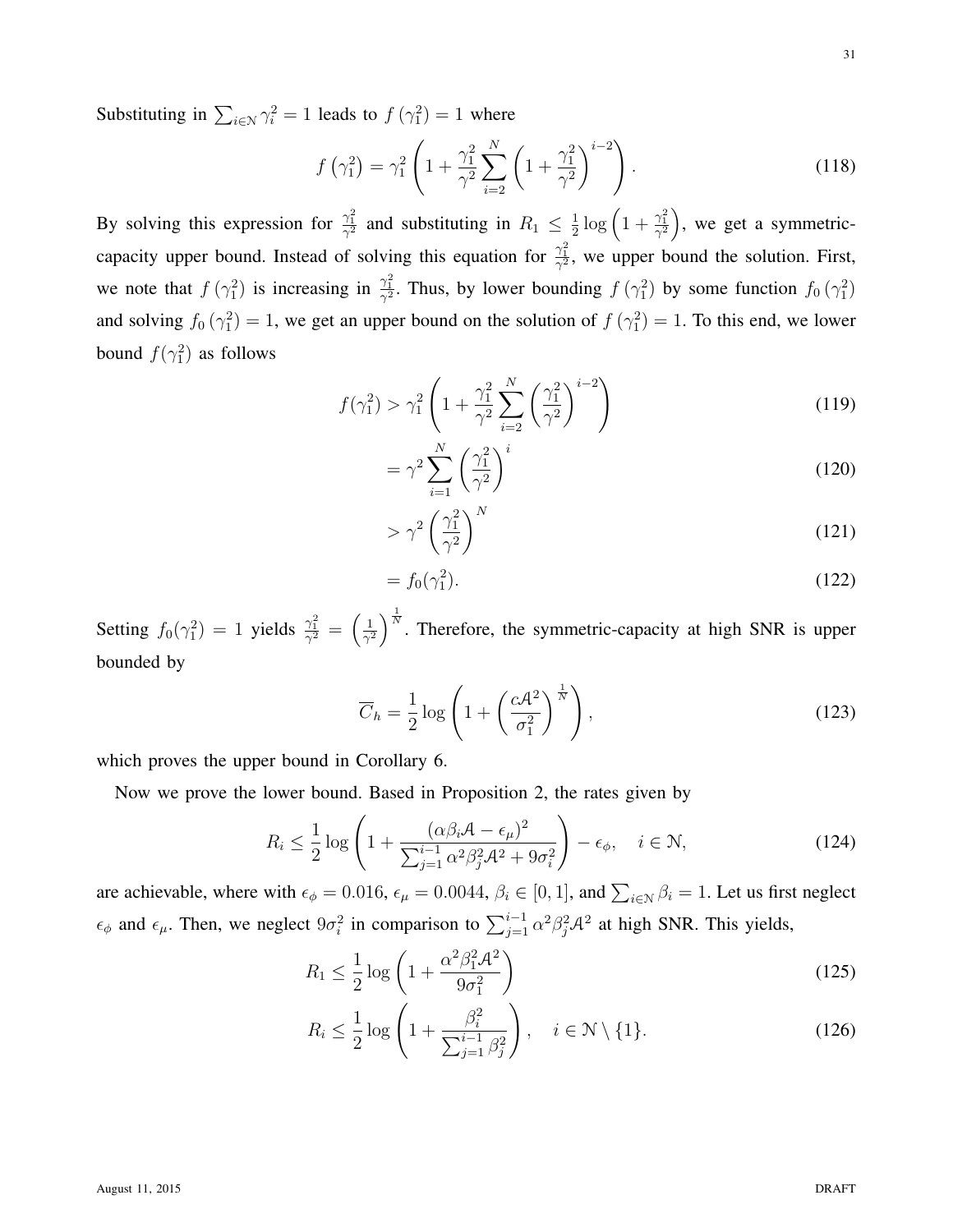To find the achievable symmetric-rate, we have to equate the rate constraints as we have done above. This yields the same solution as (117), with  $\gamma_i$  replaced by  $\beta_i$ , and  $\gamma$  by  $\beta = \frac{9\sigma_1^2}{\alpha^2 A^2}$ . However, contrary to  $\gamma_i$ , the constraint on  $\beta_i$  is linear, given by  $\sum_{i \in \mathcal{N}} \beta_i = 1$ . Thus, we have  $f'(\beta_1) = 1$  where

$$
f'(\beta_1) = \beta_1 \left( 1 + \frac{\beta_1}{\beta} \sum_{i=2}^N \left( 1 + \frac{\beta_1^2}{\beta^2} \right)^{\frac{i-2}{2}} \right).
$$
 (127)

Similar to above, this function is increasing in  $\beta_1 > 0$ , and thus, a lower bound on the solution of  $f'(\beta_1) = 1$  can be obtained by upper bounding  $f'(\beta_1)$ . To this end, we write

$$
f'(\beta_1) < \beta_1 \left( 1 + \frac{\sqrt{2}\beta_1}{\beta} \sum_{i=2}^N \left( 2\frac{\beta_1^2}{\beta^2} \right)^{\frac{i-2}{2}} \right) \tag{128}
$$

$$
= \frac{\beta}{\sqrt{2}} \sum_{i=1}^{N} \left( \frac{\beta_1 \sqrt{2}}{\beta} \right)^i
$$
 (129)

$$
\langle N \frac{\beta}{\sqrt{2}} \left( \frac{\beta_1 \sqrt{2}}{\beta} \right)^N \tag{130}
$$

$$
=f_0'(\beta_1),\tag{131}
$$

where we have chosen  $\beta_1 > \beta$  since choosing  $\beta_1 < \beta$  leads to the trivial zero symmetric-rate. Setting  $f'_0(\beta_1) = 1$  yields  $\frac{\beta_1}{\beta} = \frac{1}{\sqrt{2}}$ 2  $\left(\frac{\sqrt{2}}{N\beta}\right)^{\frac{1}{N}}$ . Recall that this is a lower bound on the solution of  $f'(\beta_1) = 1$ . Substituting this lower bound in (125) leads to the symmetric-capacity lower bound

$$
\underline{C}_h = \frac{1}{2} \log \left( 1 + \frac{1}{2} \left( \frac{2\alpha^2 \mathcal{A}^2}{9N^2 \sigma_1^2} \right)^{\frac{1}{N}} \right),\tag{132}
$$

which proves the lower bound in Corollary 6.

With these upper and lower bounds, bounding the gap becomes simple. We calculate the difference  $\overline{C}_h - \underline{C}_h$  after using  $\lim_{x \to \infty} \log(1 + x) = \log(x)$ , to obtain

$$
\overline{C}_h - \underline{C}_h \le \frac{1}{2} \log \left( 2 \left( \frac{9cN^2}{2\alpha^2} \right)^{\frac{1}{N}} \right).
$$
\n(133)

By substituting the value of c, we get the maximum gap  $\frac{1}{2} \log \left( 2 \left( \frac{9eN^2}{4\pi} \right) \right)$  $\left(\frac{eN^2}{4\pi}\right)^{\frac{1}{N}}$ as in Corollary 6.

## APPENDIX D

#### CAPACITY REGION GAP FOR THE N-USER OBC

Here, we prove Corollary 7. Using (113), we can upper bound  $R_N$  for a given  $(R_1, \dots, R_{N-1})$ by

$$
R_N \le \frac{1}{2} \log \left( \frac{\sigma_N^2 + cA^2}{\sigma_N^2 + \sum_{i=1}^{N-1} \sigma_i^2 \left( e^{2R_i} - 1 \right) \prod_{k=i+1}^{N-1} e^{2R_k}} \right).
$$
(134)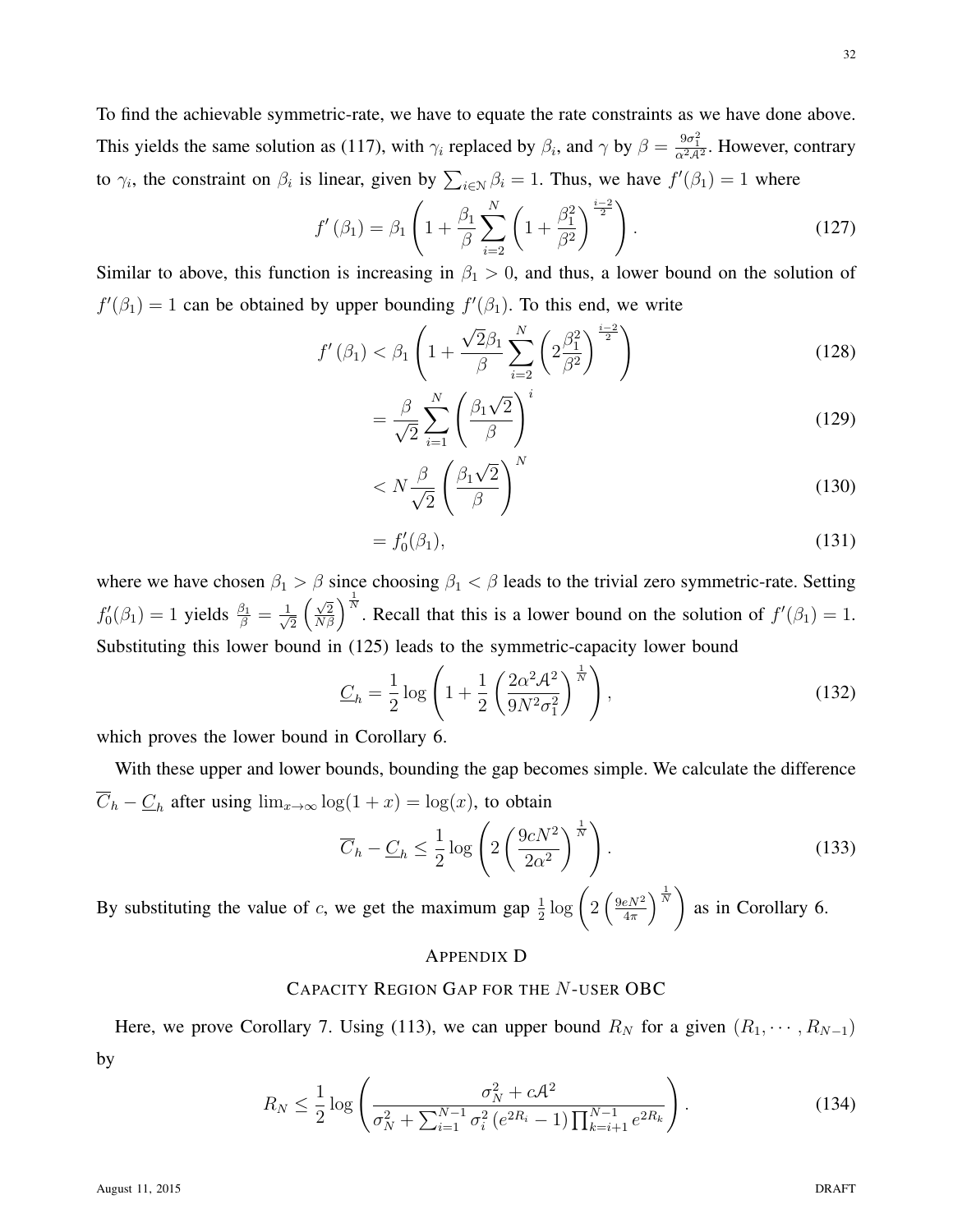Similarly, using (124) (after neglecting  $\epsilon_{\phi}$  and  $\epsilon_{\nu}$ ), the achievable rate  $R_N$  for a given achievable  $(R_1, \cdots, R_{N-1})$  is constrained by

$$
R_N \le \frac{1}{2} \log \left( \frac{9\sigma_N^2 + \alpha^2 \sum_{i \in \mathcal{N}} \beta_i^2 \mathcal{A}^2}{9\sigma_N^2 + 9 \sum_{i=1}^{N-1} \sigma_i^2 \left( e^{2R_i} - 1 \right) \prod_{k=i+1}^{N-1} e^{2R_k}} \right),\tag{135}
$$

given  $\sum_{i \in N} \beta_i = 1$ . The gap between the upper bound on  $R_N$  (134) and the achievable  $R_N$  (135) is thus

$$
\Delta = \frac{1}{2} \log \left( \frac{\sigma_N^2 + c \mathcal{A}^2}{\sigma_N^2 + \frac{1}{9} \alpha^2 \sum_{i \in \mathcal{N}} \beta_i^2 \mathcal{A}^2} \right).
$$
 (136)

This gap is maximum when  $\sum_{i=1}^{N} \beta_i^2$  is minimum, subject to  $\sum_{i \in N} \beta_i = 1$ . This minimum is achieved if  $\beta_i = \frac{1}{N}$  $\frac{1}{N}$  for all  $i \in \mathcal{N}$ . The corresponding maximum gap is then

$$
\Delta = \frac{1}{2} \log \left( \frac{\sigma_N^2 + c \mathcal{A}^2}{\sigma_N^2 + \frac{1}{9N} \alpha^2 \mathcal{A}^2} \right).
$$
 (137)

At high SNR, this gap can be approximated by  $\frac{1}{2} \log \left( \frac{9cN}{\alpha^2} \right)$  $\frac{\partial c(N)}{\partial x^2}$ ). By substituting c by its value, and maximizing the gap with respect to  $\alpha$ , we conclude that the gap is upper bounded by  $\frac{1}{2} \log \left( \frac{9eN}{2\pi} \right)$  $\frac{\theta eN}{2\pi}\Big).$ This proves Corollary 7.

### APPENDIX E

# CAPACITY REGION OF THE N-USER OBC AT LOW SNR

First, we write the outer bound in Theorem 8 in terms of  $\gamma_i^2 = \rho_{i+1}^2 - \rho_i^2$  as follows

$$
R_i \le \frac{1}{2} \log \left( 1 + \frac{\gamma_i^2 \alpha (1 - \alpha) \mathcal{A}^2}{\sigma_i^2 + \sum_{j=0}^{i-1} \gamma_j^2 \alpha (1 - \alpha) \mathcal{A}^2} \right), \quad i \in \mathbb{N},
$$
\n(138)

where  $\gamma_0 = 0$  and  $\sum_{i \in \mathcal{N}} \gamma_i^2 = 1$ . At low SNR,  $(\frac{A}{\sigma_1} \to 0)$ , this upper bound becomes

$$
R_i \le \frac{\gamma_i^2 \alpha (1 - \alpha) \mathcal{A}^2}{2\sigma_i^2}, \quad i \in \mathbb{N},
$$
\n(139)

which follows by neglecting  $\sum_{j=0}^{i-1} \gamma_j^2 \alpha (1-\alpha) \mathcal{A}^2$  with respect to  $\sigma_i^2$  and using  $\lim_{x\to 0} \frac{\log(1+x)}{x} = 1$ . The boundary of this outer bound is the plane defined by

$$
\sum_{i \in \mathcal{N}} \frac{2\sigma_i^2 R_i}{\alpha (1 - \alpha) \mathcal{A}^2} = 1.
$$
\n(140)

This plane intersects with the  $R_i$ -axis at  $R_i = \frac{\alpha(1-\alpha)A^2}{2\sigma^2}$  $\frac{-\alpha}{2\sigma_i^2}$ . This corner point of the outer bound is achievable at low SNR by using OOK [9] to transmit to user i only, i.e.,  $X_j = 0$ ,  $\forall j \neq i$ . By time sharing between the N corner points with time sharing parameters  $\gamma_i^2$ , any point in the plane boundary of the outer bound is achievable. Therefore, the outer bound is tight, which proves Theorem 8.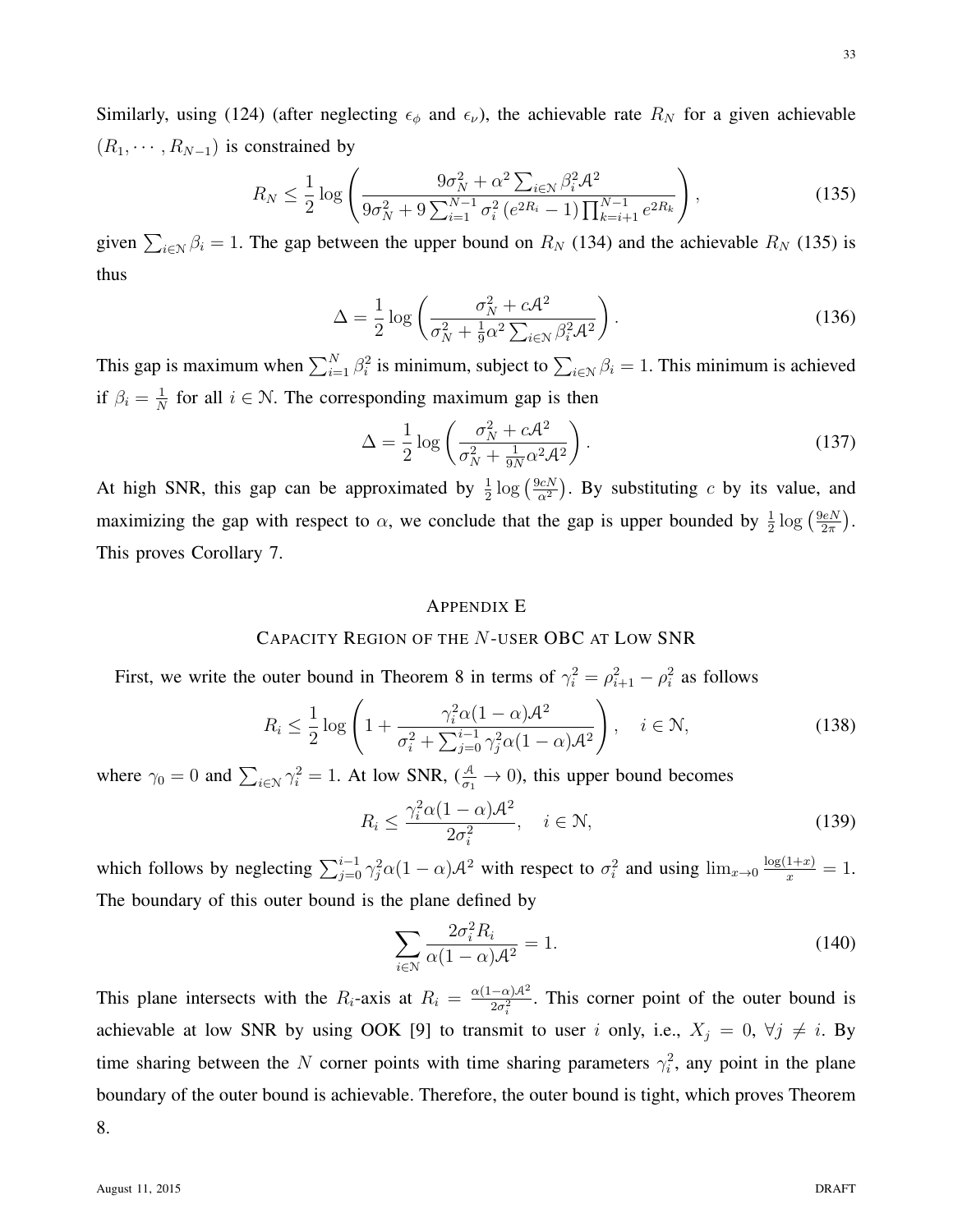#### **REFERENCES**

- [1] A. Chaaban, Z. Rezki, and M.-S. Alouini, "On the capacity of the 2-user IM-DD optical broadcast channel," in *submitted to IEEE Globecom Workshop on Optical Wireless Communication*, San Diego, CA, Dec. 2015.
- [2] S. Arnon, J. Barry, G. Karagiannidis, R. Schober, and M. Uysal, *Advanced Optical Wireless Communication Systems*. Cambridge University Press, 2012.
- [3] M. A. Khalighi and M. Uysal, "Survey on free space optical communications: A communication theory perspective," *IEEE Communication Surveys and Tutorials*, vol. 16, no. 4, pp. 2231–2258, 4th quarter 2014.
- [4] H. Elgala, R. Mesleh, and H. Haas, "Indoor optical wireless communication: Potential and state-of-the-art," *IEEE Comm. Magazine*, vol. 49, no. 9, pp. 56–62, Sep. 2011.
- [5] S. M. Moser, "Capacity results of an optical intensity channel with input-dependent Gaussian noise," *IEEE Trans. on Info. Theory*, vol. 58, no. 1, pp. 207–223, Jan. 2012.
- [6] M. A. Kashani and M. Uysal, "Outage performance and diversity gain analysis of free-space optical multi-hop parallel relaying," *IEEE/OSA Journal of Optical Communications and Networking*, vol. 5, no. 8, pp. 901–909, Aug. 2013.
- [7] A. A. Farid and S. Hranilovic, "Diversity gain and outage probability for MIMO free-space optical links with misalignment," *IEEE Trans. on Communications*, vol. 60, no. 2, pp. 479–487, Feb. 2012.
- [8] ——, "Capacity bounds for wireless optical intensity channels with Gaussian noise," *IEEE Trans. on Info. Theory*, vol. 56, no. 12, pp. 6066–6077, Dec. 2010.
- [9] A. Lapidoth, S. M. Moser, and M. Wigger, "On the capacity of free-space optical intensity channels," *IEEE Trans. on Info. Theory*, vol. 55, no. 10, pp. 4449–4461, Oct. 2009.
- [10] A. Chaaban, J.-M. Morvan, and M.-S. Alouini, "Free-space optical communications: Capacity bounds, approximations, and a new sphere-packing perspective," *KAUST Technical Report, http://hdl.handle.net/10754/552096*, Apr. 2015.
- [11] C. E. Shannon, "A mathematical theory of communication," *The Bell System Technical Journal*, vol. 27, pp. 379–423, 623–656, 1948.
- [12] T. H. Chan, S. Hranilovic, and F. R. Kschischang, "Capacity-achieving probability measure for conditionally Gaussian channel with bounded input," *IEEE Trans. on Info. Theory*, vol. 51, no. 6, pp. 2073–2088, Jun. 2005.
- [13] J. M. H. Elmirghani and R. Cryan, "Hybrid PPM-CDMA systems utilising OOC for indoor wireless infrared communication," *Microwave and Opt. Tech. Lett.*, vol. 8, no. 1, pp. 44–47, Jan 1995.
- [14] B. M. Ghaffari, M. Matinfar, and J. A. Salehi, "Wireless optical CDMA LAN: Digital design concepts," *IEEE Trans. on Commununications*, vol. 56, no. 12, pp. 2145–2155, Dec. 2008.
- [15] U. N. Griner and S. Arnon, "Multiuser diffuse indoor wireless infrared communication using equalized synchronous CDMA," *IEEE Trans. on Commununications*, vol. 54, pp. 1654–1662, Sep. 2006.
- [16] T. M. Cover, "Broadcast channels," *IEEE Trans. on Info. Theory*, vol. IT-18, no. 1, pp. 2–14, Jan. 1972.
- [17] P. Bergmans, "A simple converse for broadcast channels with additive white Gaussian noise," *IEEE Trans. on Info. Theory*, vol. 20, no. 2, pp. 279–280, March 1974.
- [18] A. A. Farid and S. Hranilovic, "Channel capacity and non-uniform signalling for free-space optical intensity channels," *IEEE Journal on Selected Areas in Communications*, vol. 27, no. 9, pp. 1–12, Dec. 2009.
- [19] T. Cover and J. Thomas, *Elements of Information Theory (Second Edition)*. John Wiley and Sons, Inc., 2006.
- [20] T. M. Cover, "Comments on broadcast channels," *IEEE Trans. on Info. Theory*, vol. 44, no. 6, pp. 2524–2530, Oct. 1998.
- [21] J. A. Thomas, "Feedback can at most double Gaussian multiple access channel capacity," *IEEE Trans. on Info. Theory*, vol. 33, no. 5, pp. 711–716, Sep. 1987.
- [22] P. Bergmans, "Random coding theorem for broadcast channels with degraded components," *IEEE Trans. on Info. Theory*, vol. IT-19, no. 2, pp. 197–207, March 1973.